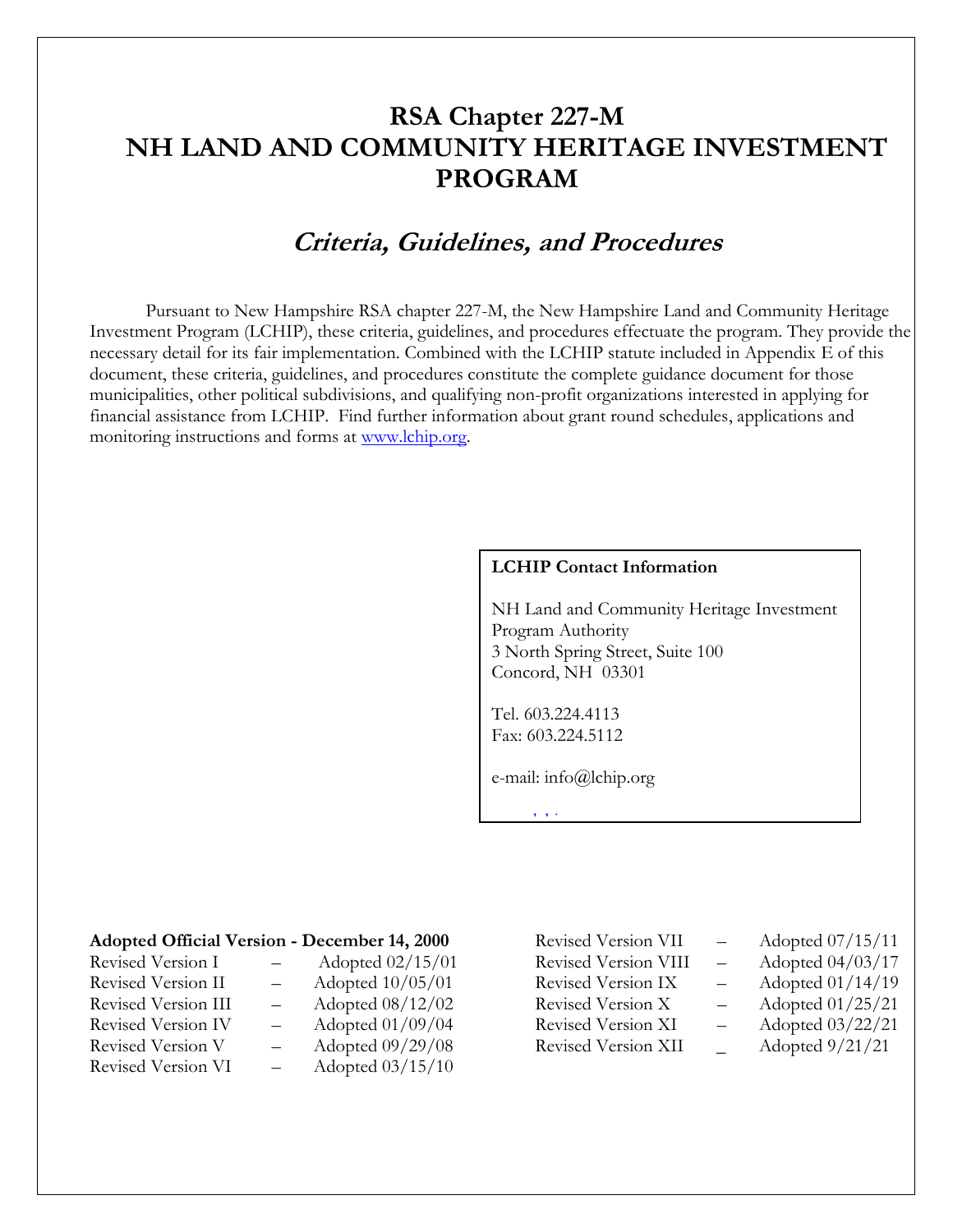# **NH LAND AND COMMUNITY HERITAGE INVESTMENT PROGRAM**

# **Criteria, Guidelines, and Procedures**

#### **CONTENTS**

- 1. Purpose and Vision 3
- 2. Definitions 4
- 3. Authority Board of Directors 7
- 4. Executive Director 7
- 5. Process Overview 9
- 6. Who May Apply 11
- 7. Eligible Resources for LCHIP Funding 11
- 8. Matching Requirements 13
- 9. *This Section Intentionally Left Blank 15*
- 10. Decision Making by the LCHIP Board of Directors, and Criteria for Selection of Projects 15
- 11. Decisions of LCHIP Authority Board 16
- 12. Expenditure Caps 16
- 13. Disbursement of Funds 16
- 14. Signage and Publicity 17
- 15. Waivers 17
- 16. Stewardship Management and Monitoring 18
- 17. Public Trust, Public Access, and Other Required LCHIP Deed Language 22
- 18. Project Documentation Standards Acquisitions 24
- 19. Project Documentation Requirements Rehabilitation and/or Restoration Projects 27
- 20. Project Documentation Requirements Studies 28
- Appendix A Checklist for Environmental Site Review 29
- Appendix B Baseline Documentation for Natural Resource Projects 32
- Appendix C Baseline Documentation for Historic and Cultural Projects 36
- Appendix D Project Proposal Scoring 37
- Appendix E RSA 227-M 36
- Revision Notes 48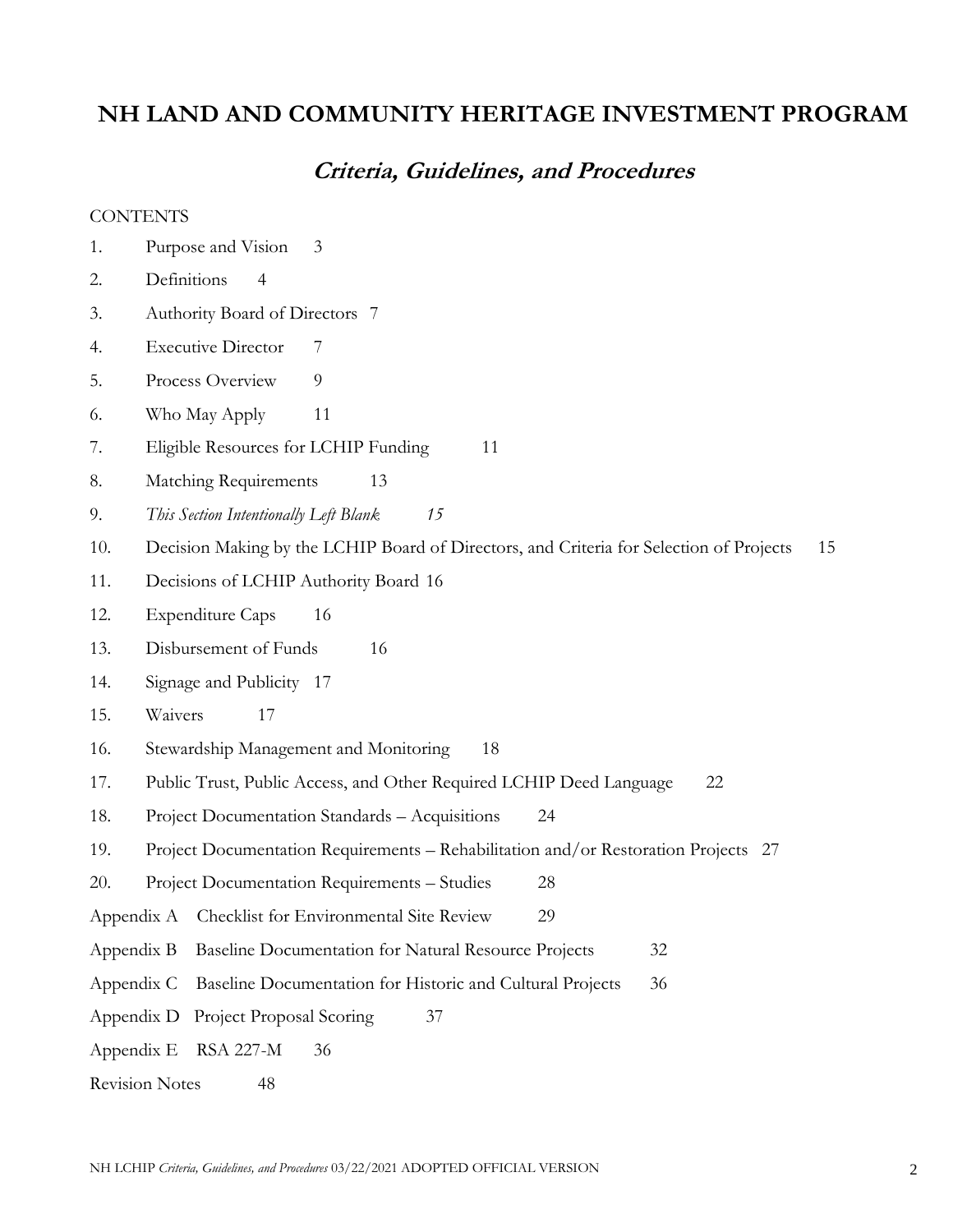# **1. Purpose and Vision**

The New Hampshire General Court created LCHIP to:

"…conserve and preserve this state's most important natural, cultural, and historic resources through the acquisition of lands, and cultural and historic resources, or interests therein, of local, regional, and statewide significance, in partnership with the state's municipalities and the private sector, for the primary purposes of protecting and ensuring the perpetual contribution of these resources to the state's economy, environment, and overall quality of life."

LCHIP will further accomplish this through acquisition of:

"…resource assets, through voluntary negotiations with property owners and utilization of all available federal, state, local, private, and other matching funds and incentives. The program shall also provide funding for restoration and rehabilitation of cultural and historic resources and for certain costs associated with the acquisition of resource assets."

LCHIP is to carry out this charge by providing financial assistance to eligible applicants through grants and loans.

The vision and goals for the Program have been developed by the Board of Directors and will be a living document with on-going input from communities.

## **A Vision for New Hampshire in 2050**

From the NH Land and Community Heritage Investment Program Board of Directors

In fifty years, we see a New Hampshire that provides her citizens with protected lands, historic buildings, and cultural resources. These are combined to establish a sense of place that defines the character of our individual communities and our state as a whole. Its natural beauty, ecological diversity, working lands, historic architecture and unique cultural resources, support our economy and enrich the quality of life for all people who visit or live in the state.

To reach this vision, LCHIP seeks to achieve, both with its own resources and by setting an example, which educates and supports others, the following goals:

- Visually pleasing views of New Hampshire's natural and built landscape are provided from public roadways and trails.
- A significant portion of residents' livelihood comes from working forests and farmlands and a tourism economy based on cultural/heritage and recreation.
- Residential, commercial and industrial development is planned and implemented in a manner that sustains natural resources and protects historic and cultural resources and all communities in NH have developed, and are implementing, a plan for the protection of its important buildings and open land resources.
- A large percentage of communities have maintained their traditional town centers, with community buildings, small locally-owned shops and green space available for local and visiting people while re-development of downtown areas in our cities is commonplace.
- Every community has saved or protected cherished historic buildings or parcels of undeveloped land that defines it as unique.
- New Hampshire's natural landscape provides clean air and water, and other ecological values to all who reside or visit here.
- All citizens treasure our natural and historic built environment and embrace the LCHIP vision.
- Enough high quality soil and agricultural land is protected and in production to supply 15% of the food needs of NH's population.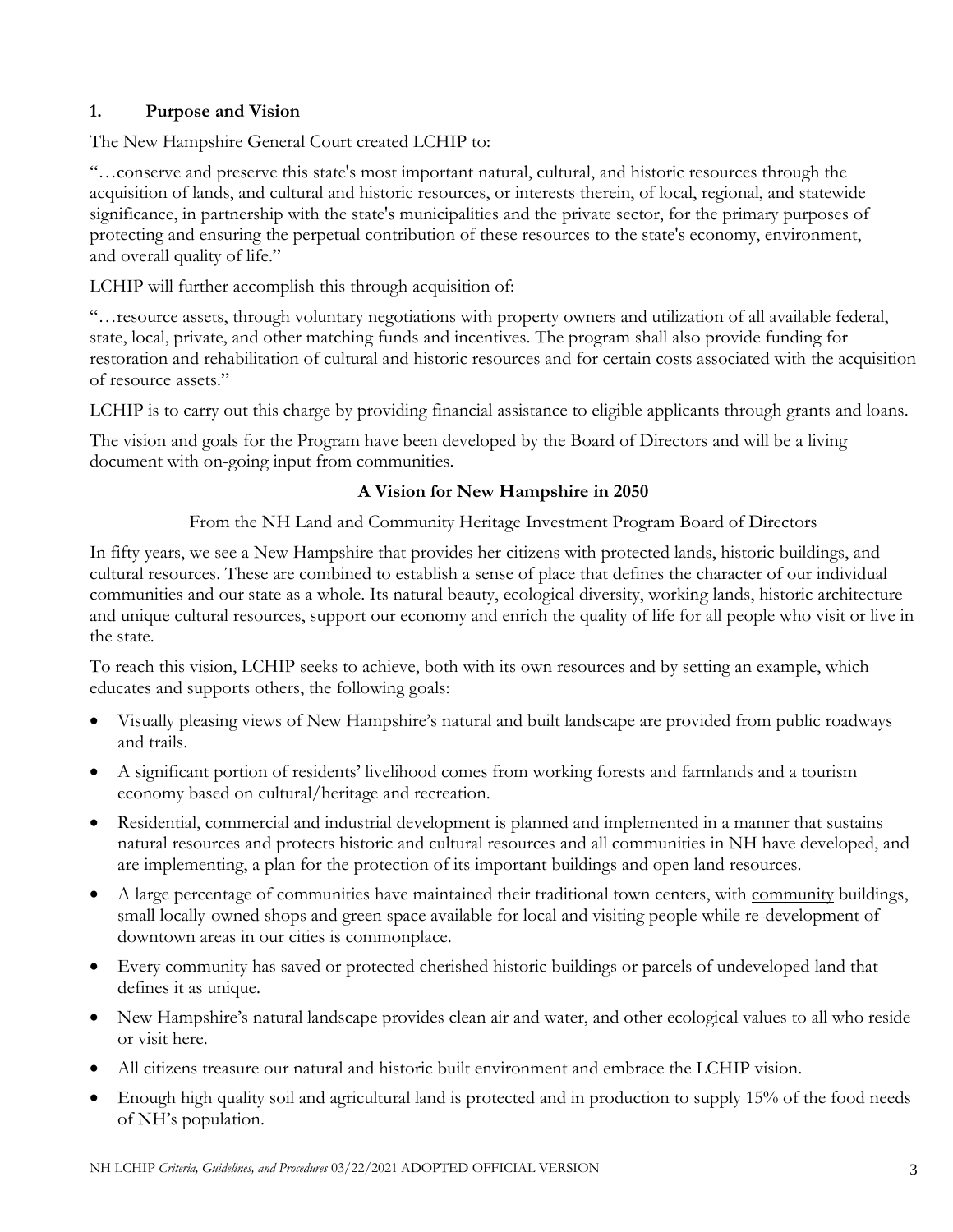- Enough forestland is perpetually available for multiple uses such that there is still a large enough forest products industry utilizing these forest resources to supply NH citizens with all their forest products needs.
- Specimen period architecture, structures and places of historic significance survive in every community.
- A representative sample of all natural communities exist across the landscape and are protected permanently for the purpose of sustaining natural ecological functions.
- All significant 19<sup>th</sup>/early 20<sup>th</sup> century industrial buildings are reused or recycled for "vital" community use.
- There are scenic vistas and undeveloped frontage on every state highway.
- Each village has a distinctive center and defining feature.
- NH's industrial heritage is protected in many communities across the state.
- NH's water resources will be protected and access to these resources will be provided for all water users.

## <span id="page-3-0"></span>**2. Definitions**

**"Applicant Property"** – means the resource asset to be acquired using LCHIP grant funds.

**"Archaeological site"** – means a place where human activity occurred and material remains were deposited.

**"Authority"** – means the New Hampshire land and community heritage investment authority.

<span id="page-3-1"></span>**"Acquisition Project"** – means a project proposing to acquire in fee or less than fee an eligible natural, cultural or historic resource.

**"Associated Costs"** – means costs associated with a Natural Resource, Historic Resource or Cultural Resource Project that are allowed and defined in Section 7. A and B of this document.

**"Baseline Documentation"** – means an organized collection of detailed information including photographs, surveys, resource inventories, etc., sufficient to depict the condition of the resource asset and its attributes at the time of acquisition, or after rehabilitation.

**"Board"** – means the Board of Directors of the New Hampshire land and community heritage investment authority.

**"Building"** – means a construction made by humans and created to shelter human activity.

**"Cultural Resource"** – means historic structures and buildings which house cultural events and programs, and historic and cultural lands and features.

**"Easement Interests"** – means conservation, agricultural, historic preservation, or scenic easements, development rights, or any other similar protective interest in real property held in perpetuity.

**"Ecologically Significant Lands"** – means areas of land and/or water that contribute to sustaining certain species, natural communities, physical elements or ecological processes that are necessary to maintain native biodiversity; that serve as benchmarks to assess the impacts of human activity; or that contribute to the functioning of adjacent ecological reserves.

**"Eligible Applicant"** – means a municipality or other political subdivision of the state of New Hampshire or a publicly supported non-profit corporation exempt from federal income taxation under section 501(c) of the Internal Revenue Code.

**"Eligible Cost (or Eligible Expense)"** – means any acquisition, service, or material for which LCHIP funds can be used that may be used as cash match or equivalent in an LCHIP project.

**"Eligible Resource"** – means a natural, cultural, or historic resource including archaeological sites; historic buildings and structures which house cultural events and programs; historic properties including buildings and structures; historic and cultural lands and features; ecologically significant lands; existing and potential public water supply lands; farmland; forestland; habitat for rare species or important wildlife; wildlife corridors and habitat strongholds as defined in RSA 207:1; lands for recreation; riverine, lake, estuarine, and ocean shorelands; scenic areas and viewsheds; and wetlands and associated uplands.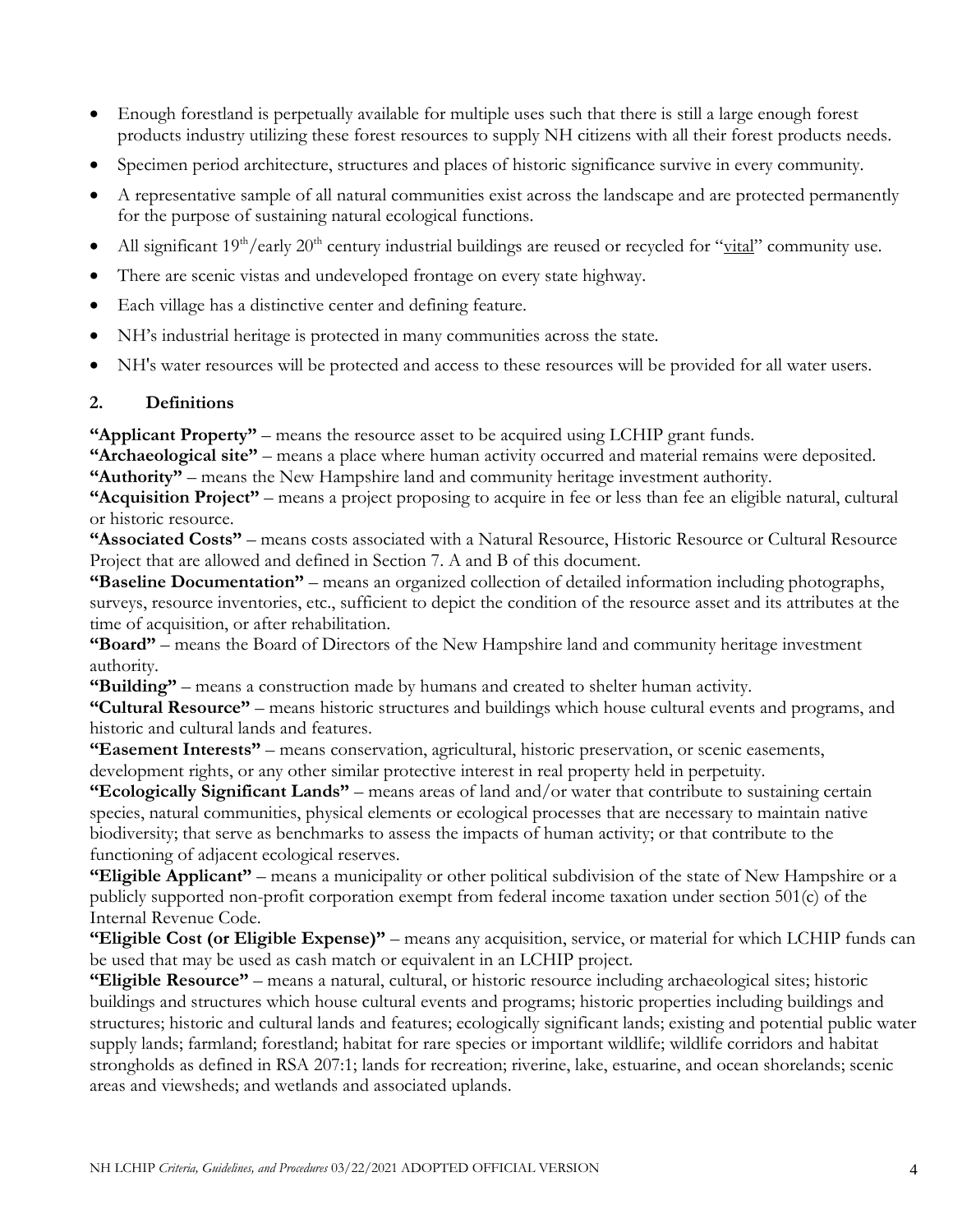**"Estuarine"** – means relating to an estuary, or the wide area of a river where its currents meet ocean tides and where freshwater and saltwater mix.

**"Executory Interest"** – describes a variety of future interests or estates in land or personal property. An executory interest transfers title to property from one transferee to another upon the occurrence or nonoccurrence of some event in the future.

**"Farmland"** – means that land which, by reasons of its location and character of soil, has the capacity to be used for agricultural activity as defined by NH RSA 21:34-a, especially any land comprised of Prime Farmland Soils, Soils of Statewide Significance or Soils of Local Significance.

**"Farmstead Area"** - means that portion of a farm property that contains the buildings, typically including the farmhouse, barns and other structures appurtenant to agriculture.

**"Fee Simple"** – means ownership of the full interest in real estate.

**"Forestland"** – means land that is at least 10% stocked with trees of any size, or that formerly had such tree cover and is not currently developed for a non-forest use

**"Governing Body"** – means the board of selectmen in a town, the board of aldermen or council in a city or town with a town council, the school board in a school district or the village district commissioners in a village district or when used to refer to unincorporated towns or unorganized places, or both, the county commissioners. **"Grant Agreement"** – means an agreement required by the Authority for an Acquisition Project.

**"Historic Building Assessment with Preservation Guidelines Reports"** – are intended as road maps for the reuse of historic buildings and structures. They are reports that are prepared by historic preservation professionals and are often multi-disciplinary because the reports address the history and function of the building(s) over time as well as identifying and assessing the building's preservation needs and priorities. The end result is a report that provides prioritized recommendations, following the appropriate Secretary of the Interior's Standard for the Treatment of Historic Properties, for the next steps in a building's restoration or rehabilitation.

**"Historic Property or Resource"** – Any prehistoric site or historic district, site, building, structure or object included in, or eligible for inclusion on the National Register of Historic Places or New Hampshire's State Register, including artifacts, records and material remains related to such a property or resource.

**"Historic Structure Report" –** Much like the Historic Building Assessment with Preservation Guidelines, a Historic Structure Report (HSR) is a building's road map for rehabilitation and reuse. However, the HSR provides a very detailed and comprehensive analysis of the building and pays particular attention to its future reuse. The report will tell the owner or developer what will and will not work in terms of use.

**"Important Wildlife"** – means animal species normally found in a wild state that are valued for their ecological, economic, scientific, aesthetic, or recreational benefits.

**"Lands for Recreation"** – means lands used for, proposed to be used for, or providing access for recreational activities including but not necessarily limited to walking, hiking, hunting, fishing, wildlife viewing, cross-country skiing, and snowshoeing. Uses such as baseball, soccer, football and other ball fields, playgrounds, skateboard parks, tennis courts, basketball courts, and the like, are not eligible.

**"Legislative Body"** – means a town meeting, school district meeting, village district meeting, city or town council, mayor and council, mayor and board of alderman, or, when used to refer to unincorporated towns or unorganized places, or both, the county convention.

**"Monitoring"** – means the regular and systematic gathering of information about a resource asset to identify changes to the property over time to ensure that it is being used in accordance with any easement interest restrictions or other legal obligations entered into under the Program.

**"Natural Resource"** – means ecologically significant lands, existing and potential public water supply land, farmlands, forestlands, habitat for rare species or important wildlife, lands for recreation, riverine, lake, estuarine, and ocean shorelands, scenic areas and viewsheds, and wetlands and associated uplands.

**"Natural Resource Project"** – means a project before LCHIP to study, acquire fee interest or easement interest in undeveloped land.

**"Qualified publicly-supported nonprofit corporation" –** means a publicly-supported nonprofit corporation exempt from federal income taxation under section 501(c) of the Internal Revenue Code.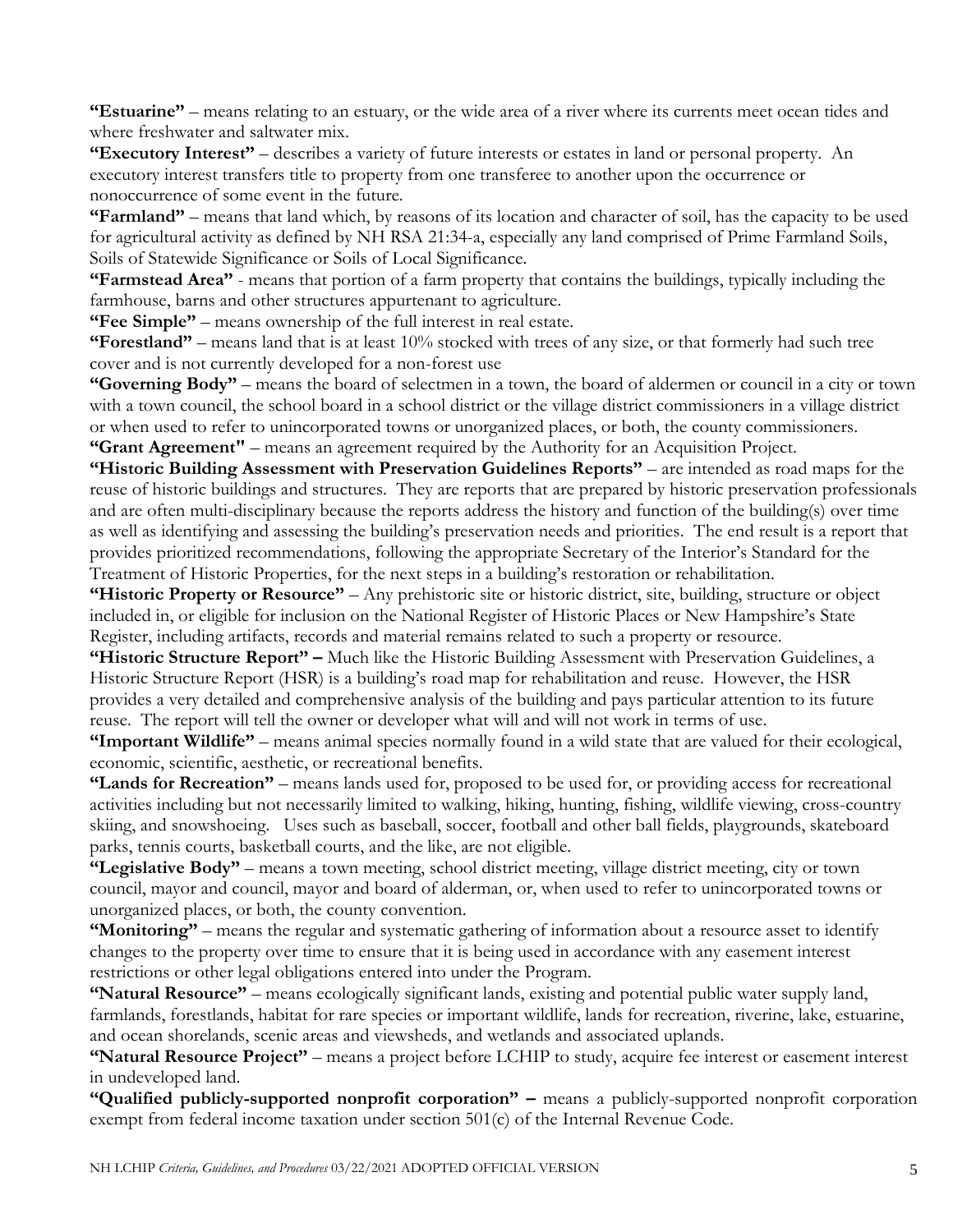**"Passive Recreation"** – means low-impact non-motorized outdoor recreational activities or uses that do not require developed facilities and can be accommodated without change to the area, topography, or resource. Some examples include but are not limited to walking, hiking, cross-country skiing, snowshoeing, hunting, fishing, and other similar, non-organized transitory activities.

**"Program"** – means the Land and Community Heritage Investment Program.

**"Project Agreement" –** means a legally binding agreement between LCHIP and the grant recipient that outlines program requirements, conditions of grant funding, and is executed prior to the commencement of the project. It is followed by the recording of a deed, easement, or Stewardship Agreement with the County Registry of Deeds. **"Proposal"** – means a proposal for funding submitted by an applicant to LCHIP for an eligible activity and includes the application form and all required attachments.

**"Publicly-owned"** – means owned by a municipality or other political subdivision of the State of New Hampshire. **"Public Water Supply" –**is defined as land that protects a source of water to a piped water system serving 15 or more services or 25 or more people, for 60 or more days per year.

**"Rare Species"** – means plant and animal species that are listed as threatened or endangered pursuant to applicable state or federal laws, and species ranked as S1-S3 or G1-G3 by the NH Natural Heritage Inventory and NH Fish and Game Department.

**"Resource Asset"** – means the lands, buildings, structures, and other physical assets or the easement interests in the lands, buildings, structures, and other physical assets that comprise the real property of an eligible resource. **"Rehabilitation and /or Restoration Project"** – means a project proposing to rehabilitate or restore a natural, cultural, or historical resource.

**"Scenic vista"** – means a publicly accessible viewpoint that provides expansive views of a highly valued landscape.

**"Secretary of the Interior Standards"** – means the federal guidelines put out by the Secretary of the Interior that outline four treatment approaches to historic resource projects. The four treatment approaches are Preservation, Rehabilitation, Restoration, and Reconstruction. For LCHIP purposes, the Standards for Rehabilitation and Restoration are most often applied.

**"Stewardship"** – means planning for and taking the necessary actions over the long term to successfully preserve and protect the natural, cultural, or historic value of a resource asset. Such actions include, as applicable, managing the resource asset in accordance with all legal obligations entered into under this chapter, performing regular maintenance and upkeep, providing for necessary monitoring, educating or informing those that might negatively impact upon the resource asset about the need and/or legal obligation to protect and preserve it, paying tax or inlieu-of tax obligations, obtaining liability insurance, and securing sufficient levels of financial resources to carry out all such necessary actions.

**"Stewardship Agreement"** – means an agreement required by the Authority for a Rehabilitation and/or Restoration Project.

**"Structure"** – means that which is built or constructed for the purpose of human activity.

**"Study"** – means a professional evaluation of an eligible resource that will lead to the further protection of that resource.

**"Study Project"** – means a project proposing to complete a Study of an eligible natural, cultural, or historical resource.

**"Technical Review"** – means a Proposal review conducted by LCHIP staff to determine if the Proposal is complete, if the project and applicant meet LCHIP's eligibility requirements.

**"Total Project Cost"** – is the appraised value of the resource asset or the sale price of the asset (as per RSA 227- M:8) (up to but not exceeding the appraised value of the resource asset to be purchased), rehabilitation costs, and/or other eligible expenses. The maximum grant amount possible is 50% of the Total Project Cost.

**"Viewshed"** – means an area of land, water and other environmental elements that is visible from a fixed vantage point.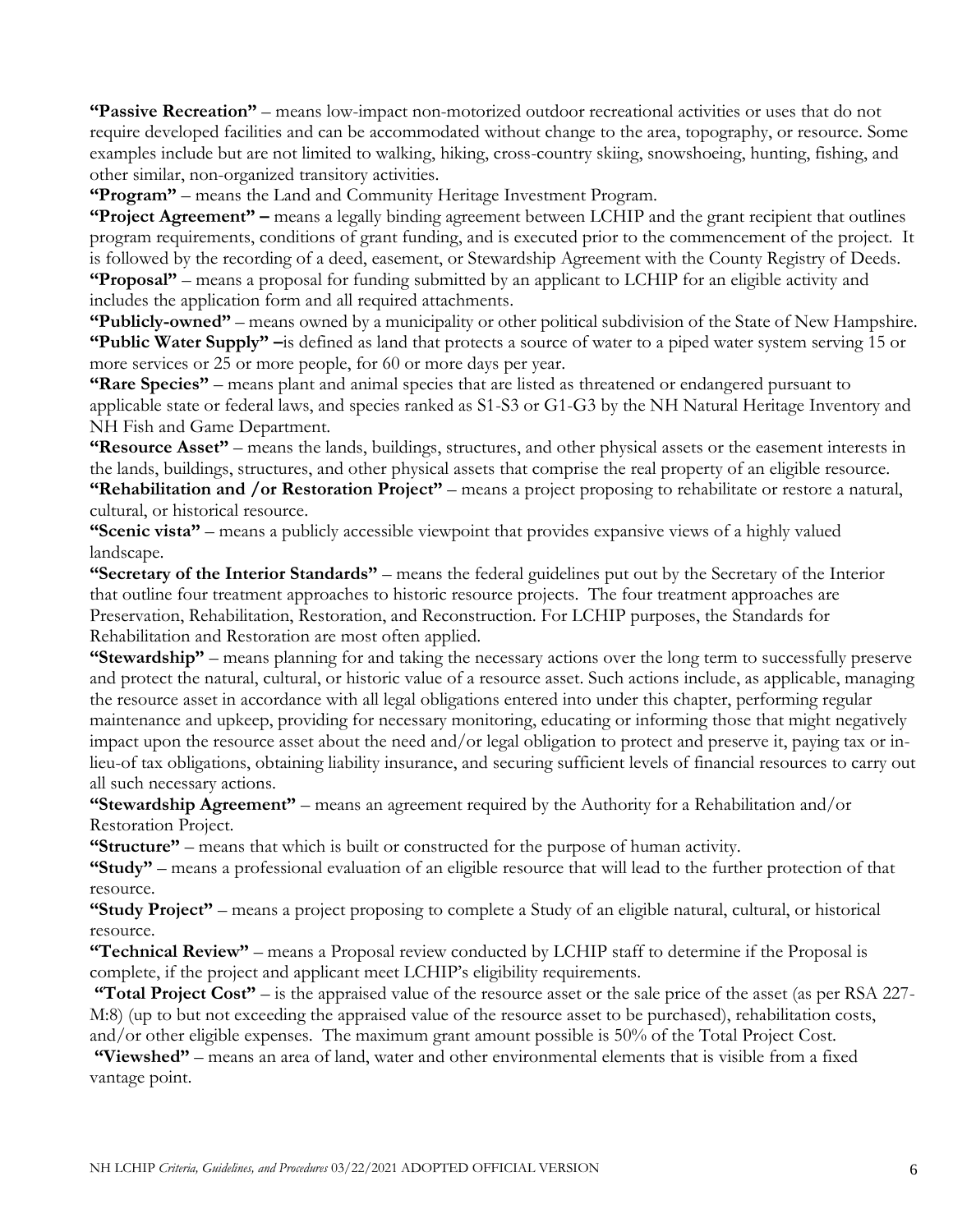**"Wetlands" –** means those areas, including but not limited to, swamps, bogs, and marshes, where water either covers the soil or is present at or near the surface, particularly in the root zone, at least a good portion of the year, including the growing season.

**"Working Forest Land" –** Forest land in which a principal activity is the production of commercial forest products.

# **3. Authority Board of Directors**

The LCHIP Authority is governed by an 18-member Board of Directors. The make-up of the Board includes:

- Two members of the senate, appointed by the senate president; and
- Two members of the House of Representatives, appointed by the speaker of the house.

Eight public members, appointed by the Governor and Council:

- Two of whom shall represent cultural and historic resource interests;
- One of whom shall represent natural resources interests;
- One of whom shall represent outdoor recreation interests;
- One of whom shall represent business or real estate interests;
- One of whom shall represent municipal interests;
- One of whom shall represent local planning interests; and
- One of whom shall represent regional planning commissions.

Six non-voting state agency members including:

- The director of the office of state planning, or designee;
- The commissioner of the department of cultural resources, or designee;
- The commissioner of the department of resources and economic development, or designee;
- The commissioner of the department of environmental services, or designee;
- The commissioner of the department of agriculture, markets, and food, or designee; and
- The executive director of the department of fish and game, or designee.

# **4. Executive Director**

The LCHIP Authority employs a staff led by its executive director. The executive director is nominated by the Board and appointed by the Governor and Council. The executive director oversees LCHIP staff and all of the day-to-day operations of the Authority. Further, the executive director, under the direction of the Board:

- A. Coordinates the activities of state agencies directly involved with the administration of the program in accordance with this chapter;
- B. Evaluates the eligible resources proposed for protection under this program, and determines if these resources meet the criteria of the program; and
- <span id="page-6-0"></span>C. Administers the affairs of the program, is directly responsible for executing all policies of the Board, and is authorized to exercise discretion in the review of Project Proposals.

## **5. Process Overview**

From time to time, the LCHIP Authority Board of Directors, depending on available funds, sets grant rounds making funding available to successful applicants for the purposes described in this *CGP*.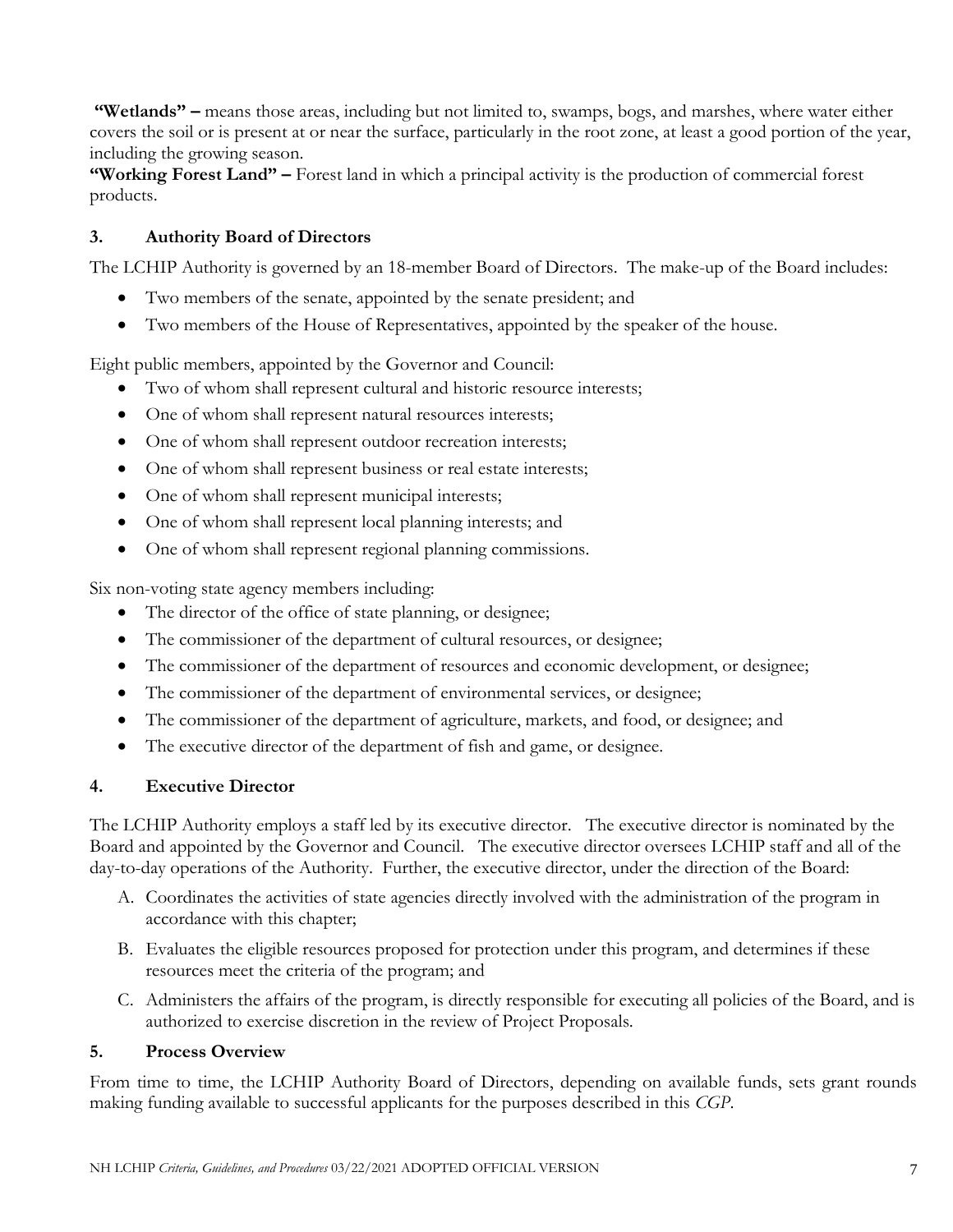Proposal materials are updated between each round and made available prior to the opening of the grant round. In order to help applicants better understand Program requirements, LCHIP will host one or more Grant Workshop(s) prior to each grant round. Information on upcoming grant rounds is announced via the LCHIP e-newsletter and the LCHIP website. All necessary materials are made available on the LCHIP website (LCHIP.org) or by contacting LCHIP directly.

Organizations and individuals wishing to be notified of upcoming grant rounds, scheduled Grant Workshops or other LCHIP news are encouraged to sign up to receive LCHIP's e-newsletter via the LCHIP website, LCHIP.org.

- A. Phase 1 Invitation to Apply
	- **1.** Prospective applicants submit an Intent to Apply (ITA) form by the established deadline.
	- **2.** The Executive Director, after reviewing the submitted forms, shall make the final determination of eligibility. Projects determined ineligible may, at the sole discretion of the Executive Director, be allowed to cure any deficiency, if reasonably possible prior to the ITA submission deadline.
	- **3.** Projects meeting LCHIP's eligibility and match criteria (see *Section 6–Who May Apply, Section 7–Eligible Resources for LCHIP Funding, and Section 9-Matching Requirements*) are issued an Invitation to Apply, and advance to Phase 2.
- B. Phase 2 Technical Review and Proposal Submission
	- **1.** Technical Review: Proposals submitted prior to the Technical Review deadline will be reviewed for completeness and eligibility. Within five (5) business days of receipt, Applicants will be advised of any deficiency and given the opportunity to correct any deficiency identified and resubmit the Proposal prior to the Submission Deadline.
	- **2.** Submission Deadline: Complete Proposals (comprising the application form and all required attachments) must be submitted no later than the established deadline and in the manner prescribed by LCHIP. Incomplete or ineligible Proposals, or Proposals not submitted in the manner prescribed by LCHIP, will not be accepted.
	- **3.** Applicants will be advised of Proposal Status within two business days of the Submission Deadline. All Proposals accepted as complete and eligible will advance to Phase 3.
	- **4.** The Executive Director shall make all final determinations of completeness or eligibility.
- C. Phase 3 –Project Review
	- **1.** LCHIP staff and one or more Review Panels comprised of resource professionals review and evaluate all accepted Proposals.
	- **2.** The review process may include site visits to selected project sites. Not all project sites will be visited. A site visit is not an indication of project quality, or likelihood of funding.
	- **3.** Staff and Review Panels prepare recommendations which are presented to the Board of Directors.
	- **4.** Following a review of the recommendations and all Proposals, and in accordance with *Section 10 -Decision Making by the LCHIP Board of Directors, and Criteria for Selection of Projects*, the Board of Directors may award funding to a Proposal. This award means that the Board has made a decision to set aside funding for the project pending receipt of required documentation in accordance with this *CGP* and RSA 227-M, the upfront costs for which will be borne by the applicant.
	- **5.** The Executive Director and Staff promptly notify all applicants of the Board's funding decisions.
	- **6.** Applicants not receiving funding are provided an opportunity to meet with LCHIP staff to review the project and proposal.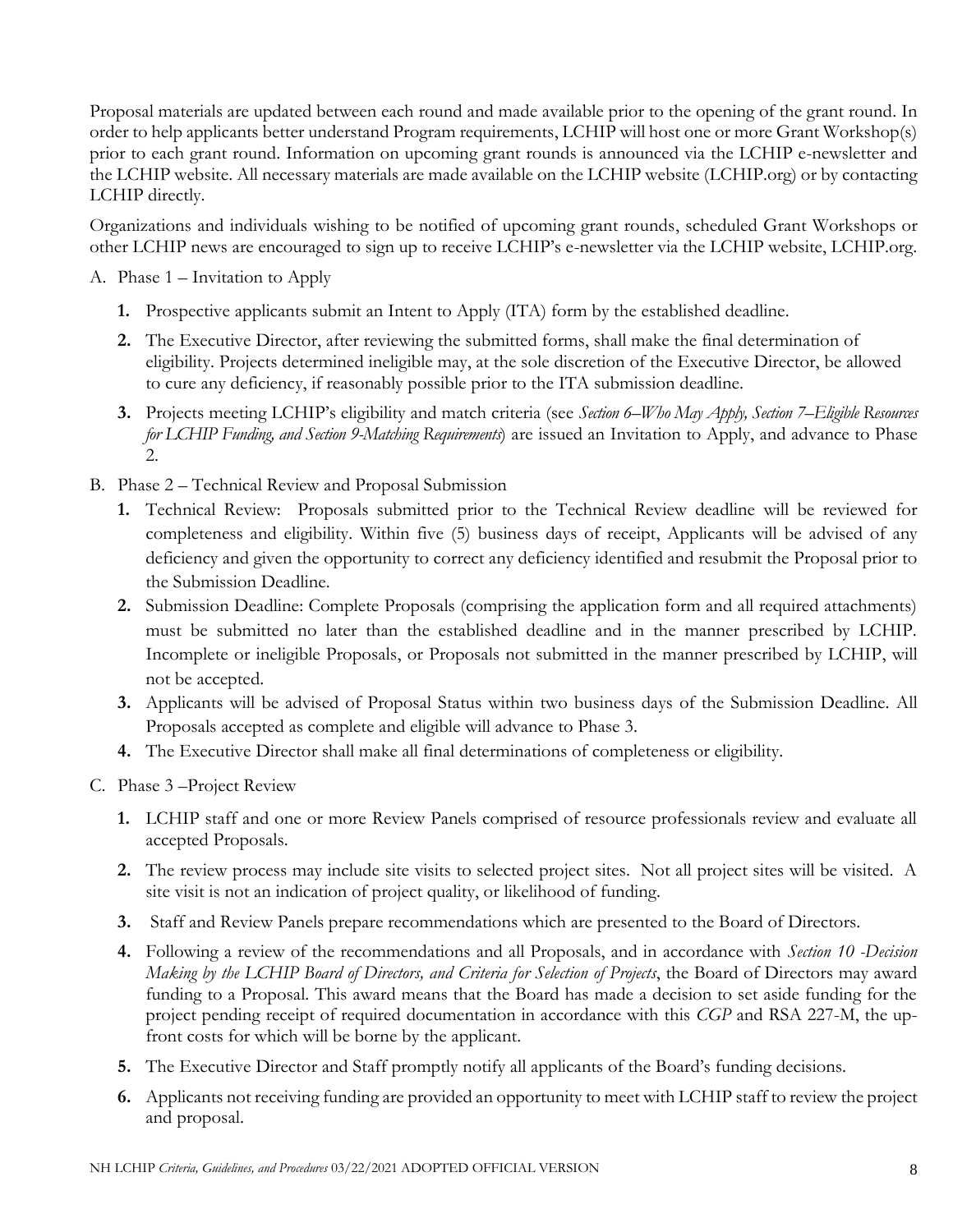- **7.** Successful applicants enter into a Project Agreement with LCHIP, and advance to Phase 4.
	- a) The Project Agreement includes, among other things, the scope of work for the project, the grant expiration date and expected outcomes. The grant award is not confirmed until the Project Agreement is signed by the applicant and returned to LCHIP.

No work should be undertaken without formal contact with LCHIP staff. If a recipient chooses to undertake work to a resource prior to execution of the Project Agreement and the work is inconsistent with LCHIP requirements such as the Secretary of the Interior Standards, the grant award is likely to be withdrawn.

Any substantive change to the project will require an amendment to the Project Agreement. The Executive Director reserves the right, but is not obligated, to re-negotiate a Project Agreement, as long as the project does not change substantially from that awarded funding by the Board of Directors. If, in the opinion of the Executive Director or Board of Directors, a Project has been changed substantially from that approved by the Board of Directors, the Board may choose whether or not to renegotiate the Project Agreement and reauthorize the grant for that project. At no time shall LCHIP be obligated to reimburse a recipient for any of its costs.

D. Phase 4 – Project Execution

- 1. Acquisition Projects
	- a) Develop Deed Language and Grant Agreement

Recipients work with LCHIP staff to develop restrictions and deed language incorporating LCHIP's requirements. Deed language is subject to review and approval by LCHIP counsel. LCHIP will provide recipients with a Grant Agreement to be executed at closing and recorded at the relevant Registry of Deeds as an exhibit to, or contemporaneously with, the restrictive deed.

b) Request Grant Funds

Recipients request fund disbursement at least eight weeks prior to the anticipated date of closing. Ideally, grant funds will be placed in escrow with the closing attorney until authorization to release is provided in writing by LCHIP following approval of final documentation. Grant funds disbursed directly to recipients are released only when final documentation has been approved.

c) Submit Final Documentation

Recipients submit all required final documentation at least four weeks (28 calendar days) prior to the anticipated closing date and in accordance with guidance provided by LCHIP staff.

d) Project Approval

Following approval of final documentation and prior to closing, the Executive Director will issue an authorization to release grant funds and provide executed closing documents to the closing attorney.

e) Closing / Post Closing

Recipient provides registry references (book and page) to LCHIP immediately following recordation of closing documents. Digital copies of all recorded documents are provided to LCHIP promptly, preferably on the date of record.

f) Ongoing Stewardship

Annual monitoring and stewardship are carried out in accordance with Section 16 and the Stewardship or Grant Agreement.

Endowment Monitoring Disbursements are made annually at the discretion of the LCHIP Board of Directors for all projects meeting LCHIP's monitoring and stewardship requirements.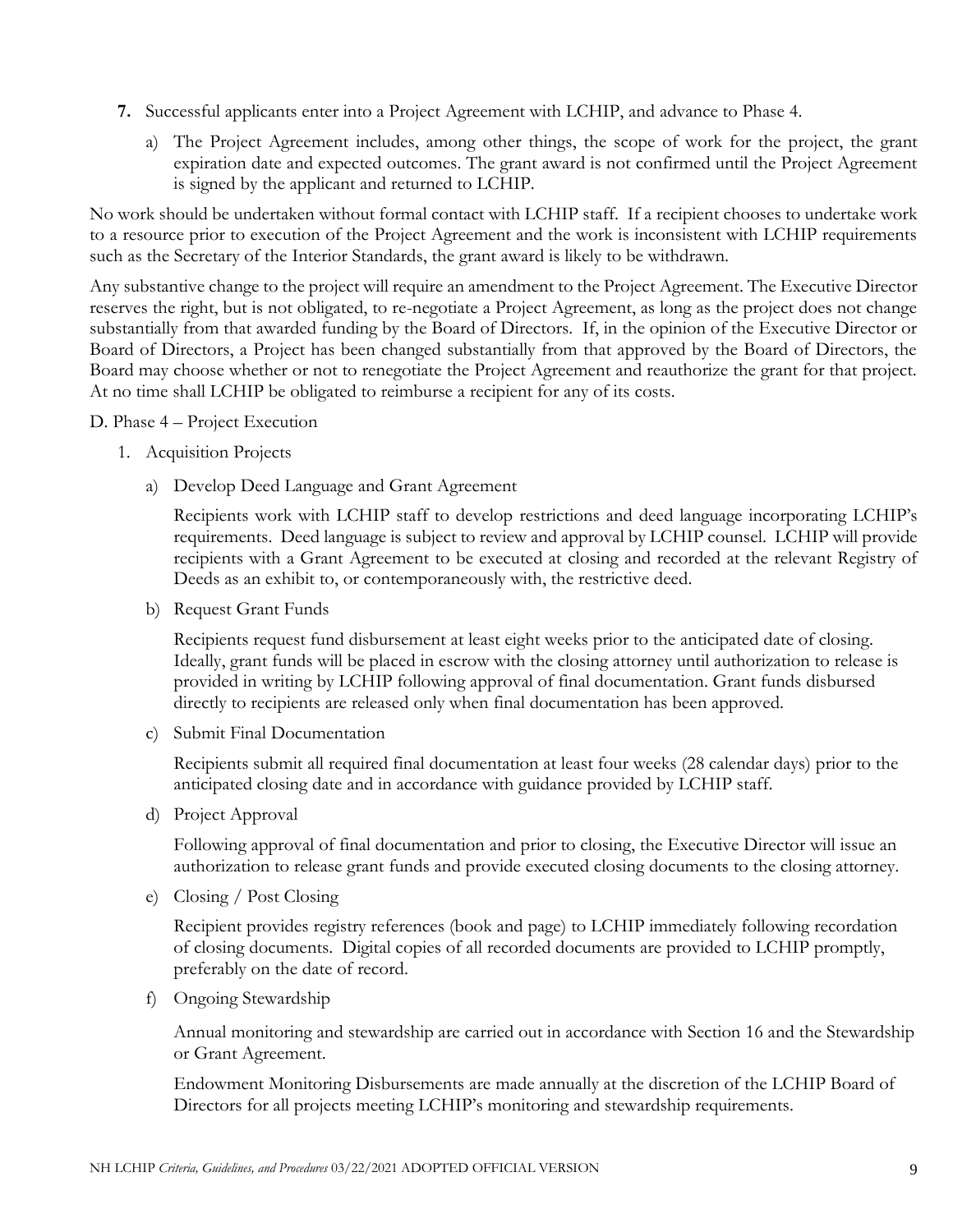2. Rehabilitation and/or Restoration Projects

LCHIP Rehabilitation and/or Restoration Projects are completed in three steps, with grant funds disbursed at each step. Recipients are required to submit documentation to LCHIP for review and approval prior to advancing to the next step, as follows:

a) Preliminary Approval, Initial Disbursement

Prior to starting work, recipients submit to LCHIP all required preliminary documentation for review and approval.

LCHIP reserves the right to consult with governmental agencies, nonprofit conservation or preservation organizations, and/or other consultants or advisors as it may choose in the course of its review.

Following approval of the preliminary documentation, the Executive Director will authorize work to begin, and approve the initial disbursement of grant funds in accordance with the Project Agreement, typically 50% of the total grant award.

Work undertaken prior to LCHIP approval may result in a total or partial withdrawal of the Grant Award.

b) Mid-Point Review, Second Disbursement

After Recipient notifies LCHIP that the project is approximately 50% complete, LCHIP conducts a mid-point project review or solicits a midpoint progress report to confirm all work is being completed in accordance with the preliminary documentation and Project Agreement.

Following review and approval of the work to date, the Executive Director will approve the second disbursement of grant funds in accordance with the Project Agreement, typically 30% of the total Grant Award.

c) Project Completion and Third Disbursement

When Recipient informs LCHIP that all work has been completed LCHIP will schedule the final site visit. At this time final documentation must be submitted to LCHIP for review and approval. LCHIP will provide recipients with a Stewardship Agreement to be executed, recorded, and returned to LCHIP as part of the final documentation.

No more than eight weeks after receipt of all required documentation, the Executive Director will authorize disbursement of the third and final grant payment, typically 20% of the total Grant Award, subject to LCHIP's match and other financial requirements described herein.

d) Ongoing Stewardship

Annual monitoring and stewardship are carried out in accordance with Section 16.

Endowment Monitoring Disbursements are made annually at the discretion of the LCHIP Board of Directors for all projects meeting LCHIP's monitoring and stewardship requirements.

- 3. Study Projects
	- a) Preliminary Project Approval and Initial Disbursement

Recipients submit to LCHIP all required preliminary documentation prior to starting work. All materials are subject to LCHIP review and approval.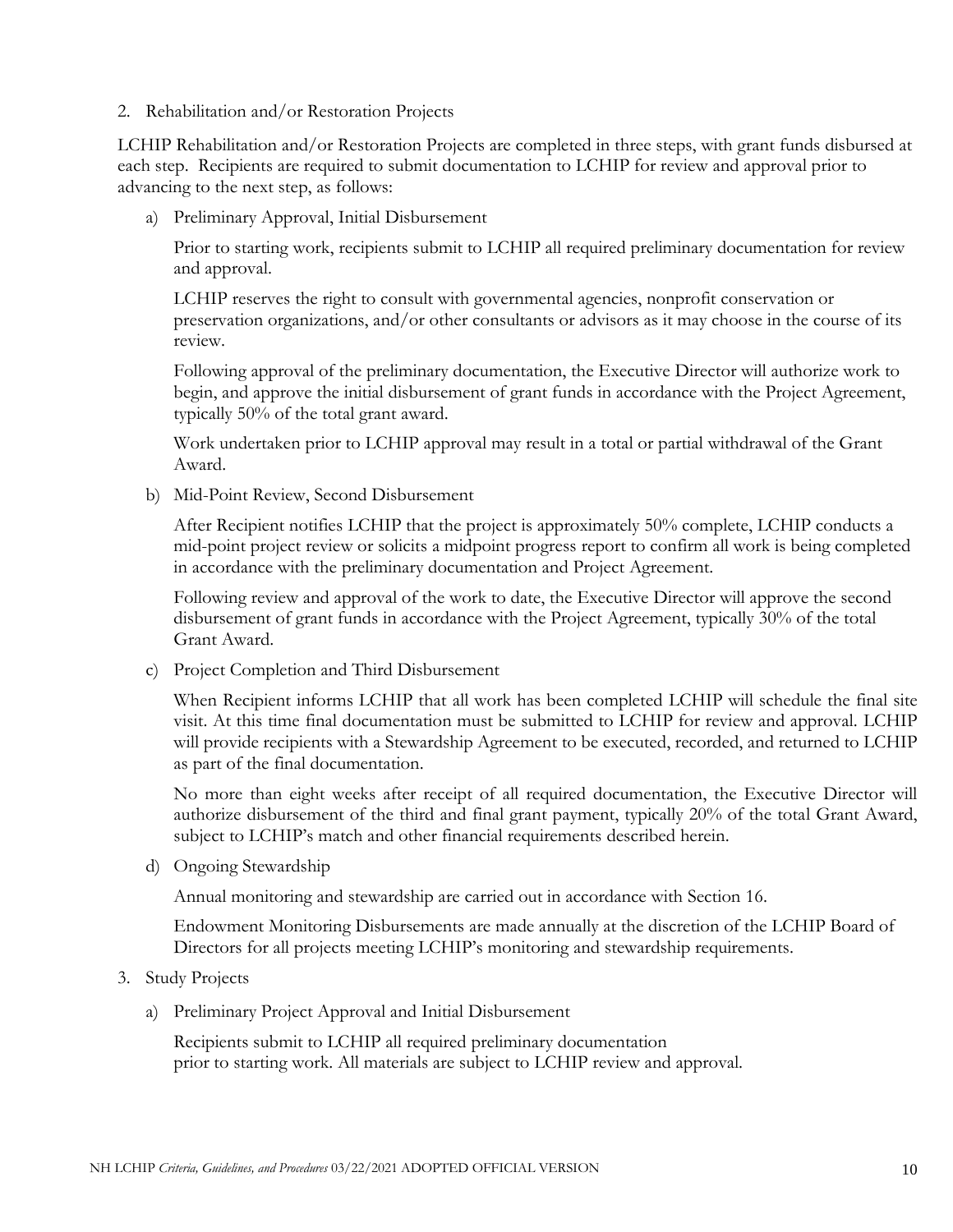LCHIP reserves the right to consult with governmental agencies, nonprofit conservation or preservation organizations, and/or other consultants or advisors as it may choose in the course of its review.

Following review of the preliminary documentation, the Executive Director will authorize the project to proceed and approve the initial disbursement of grant funds in accordance with the Project Agreement, typically 50% of the total grant award.

b) Mid-Point Review

LCHIP staff shall be afforded an opportunity to review and comment on the draft study, which comments will be taken into account when creating the final report.

c) Project Completion

Recipient submits the final report to LCHIP for approval, along with documentation of the Total Project Cost.

Following approval of the final report, the Executive Director will authorize the second and final disbursement of grant funds, typically 50% of the total Grant Award, subject to LCHIP's match and other financial requirements described herein.

## **6. Who May Apply**

The LCHIP statute is very specific about what kinds of organizations and entities are eligible to apply for financial assistance through the program. To be eligible, applicant organizations or entities must:

- A. be a municipality or other political subdivision of the state of New Hampshire or
- B. be a publicly-supported nonprofit corporation exempt from federal income taxation under section 501(c) of the Internal Revenue Code (other interested parties may partner or work with an eligible organization or government entity but may not apply directly to the program) and
- C. be willing to commit to and show evidence of adopting the appropriate components of the Land Trust Alliance *Standards and Practices* and
- <span id="page-10-0"></span>D. demonstrate that a representative involved in the proposed project has attended an LCHIP grant workshop within the five years preceding and included the year in which the Proposal will be submitted, or as otherwise required by LCHIP and
- E. agree to adhere to the Secretary of the Interior Standards if project is a Historic Resource Rehabilitation and/or Restoration Project and
- F. have a willing property owner and
- G. address the protection of all resource types present on the subject property (natural, cultural, historic) within the scope of the Proposal and
- <span id="page-10-1"></span>H. submit completed Historic Building Assessment with Preservation Guidelines or Historic Structures Report as part of a Proposal for any historic resource Rehabilitation and/or Restoration Project with a Total Project Cost of \$50,000 or more.

### **7. Eligible Resources for LCHIP Funding**

- A. Eligible applicants may apply for funds for the protection, restoration or rehabilitation of the following natural, cultural, or historic resources (as listed in statute):
	- 1. archaeological sites;
	- 2. historic buildings and structures which house cultural events and programs;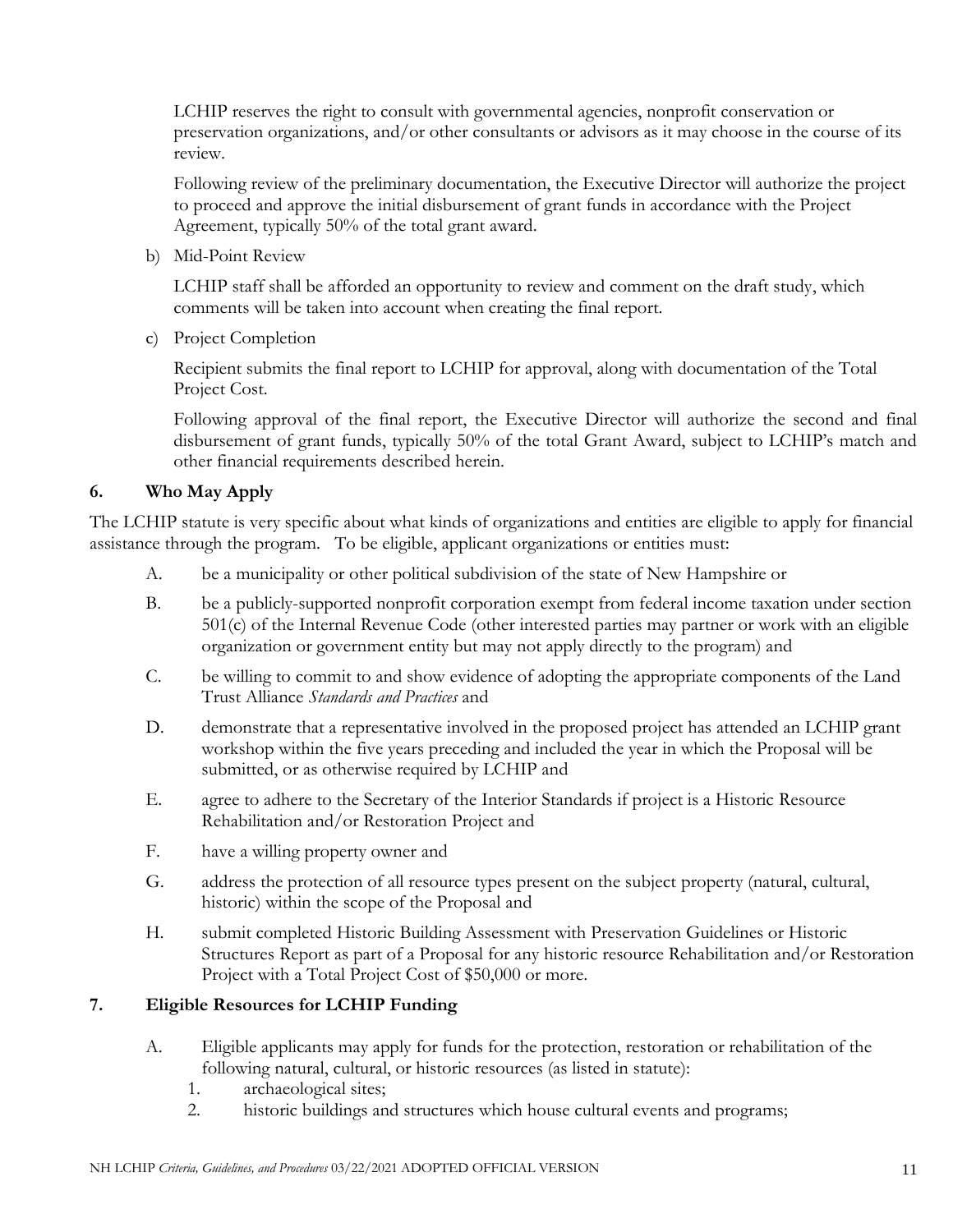- 3. historic properties including buildings and structures;
- 4. historic and cultural lands and features;
- 5. ecologically significant lands;
- 6. existing and potential public water supply lands;
- 7. farmland;
- 8. forestland;
- 9. habitat for rare species or important wildlife;
- 10. lands for recreation;
- 11. riverine, lake, estuarine, and ocean shorelands;
- 12. scenic areas and viewsheds; and
- 13. wetlands and associated uplands

The following definition of Cultural Resources is intended to provide guidance to those considering applying for cultural resource funds.

For historic buildings and structures which house cultural events and programs:

- (i) Any building or structure housing a cultural feature must meet the LCHIP definition of historic.
- (ii) An historic interior cultural feature must be an integral part of the evolution of the building, as well as an integral part of the structure itself. Examples include: performance stage, wall murals, tile work, woodwork, and other exemplary craftsmanship.
- (iii) If the project is limited to the preservation of an interior cultural feature, the applicant needs to demonstrate that the building or structure in which the feature is located has been stabilized and does not require further rehabilitation. Furthermore, as part of the terms of the grant, a preservation easement or stewardship agreement will be placed on the entire building and not limited to the cultural feature.

For historic and cultural lands and features:

- (iv) Land must have a highly significant historic resource or be a cultural asset that defines a community and is therefore important to the NH landscape, such as a farmstead, scenic vista, orchard, town forest, archaeological site, a last remaining example of heritage as defined by the community or a key representative of local community heritage.
- B. LCHIP funds may be used by eligible applicants for only the following eligible costs:
	- 1. Acquisition of real property in fee simple;
	- 2. Acquisition of easement interests in real property;
	- 3. Restoration or rehabilitation of cultural or historic buildings or structures which are publicly-owned, or which are owned by a qualified publicly-supported nonprofit corporation, **except for** the following activities:
		- (a) routine maintenance and/or modernization that does not require specialized historic preservation services, unless the routine maintenance and/or modernization is necessary to fulfill the recommendations of a Historic Structure Report or preservation plan for the property;
		- (b) furnishings (modern or historic);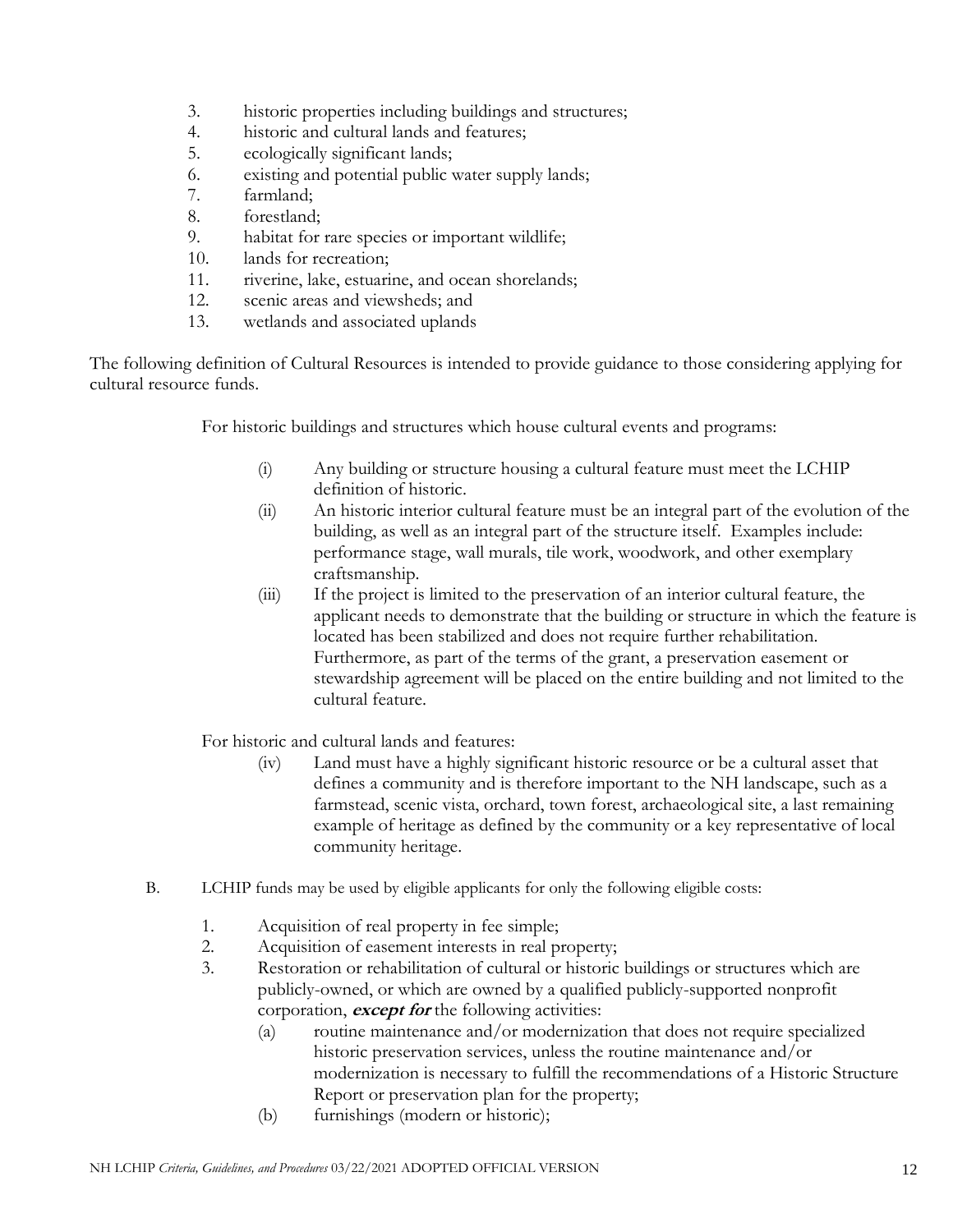- 4. Surveys, appraisals, title work, and other legal or ancillary work necessary to carry out acquisitions that can demonstrate linkage to the permanent protection or restoration and rehabilitation of eligible resources;
- 5. Resource inventories and planning that can demonstrate linkage to the permanent protection or restoration and rehabilitation of eligible resources;
- 6. Other professional services that can demonstrate linkage to the permanent protection or restoration and rehabilitation of eligible resources and limited to:
	- (a) in-house or contracted services for the purposes of project application development to LCHIP;
	- (b) plans and drawings;
	- (c) feasibility studies;
	- (d) historic structures reports;
	- (e) architectural renderings;
	- (f) environmental reviews;
	- (g) archaeological reviews;
	- (h) engineering studies;
	- (i) condition assessments;
	- (j) baseline documentation; and
	- (k) historic building assessment with preservation guidelines.
- C. The Board retains the right to review all project elements proposed for funding in the context of the goals of the project and to make funding decisions consistent with the project goals, the Criteria, Guidelines and Procedures and the LCHIP statute.
- D. Using LCHIP grant funds to pay off loans LCHIP may fund projects whose applicant requests funds to pay off a loan used to protect eligible resources, although such projects are not considered a priority. Such an application to LCHIP will be at the sole risk of the applicant and LCHIP gives no guarantees for approval. In such projects, an interest (i.e. fee acquisition or easement) in the property beyond Executory Interest must be conveyed after the grant award is made. In situations of extreme circumstances, a supermajority of the Board may vote to suspend this policy for a specific project.

## **8. Matching Requirements**

- A. General Match Guidance
	- 1. In order to be eligible, projects submitted to LCHIP for financial assistance must include a match amount at least equal to the value of the grant requested. Specifically, the Authority will not fund more than 50 % of the appraised market value of any acquisition of land or structures or interest in land or structures nor more than 50 % of all other expenses eligible for financial assistance as listed in the section above.
	- 2. Total Project Cost to determine the maximum possible grant amount for a given project as well as the required match, a Total Project Cost must be calculated. Total Project Cost is the appraised value of the resource asset (as per RSA 227-M:8, V) or the sale price of the asset (as per RSA 227-M8, V) (up to but not exceeding the appraised value of the resource asset to be purchased), rehabilitation or restoration costs, and/or other eligible expenses. The maximum grant amount possible is 50% of the Total Project Cost.
- <span id="page-12-0"></span>B. Cash Match Requirements and Guidance: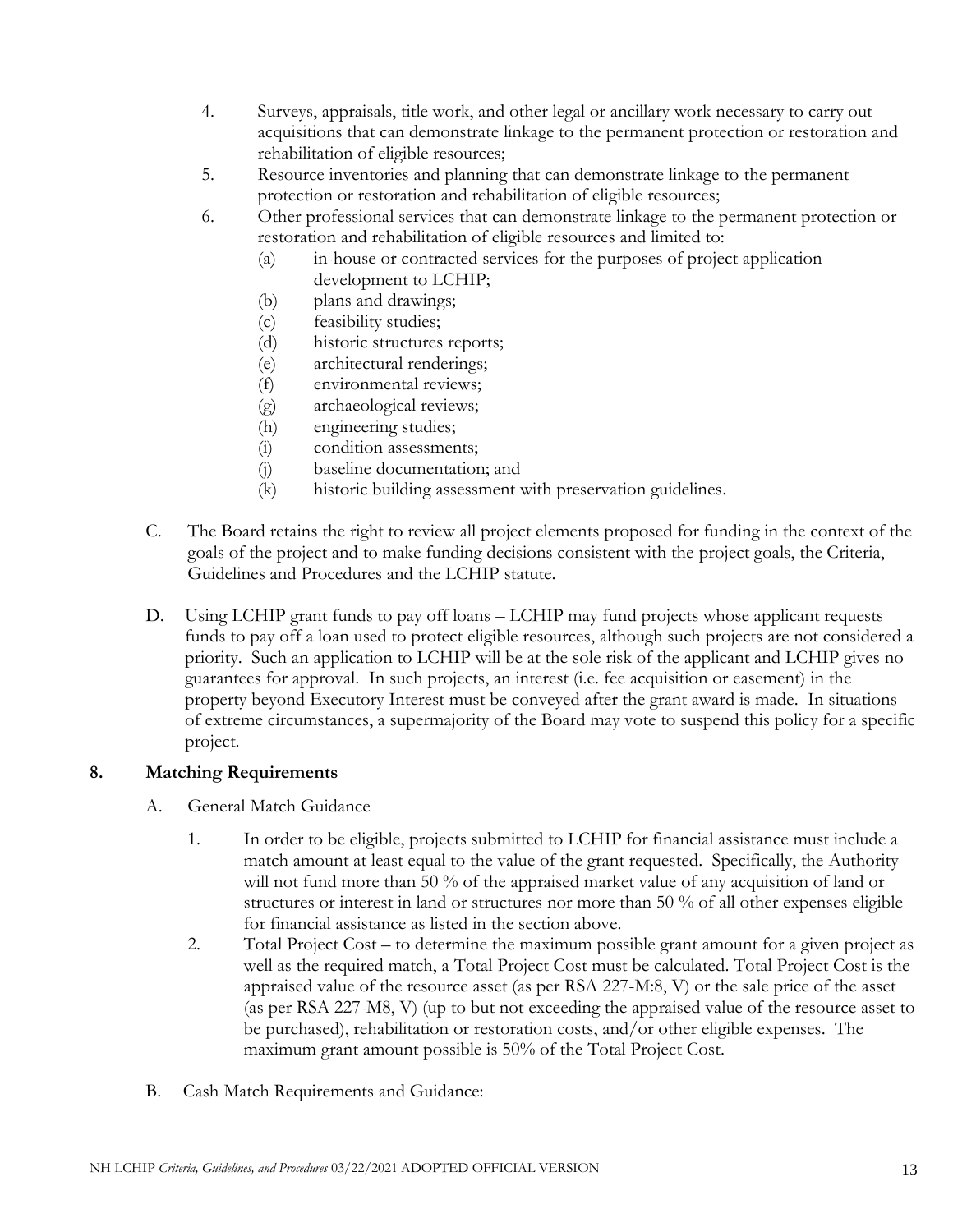- 1. A minimum of 50 % of the applicant's LCHIP grant award match must be provided in cash. If the applicant chooses, all of the match may be in cash. Matching beyond the minimum is encouraged of all applicants.
- 2. The cash match may be met by the applicant spending or proposing to spend funds from any source on all eligible costs.
- 3. Qualifying matching funds from the applicant may include, but are not limited to, municipal appropriations or other designated municipal funds, private donations, state and federal funds, including grants, and monies from a conservation fund established under RSA 36-A:5 or a heritage fund established under RSA 674:44-d.
- 4. Cash used to purchase an eligible resource within two years prior to the opening date of a given grant round, may be used as a cash match.
- 5. If any of the cash match is coming from the seller, this must be disclosed to LCHIP. Seller must be aware that there may be federal tax implications from such a donation. Cash paid out for a specific eligible expense, such as paying for a land survey, may only be credited toward the cash match if incurred within 2 years following the grant award notification date unless otherwise approved by the Board of Directors.
- 6. Applicants may use up to 5% of the requested grant amount for administrative costs associated with preparation of the application or other due diligence as cash or non-cash match. No other administrative costs may be used as cash or non-cash match.
- 7. A one-time payment to a stewardship endowment fund established by the applicant for the resource asset.

# C. Non-Cash Match and Guidance

- 1. The non-cash match requirement may be met through any combination of:
	- (a) In-kind services (for labor rates use information on the National Employment and Wage Data or Independent Sector websites);
	- (b) The appraised market value of donated real property or interest in real property, provided such real property is located in the municipality or municipalities in which the applicant property is located;
	- (c) Materials and services donated towards the restoration or rehabilitation of cultural or historic buildings or structures which are publicly-owned, or which are owned by a qualified publicly-supported nonprofit corporation;
	- (d) Donated surveys, appraisals, title work, and other legal or ancillary work necessary to carry out acquisitions that can demonstrate linkage to the permanent protection or restoration and rehabilitation of eligible resources;
	- (e) Donated resource inventories and planning that can demonstrate linkage to the permanent protection or restoration and rehabilitation of eligible resources;
	- (f) Other donated professional services that can demonstrate linkage to the permanent protection or restoration and rehabilitation of eligible resources and limited to:
		- (i) in-house or contracted services for the purposes of project application development to LCHIP;
		- (ii) on-site architect services;
		- (iii) determining National or State Register eligibility;
		- (iv) plans and drawings;
		- (iv) feasibility studies;
		- (v) historic structures reports;
		- (vii) architectural rendering
		- (viii) environmental reviews;
		- (ix) archaeological reviews;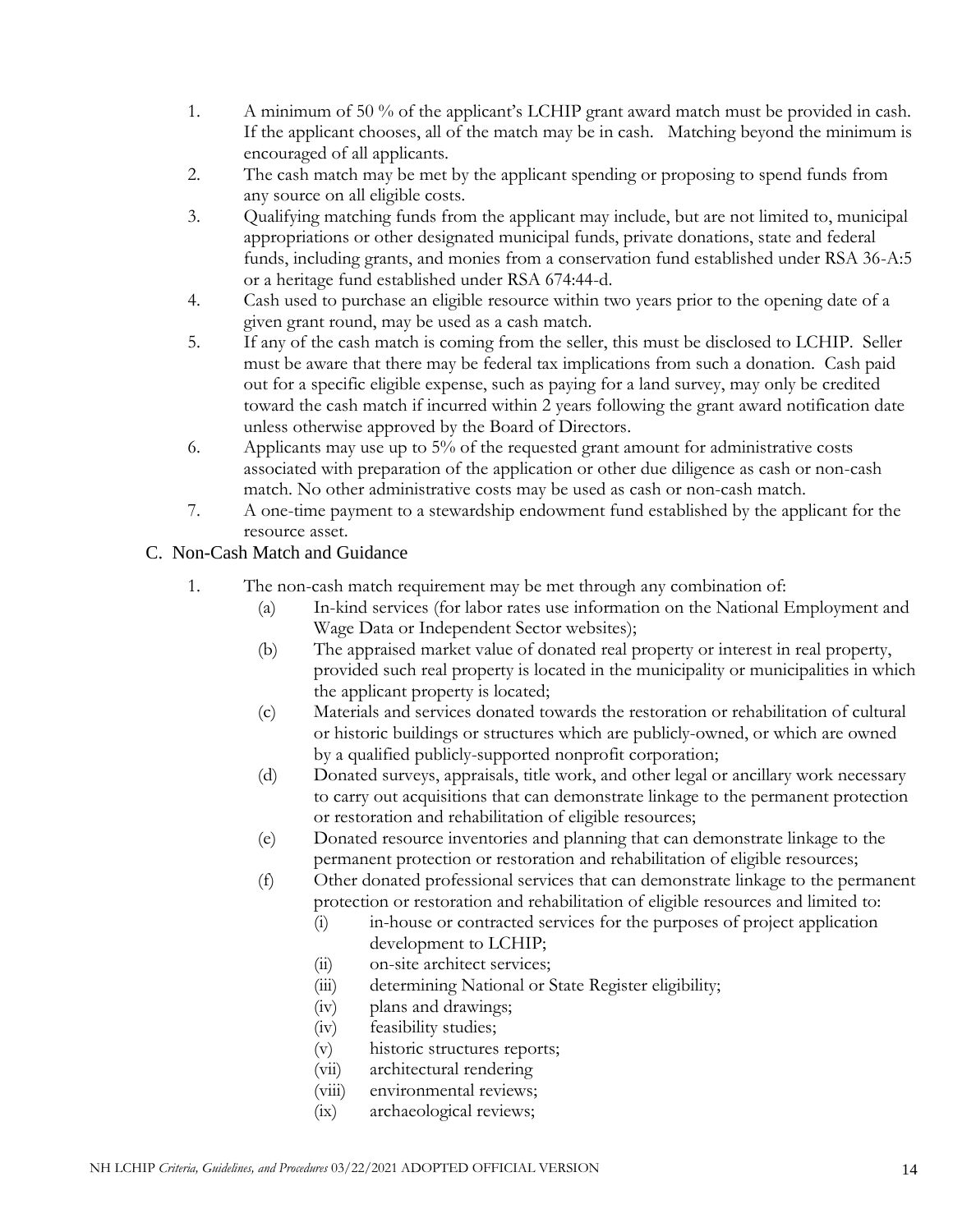- (ix) engineering studies;
- (x) conservation assessments;
- (xi) baseline documentation; and
- (xiii) historic building assessment with preservation guidelines.
- D. Other non-cash match information and guidance:
	- 1. Any eligible real estate can be included as a non-cash match if the property was donated within the last two years prior to the opening date of a given grant round and was donated for purposes consistent with the purposes of the LCHIP statute. In addition, an affidavit (provided to LCHIP) from the donor indicating the donor's intent for the gift to be used as a match for a LCHIP project application is required.
	- 2. Donated time or expenses incurred are eligible as non-cash (in-kind) match, provided they are incurred either (i) within two years prior to the opening date of a given grant round, or (ii) at any time thereafter (subject to the financial constraints of the project as defined by the applicant) and subject to the Project Value as determined by the applicant.
	- 3. An applicant may use the value of a donated easement on land (or preservation easement on a structure) that a political subdivision or publicly supported non-profit organization owns as a non-cash match, provided the donation yields to the project additional conservation or preservation value, and provided a relationship to the applicant (target) property can be demonstrated.
	- 4. The donated value of a bargain sale may be considered non-cash match.
	- 5. Applicants may use up to 5% of the requested grant amount for administrative costs associated with preparation of the application or other due diligence as cash or non-cash match. No other administrative costs may be used as cash or non-cash match.

## <span id="page-14-0"></span>**9. This Section Intentionally Left Blank**

## **10. Decision Making by the LCHIP Board of Directors and Criteria for Selection of Projects**

- A. Eligible projects will be scored by a set of selection criteria. The LCHIP Board, in making decisions for awarding financial assistance, will use the criteria listed in RSA 227-M:9. The following criteria have been incorporated within the LCHIP application:
	- 1. Imminence of threat to the land or property, such that the preservation of endangered structures and land conservation projects in densely developed or rapidly developing areas of the state shall receive a higher ranking;
	- 2. Uniqueness or significance of the resource;
	- 3. Proximity to other protected resources;
	- 4. Extent to which project meets multiple objectives of the program (natural, historic, and cultural);
	- 5. Strength of local support, such that project applications accompanied by an affirmative vote of the governing body of the municipality or governing bodies of the municipalities in which the project is located shall receive a higher ranking;
	- 6. Strength of private support;
	- 7. Cooperation between or among communities;
	- 8. Extent of leverage (ability of state funds to attract other public and private funds in a costshare arrangement);
	- 9. Demonstrated ability and qualifying stewardship plan of eligible applicant to provide stewardship for the resource being protected; and
	- 10. Extent to which benefits can be conserved only through fee acquisition of the resource asset, weighed against acquisition of an easement interest.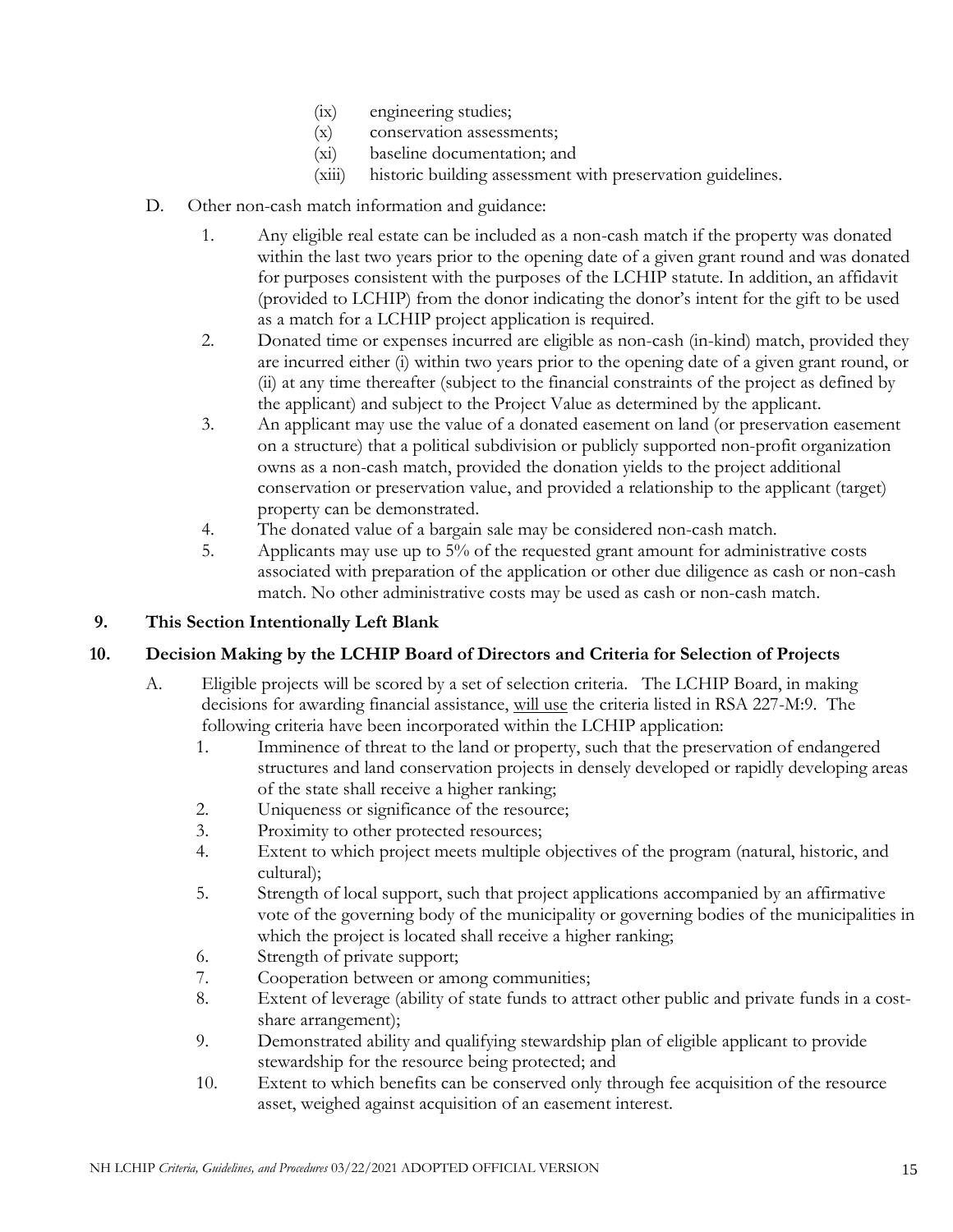## B. The Board may also consider the following additional criteria and scores attached to each of these:

- 1. criteria point totals;
- 2. local/regional planning participation;
- 3. project partnerships;
- 4. educational/interpretive plans for project;
- 5. number of criteria categories in which the project has scored;
- 6. cost relative to available funds and other projects in same round of applications;
- 7. match amount and form;
- 8. geographical distribution of projects within grant round;
- 9. distribution among natural, cultural and historic resources within grant round;
- 10. degree to which project addresses existing priorities in the state;
- 11. capacity of applicant to successfully manage the project and provide stewardship;
- 12. efforts applicant has made to obtain funding from other sources.
- C. Criteria Point System as part of the decision-making process described above, the LCHIP Executive Director will evaluate and score all Project Proposals using a point system developed to match LCHIP statute and this document. Scores are not used as the sole method for determining the best projects. For details on the Criteria Point System to be used, see Appendix D.

The Board may, at any point in time, establish resource priorities to respond to the State's greatest needs for natural, historic, and cultural resource protection.

## **11. Decisions of LCHIP Authority Board**

The LCHIP Board of 18 members includes 12 voting members. To make decisions about grant requests and other financial assistance, a simple majority of the voting members present must agree to the decision. A quorum of 7 voting members is required for making decisions.

The LCHIP Board may override its policies for requiring public access, exceeding the project caps, waiver requests or other policies it has the authority over, with a super-majority – an affirmative vote of 9 voting members of the Board.

### **12. Expenditure Caps**

LCHIP aims to make a substantial difference in the success of as many projects as possible. Therefore, the maximum grant amount that can be awarded by the Board is \$500,000 for any project.

| Acquisition (fee and less than fee) | Rehabilitation/Restoration | Studies  |
|-------------------------------------|----------------------------|----------|
| Max $$500,000$                      | \$500,000                  | \$25,000 |
| Min $$10,000$                       | \$10,000                   | \$5,000  |

### **13. Disbursement of Funds**

- <span id="page-15-0"></span>A. Prior to disbursement of funds by the Executive Director applicants must submit all required materials in accordance with the following:
	- 1. For Acquisition or Study projects, at least **4 weeks prior** to disbursement of funds.
	- 2. For Rehabilitation and/or Restoration projects, at least **8 weeks prior** to disbursement of funds.
- <span id="page-15-1"></span>B. Disbursements of grant awards will take place in the following manner (unless otherwise negotiated):
	- 1. For Acquisition projects, 100% disbursement at the time of closing.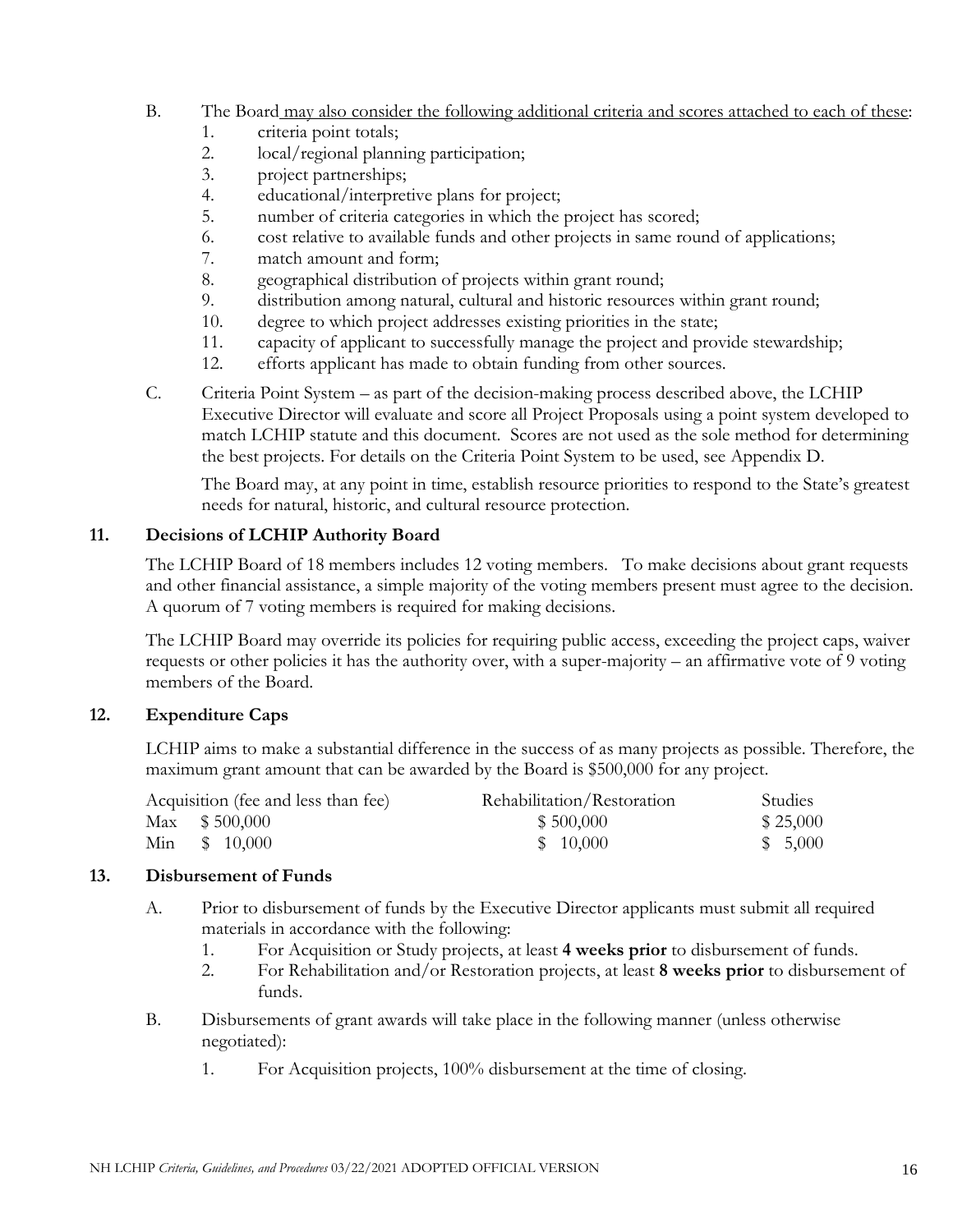2. For Rehabilitation and/or Restoration Projects, 3 disbursements will be made – a 50% disbursement after due diligence is approved, a 30% disbursement when the project is 50% completed, and the remaining 20% disbursement at the successful completion of the project. 3. For studies, a 50% disbursement will be made when the study is 50% completed and the remaining 50% will be disbursed after the final report has been presented to and approved by LCHIP.

E. Administrative Fee: LCHIP may charge successful applicants an administrative fee, which will be based on the amount of the grant award. The Authority may set a percentage fee that will apply to all projects. This fee will be deducted from the grant award. Amounts collected shall be deposited in the Administrative fund and will be used to pay the costs of administering the program.

### **14. Signage and Publicity**

- <span id="page-16-0"></span>A. All funded projects will be required to include the LCHIP logo and following statement in any materials produced to promote or publicize the resource: "This resource has been protected with assistance from the NH Land and Community Heritage Investment Program."
- C. All Acquisition and Rehabilitation and/or Restoration Projects will be required to place a sign on the property in accordance with the Grant Agreement or Stewardship Agreement.

### **15. Waivers**

- A. The *Criteria, Guidelines and Procedures* (CGP) are intended to apply to a variety of conditions and circumstances. It is recognized that strict compliance with all procedures prescribed herein may not fit every conceivable situation. Applicants may request a waiver of specific provisions outlined in this document in accordance with the following procedures (unless the waiver request deals with something prescribed in law):
	- 1. a description of the project to which the waiver request relates;
	- 2. a specific reference to the section and page of the CGP for which a waiver is being sought;
	- 3. a full explanation of why a waiver is necessary and demonstration of hardship caused if the requirement is adhered to;
	- 4. a full explanation of the alternatives for which a waiver is sought with backup data for support; and
	- 5. a full explanation of how the alternatives for which a waiver is sought are consistent with the intent of RSA chapter 227-M and would have a just result.
- B. The Board may approve, with the affirmative vote of 9 voting members, a request for waiver if it finds that:
	- 1. the alternatives proposed are at least equivalent to the requirements contained herein;
	- 2. the alternatives are adequate to ensure that the intent of RSA chapter 227-M is met; and
	- 3. that the request for waiver satisfies all those requirements specified by RSA chapter 227-M.
- C. The Board shall not grant any waiver, which in its judgment contravenes the purposes of RSA chapter 227-M. The Authority shall have no authority to grant waivers of statutory or other legal requirements except as provided in RSA 227-M:8, VII. The Authority shall issue a written response to a request for a waiver within 30 days of a complete request. If the waiver is denied, the denial shall specifically set forth the reasons for denial.
- D. There shall be no right of appeal of a denial of a waiver request. Requests for reconsideration of a waiver request will be entertained only if new or clarifying information pertinent to the decision are presented. The Board reserves the right to deny any waiver request for any reason.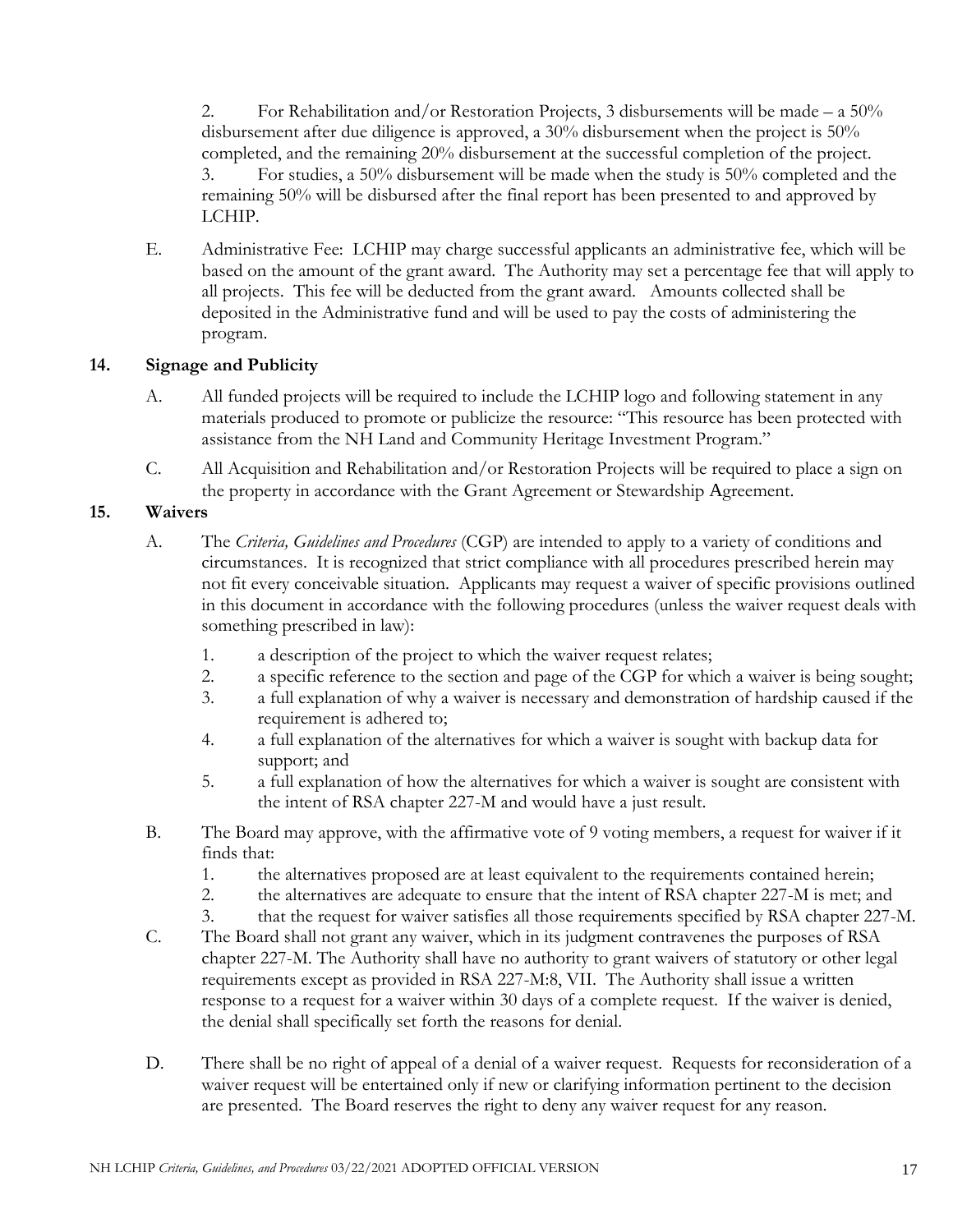## <span id="page-17-0"></span>**16. Stewardship**

Stewardship is a critical component of the long-term protection of the resource asset acquired or restored or rehabilitated through the Program. Stewarding resource assets entails planning for and taking action(s) over time to successfully preserve and protect the natural, cultural, or historical values protected. Stewardship requirements vary by the type of property (land vs. buildings), the type of project (acquisition vs. rehabilitation/ restoration), and the Steward (a municipality vs. a non-profit), along with other variables. Stewardship activities, including annual monitoring and inspections, will be carried out in a manner sufficient to reasonably determine that the property protected is being maintained and used in accordance with the restrictions in place and NH RSA 227-M.

For those Stewards who need assistance developing Stewardship Plans or programs to meet the LCHIP standards, technical assistance may be made available.

A. Stewardship Plans

A stewardship plan is required for each acquisition or rehabilitation and/or restoration project. A stewardship plan is not required for projects such as historic structures reports or resource inventories. Generally speaking, a stewardship plan should include the following:

1. Rehabilitation and/or Restoration Projects:

A plan for undertaking the maintenance and improvement activities necessary to manage the property in accordance with the LCHIP Stewardship Agreement, and describing how the Secretary of the Interior Standards will be followed in carrying out those activities. The Stewardship Plan should include a corresponding budget detailing the estimated expenses, including taxes, insurance, maintenance and repairs, and offsetting funds.

- 2. Acquisition of Fee or Easement Interests Land:
	- (a) An overview of the annual monitoring program to be followed, and a description of how violations of, or challenges to, the restrictions encumbering the property will be addressed, and how such monitoring and enforcement activities will be funded.
	- (b) In addition, for fee acquisitions a general description of how the property will be managed, including proposed uses and activities, should be included.
- 3. Acquisition of Fee or Easement Interests Buildings:
	- (a) Items outlined in 1 & 2 above.

In accordance with NH RSA 227-M, LCHIP staff will work with Grant Recipients to develop Stewardship Plans that meet the particular needs of each resource asset.

The Executive Director will make an affirmative finding that the Stewardship Plan is complete and acceptable before disbursing the final payment for any project.

- B. Annual Stewardship Activity
	- 1. Beginning in the calendar year following project completion and continuing through the term of the LCHIP Grant or Stewardship Agreement, a report of annual stewardship activities must be submitted to LCHIP by the established deadline. Annual reporting must include, at minimum, the following information:
		- (a) a description of the inspection conducted –attendees, time spent, area(s) inspected, route taken, etc.,
		- (b) a description of the observed physical condition(s) of the property,
		- (c) a description of the observed use(s) of the property and/or activities taking place on/in the property, and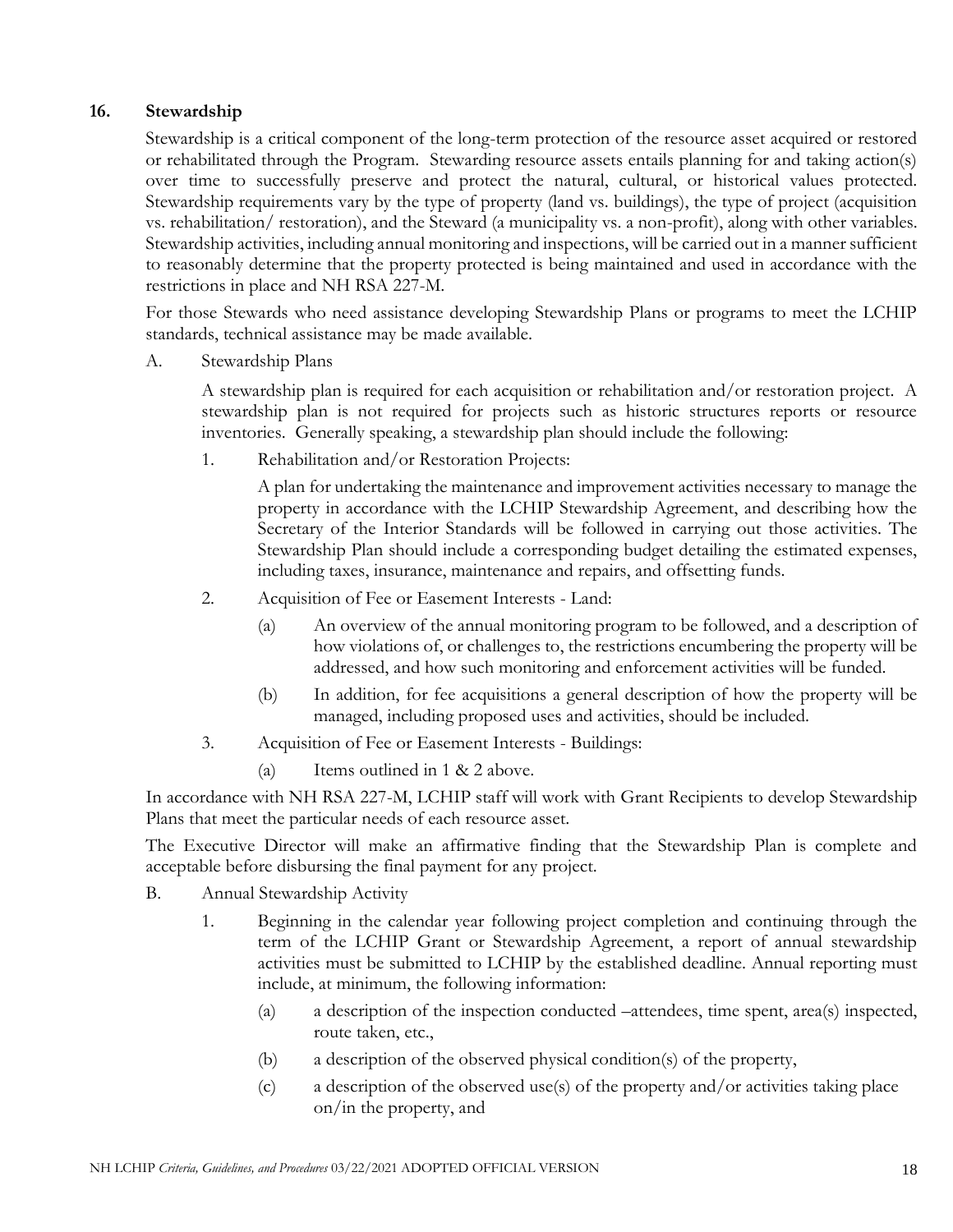- (d) a summary of communications with the property owner or other interested parties regarding the property, including a description of any approvals sought or other stewardship matters raised or addressed.
- C. Change in Ownership
	- 1. Recipients will promptly provide to LCHIP the name(s), address, and phone number of any successors in title to the Resource Asset or any interest in the protected property promptly following any sale, transfer or conveyance of any portion of same.
	- 2. Consistent with NH RSA 227 227-M:16 Recapture, if property is sold, by a seller who has received funds under this program regarding such property, to a non-eligible applicant, the program trust fund's cash investment in the property shall be returned to the program trust fund by the property seller. This section shall not apply to a sale between eligible applicants.

## **D. Community Conservation Endowment fund**

The Community Conservation Endowment fund (CCE) is established under NH RSA 162-C:8 and 227-M:12 and is managed by the State of New Hampshire in accordance with NH RSA 227-M:12 II.

- 1. Transfers to the CCE
	- (a) For every acquisition or rehabilitation and/or restoration project, the LCHIP Board will authorize a transfer of funds from the Trust Fund to the CCE in accordance with the following schedule:

| Project Type                                                                 |              | <b>LCHIP CCE</b><br>Contribution |
|------------------------------------------------------------------------------|--------------|----------------------------------|
| Right of Enforcement, Fee Acquisitions or Preservation Easement Acquisitions |              | \$10,000                         |
| Right of Enforcement, Conservation Easement Acquisitions                     |              | \$5,000                          |
| Stewardship or Term Agreements                                               |              |                                  |
|                                                                              | 5-year term  | \$2,500                          |
| 10-year term                                                                 |              | \$5,000                          |
| 15-year term                                                                 |              | \$7,500                          |
|                                                                              | 20-year term | \$10,000                         |

- (b) Based on the specifics of any individual project the Executive Director may recommend the Board of Directors adjust the CCE transfer. Such adjustment will not be considered a waiver of this *Guidelines* and may be approved with a simple majority of the Board members in attendance at any meeting at which there is a quorum.
- (c) Any principal transferred to the CCE for a term agreement may be returned to the Trust Fund following expiration of that agreement.
- 2. Expenditures from the CCE

In accordance with RSA 227-M:12 II., the Authority may request that the State of New Hampshire release a portion of the CCE funds accrued for the purpose of supporting annual monitoring of eligible LCHIP-assisted resources and ensuring those resources are managed according to the legal agreements in place. Accordingly, funds deposited in the CCE may be used to provide incentive payments to qualified Stewards in accordance with this Section,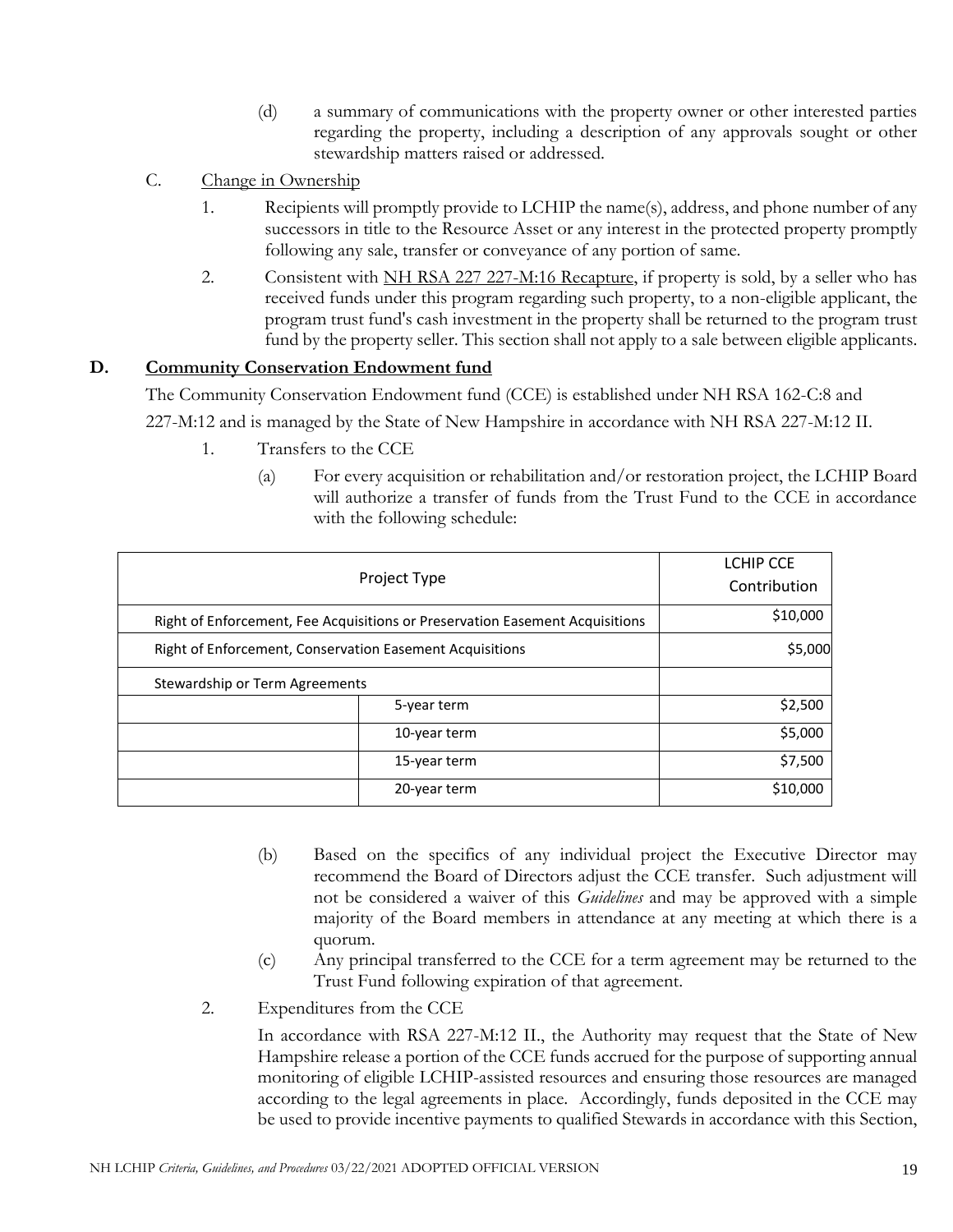to provide technical or other assistance to Stewards in carrying out the obligations described in this Section, or for administrative expenses related thereto.

3. Stewardship Assessment Rubric (see table below)

For each completed Acquisition or Rehabilitation and/or Restoration Project a Stewardship Assessment Rubric will be completed by LCHIP staff and approved by the Executive Director. The Rubric will determine the Stewardship Assessment Score for each eligible project. The Stewardship Assessment Score will remain constant over time, except that the Executive Director may determine that due to changed conditions or circumstances it would be appropriate to update the Rubric for one or more projects.

4. Monitoring Incentive Payments

Each year the Authority may request that the State of New Hampshire release a portion of the CCE funds to qualifying Stewards as an incentive for completing acceptable annual monitoring and stewardship activities.

- (a) Calculation The amount distributed to each eligible project will be the product of the "Base Rate" as established by the Authority, multiplied by the total points indicated by the Stewardship Assessment Rubric.
- (b) Eligibility Upon receipt of an annual stewardship report acceptable to LCHIP, the Executive Director will authorize payment of the calculated stewardship incentive payments. Stewards of a resource who do not meet required reporting standards will not receive an incentive payment. Should these circumstances develop, LCHIP may utilize the corresponding incentive payment to undertake monitoring of the resource asset to ensure protection of the resource asset.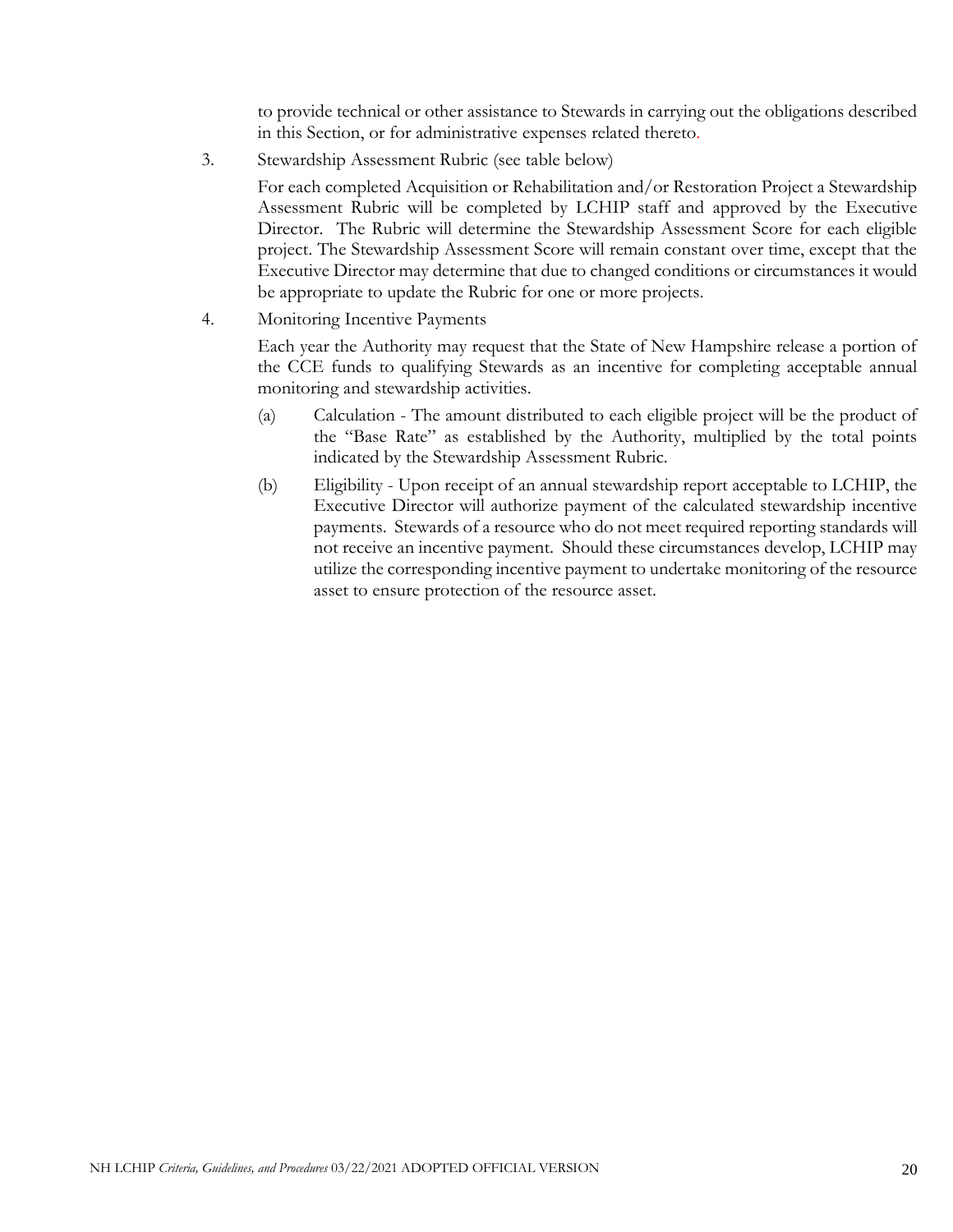| <b>Stewardship Assessment Rubric</b>    |                                                                                          |                                                                                         |                                                                                                                     |               |
|-----------------------------------------|------------------------------------------------------------------------------------------|-----------------------------------------------------------------------------------------|---------------------------------------------------------------------------------------------------------------------|---------------|
| <b>Natural</b><br><b>Resources</b>      | 1 Point                                                                                  | 2 Points                                                                                | 3 Points                                                                                                            | <b>Points</b> |
| Acres                                   | $0-149$                                                                                  | $150 - 749$                                                                             | $750+$                                                                                                              |               |
| <b>Legal Interest</b>                   | "Third-Party"<br><b>Right of Enforcement</b><br><b>Easement or Fee</b><br>Acquisition    | Primary Right of<br>Enforcement<br>Fee Acquisition                                      | <b>Right of Enforcement</b><br><b>Easement Acquisition</b>                                                          |               |
| <b>Abutting Land</b><br><b>Use</b>      | Low risk<br>Remote, or abuts other<br>conservation land                                  | Moderate Risk<br>Some abutting use may<br>present a risk.                               | <b>High Risk</b><br>Abutting residential or other<br>higher-risk uses                                               |               |
| <b>Protected</b><br><b>Property Use</b> | Low Intensity<br>Infrequent forest<br>management, no<br>developed recreation<br>planned. | Moderate Intensity<br>Working forestland or<br>limited developed recreation<br>planned. | <b>High Intensity</b><br>Active agriculture, expansive<br>developed recreation planned,<br>other high intensity use |               |
| <b>Other</b>                            |                                                                                          |                                                                                         |                                                                                                                     |               |
| <b>Stewardship Points</b>               |                                                                                          |                                                                                         |                                                                                                                     | max 15        |

| <b>Historical</b><br><b>Resource</b><br><b>Projects</b> | 1 Points                                                                                   | 2 Points                                                                                                                                 | 3 Points                                                                                                                            | <b>Points</b> |
|---------------------------------------------------------|--------------------------------------------------------------------------------------------|------------------------------------------------------------------------------------------------------------------------------------------|-------------------------------------------------------------------------------------------------------------------------------------|---------------|
| # of Buildings                                          | 1 building                                                                                 | 2 buildings                                                                                                                              | More than 2 buildings, or an<br>unusual structure<br>ex. a dam requiring special<br>expertise                                       |               |
| <b>Legal Interest</b>                                   | 5 or 10-year<br>Term Stewardship<br>Agreement                                              | 15 or 20-year<br>Term Stewardship<br>Agreement                                                                                           | Perpetual Right of<br>Enforcement, Preservation<br>Easement                                                                         |               |
| <b>Overall</b><br>Condition                             | Good to Excellent                                                                          | Fair to Moderate                                                                                                                         | Poor to Fair                                                                                                                        |               |
| <b>Risk Assessment</b>                                  | Low Risk<br>Property ownership, use,<br>and construction well<br>aligned with preservation | Moderate Risk<br>Ownership, use, or<br>construction may present<br>minor compliance<br>challenges or infrequent<br>requests for approval | High Risk<br>Ownership, use, or<br>construction may present<br>compliance challenges and/or<br>or frequent requests for<br>approval |               |
| <b>Other</b>                                            |                                                                                            |                                                                                                                                          |                                                                                                                                     |               |
|                                                         |                                                                                            |                                                                                                                                          | <b>Stewardship Points</b>                                                                                                           | max 15        |

|                                                                         | <b>Incentive Payment</b> |                       |
|-------------------------------------------------------------------------|--------------------------|-----------------------|
| <b>Total Stewardship Points</b><br>(from Stewardship Assessment Rubric) | <b>Multiplier</b>        | <b>Payment Amount</b> |
| 4-6                                                                     |                          | Base x 1              |
| $7-9$                                                                   |                          | Base x 2              |
| $10-12$                                                                 |                          | Base x 3              |
| 13-15                                                                   |                          | Base x 4              |

Example: The LCHIP Authority authorizes a \$200.00 Base Rate.

- The Rubric for Project A assigns it 5 points, therefore a multiplier of 1 is used to calculate a \$200 incentive payment (\$200 x 1 = \$200)
- The Rubric for Project B assigns it 15 points, therefore a multiplier of 4 is used to calculate an \$800 incentive payment  $(\$200 X 4 = \$800)$ .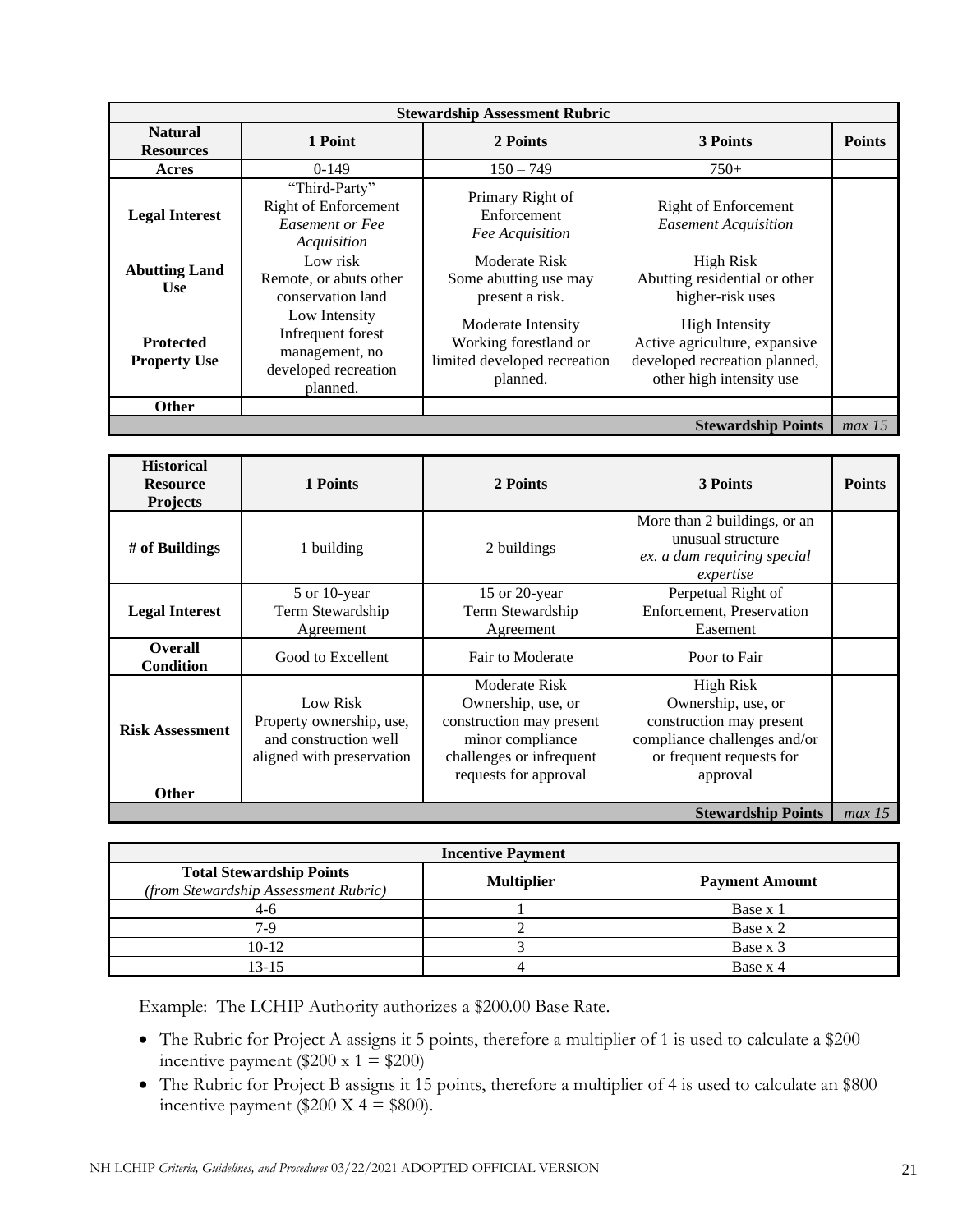## **17. Public Trust, Public Access, and Other Required LCHIP Deed Language**

#### A. Public Trust

Funds expended on behalf of LCHIP for a land, cultural, or historic property acquisition are done so with the understanding that the resources protected will be held in the public trust. The following language must be included in deeds for all fee, or less-than-fee interests:

"In accordance with RSA 227-M:14, notwithstanding any other provision of law relating to the disposal of publicly-owned real estate, no deviation in the uses of any resource asset acquired under this program to uses or purposes not consistent with the purposes of RSA chapter 227-M shall be permitted. "The sale, transfer, conveyance, or release of any resource asset from public trust is prohibited, except as provided in RSA 227-M:13." (RSA 227-M:14)

#### B. Public Access

Public access on lands and interests in lands acquired with funds from the program is required for all acquired interests and is highly encouraged on interests donated as match. Language to be used in fee or less-than fee interests secured through the program shall approximate the intent of the following:

- 1. There is hereby conveyed pedestrian access to, on, and across the property for hunting, fishing, and transitory passive recreational purposes, but not camping, by members of the public. The grantee may post against or limit such access, with prior approval of the Authority, if such activities become inconsistent with the purposes for protecting the property and/or when public safety would be at risk.
- 2. Grantor may reserve the right to post against vehicles, motorized or otherwise.
- 3. Grantor may post against hunting on active livestock fields and against access to agricultural cropland during the planting and growing season, and against access to forest land during harvesting or establishment of plantations.
- 4. Recipient shall make the Property and interior of the Resource accessible to the public during regular operating hours. At other times deemed reasonable by Recipient, persons affiliated with educational organizations, professional architectural associations, and historical societies shall be admitted to study the Property. LCHIP may make photographs, drawings, or other representations documenting the significant historical, cultural, and architectural character and features of the Property and distribute them to magazines, newsletters, or other publicly available publications, or use them to fulfill its charitable and educational purposes.

### <span id="page-21-0"></span>C. Other Deed Language

Other deed language will vary to a certain extent depending on the interest to be acquired or donated, as well as the resource asset. Options for specific legal agreements will be developed by LCHIP, again depending on the interest acquired and the resource asset. Any resource acquired in fee or less than fee that has a mortgage on it must be prepared to have all mortgagees subordinate their interests to comply with required LCHIP language.

1. For fee-simple acquisitions completed with assistance from LCHIP, the applicant will be required to convey conservation restrictions as described in NH RSA 477 45-47 and a right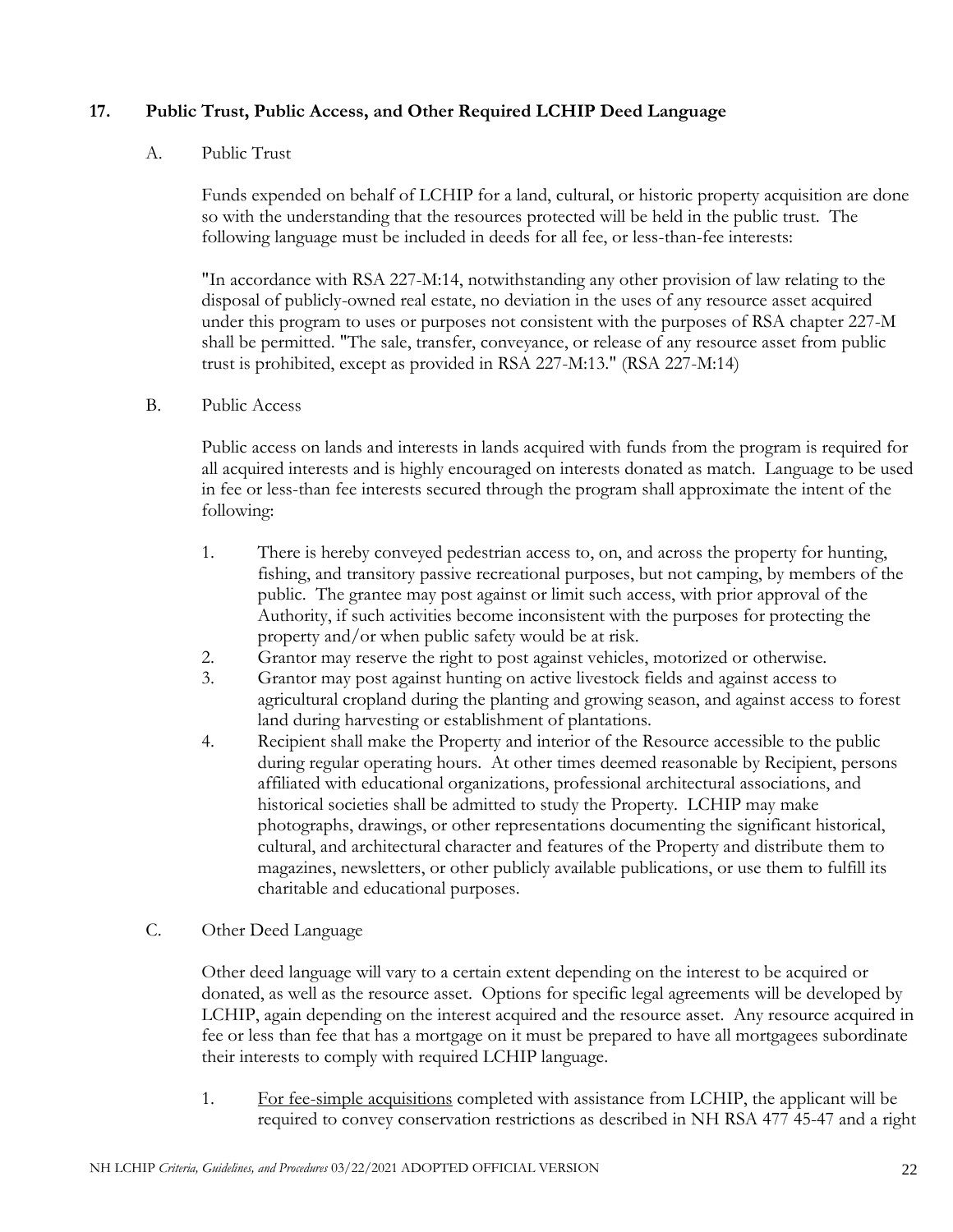of enforcement to LCHIP. Within this framework, the specific conservation restrictions will be tailored to the resource asset acquired. Conservation restrictions will include or incorporate the intent of the following, as applicable. The Grantor of the conservation restrictions shall:

- (a) use and maintain the Property exclusively for the uses permitted under RSA chapter 227-M, and shall make the Property available for public access [ Access provision is encouraged for match properties, but not required];
- (b) not construct, maintain, erect, or install physical improvements to the Property, nor shall Grantor disturb the surface or alter the topography of the Property [except as itemized…….];
- (c) periodically inspect the property to assure compliance with the Grant;
- (d) take all reasonable steps to correct any violation of the purposes and conditions of the Grant in the event a breach is discovered.
- (e) not give, grant, sell, convey transfer, mortgage, pledge, or otherwise encumber the property without the prior written approval of the LCHIP Authority.
- (f) have the right to collect reasonable fees in support of the stewardship of the property. However, activities for which fees are charged shall be consistent with the intent of the program.
- 2. Any donated easement interest on match property will not be required to convey an Executory Interest to the state, however any donated property must be conveyed consistent with the purposes of the Program. Language for perpetual conservation and preservation easements acquired with the use of LCHIP funds shall be presented with the formal application and shall include but not be limited to the following, as applicable:
	- (a) Property shall be maintained [as open space] for the purposes set forth by the NH Land and Community Heritage Investment Program established by RSA chapter 227-M. [No industrial or commercial activities except agriculture, forestry, or other reserved rights as specified in the conservation easement and approved by the LCHIP Authority.]
	- (b) No subdivision; property may be conveyed only in its entirety, unless approved by the Authority.
	- (c) No structures, except structures that serve allowed conservation uses.
	- (d) No use of the property to meet open space requirements of any land use regulation process.
	- (e) These conditions will not necessarily preclude the Grantor from collecting reasonable fees in support of the stewardship of the property. However, activities for which fees are charged shall be consistent with the intent of the program.
- <span id="page-22-0"></span>3. The owner of any historical building, structure, or site benefitting from a cumulative total of \$400,000 or more in LCHIP financial assistance will be required to convey a Perpetual Preservation Easement (PPE) consistent with NH RSA 477:45-47 on the benefitted resource.

The PPE required herein must be conveyed to the State of New Hampshire or the U.S. Government, or any subdivision of either, or a publicly-supported nonprofit corporation exempt from federal income taxation under section 501(c) of the Internal Revenue Code, which entity has among its purposes the preservation of structures or sites of historical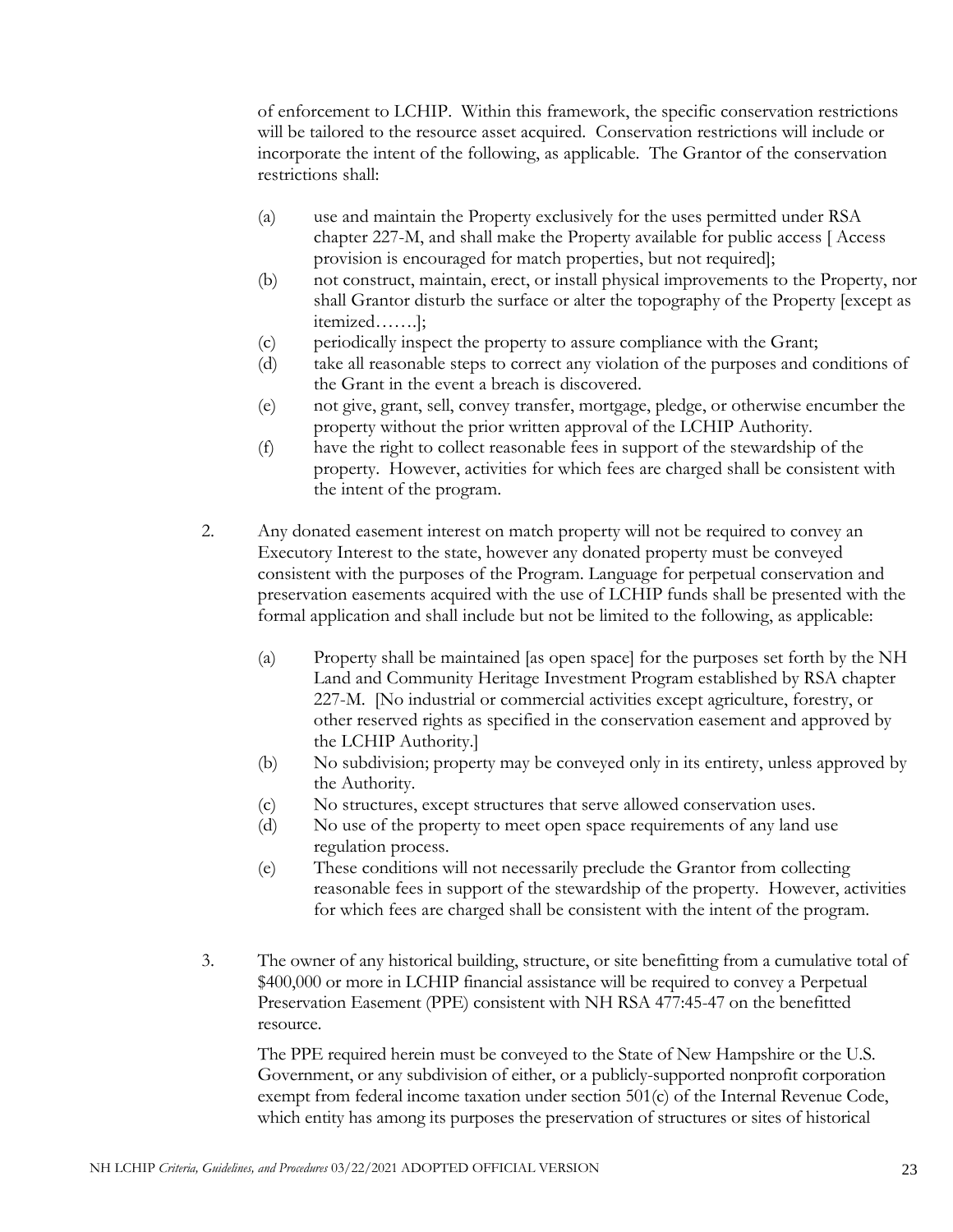significance, which agrees to and is capable of enforcing the terms of the Easement, and which is acceptable to LCHIP.

The terms of the PPE will be subject to LCHIP review and approval. PPE conveyed pursuant to this Section are not acquired by the program and therefore there is no obligation to convey an executory interest therein to the State of New Hampshire.

4. Stewardship Agreements (SA) with deed restrictions are required for all Rehabilitation and/or Restoration Projects. The Stewardship Agreement will be made between the grant recipient and LCHIP, and will impose the same restrictions that are in our Easements (runs with the land). It will be recorded with the property deed, and will include the stipulation that the building can only be sold if the new owner agrees to sign a new Stewardship Agreement with LCHIP. Length of terms will be linked to amount of grant received and may be adjusted to incorporate the expected lifetime of the Rehabilitation and/or Restoration project, and size and scope of the activities for which LCHIP funds are utilized. Term lengths will be as follows:

| Document and Term             |
|-------------------------------|
| Perpetual Easement            |
| 20-year Stewardship Agreement |
| 15-year Stewardship Agreement |
| 10-year Stewardship Agreement |
| 5-year Stewardship Agreement  |
|                               |

- 5. At a minimum, the following provisions or other protective provisions will be incorporated into the terms of easements, and Stewardship Agreements with deed restrictions –- for building Rehabilitation and/or Restoration Projects:
	- (a) All significant features identified within the easement or Stewardship Agreement shall be protected;
	- (b) No use that might adversely impact the building's architectural significance will be allowed;
	- (c) The building will be maintained to a level to protect the significant features;
	- (d) Adequate insurance will be carried; and
	- (e) If conveyed to a new owner, the easement holder and LCHIP will be notified.

### **18. Project Documentation Standards – Acquisitions**

All project documentation submitted to LCHIP shall be considered confidential to the extent permissible under NH RSA 91-A. Project Documentation meeting the following minimum standards must be submitted in accordance with Sections 5 and 13 unless otherwise noted below:

A. Appraisal – An appraisal must be submitted for all Resource Assets to be acquired through the Program. Appraisals submitted to LCHIP must be completed:1.by an appraiser licensed in the State of New Hampshire with at least two years' experience with property or easement appraisals, 2. no earlier than twelve months prior to the date the Resource Asset is acquired, and3.in accordance with the most recently updated Uniform Standards of Professional Appraisal Practices (USPAP) as adopted by the Appraisal Standards Board of the Appraisal Foundation.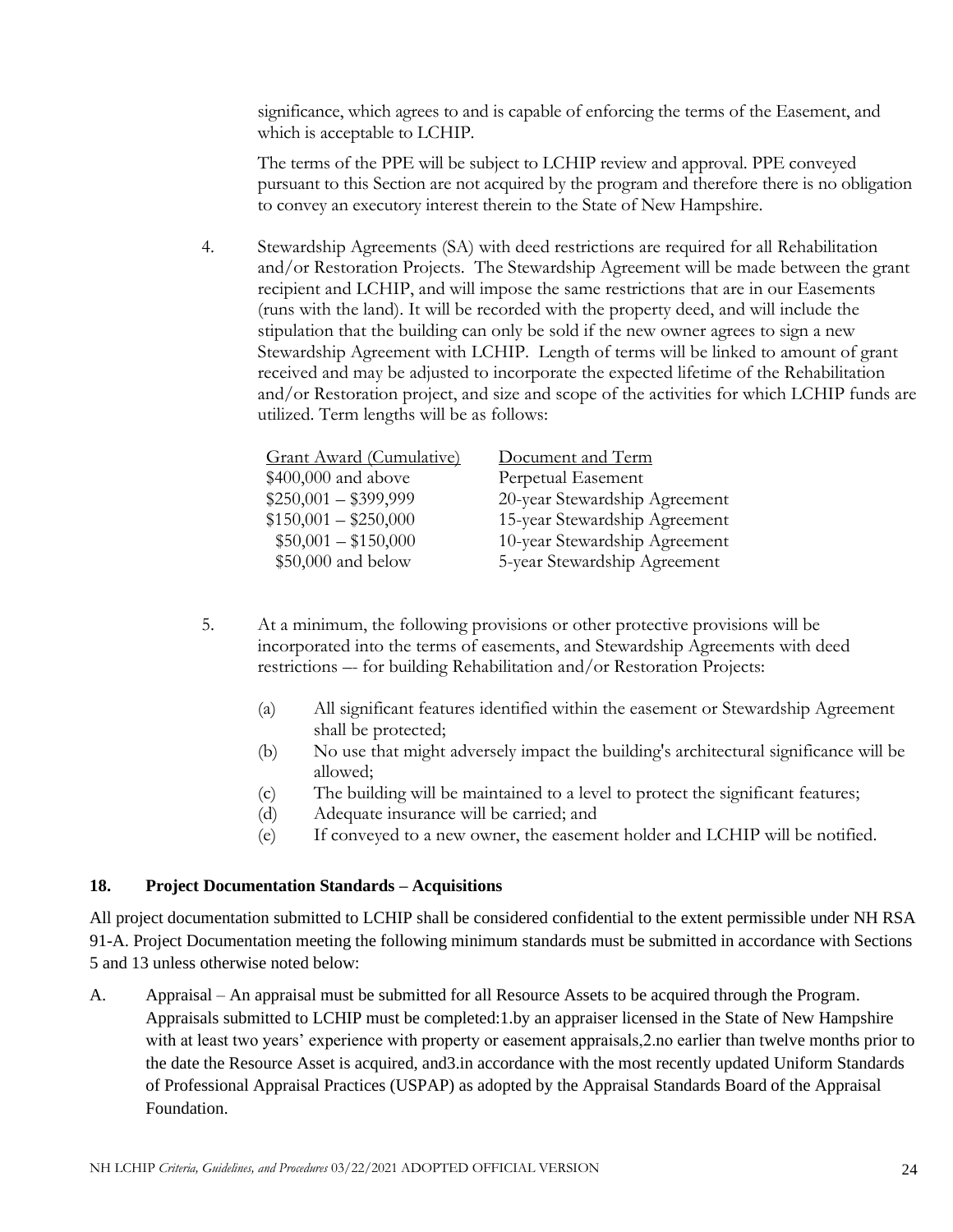In limited circumstances the executive director may require appraisals to be completed no more than 9 months prior to the date the Resource Asset is acquired, or accept appraisals completed up to 15 months prior to the date the Resource Asset is acquired.

- B. Survey An electronic (digital) copy of a recordable survey describing the Resource Asset to be acquired must be submitted. LCHIP reserves the right to request a full-size paper copy of the survey at its discretion. Surveys completed as part of the LCHIP-funded project must
	- 1. be completed by a surveyor licensed in the State of New Hampshire,
	- 2. be completed in accordance with the New Hampshire Office of Licensure and Certification, Board of Land Surveyors Rules, Land 503.03-09 as may be amended or revised,
	- 3. include the method and accuracy of the survey,
	- 4. show monumentation at all turning points as "set" or "found",
	- 5. document the existence of blazing (axe cut/paint, or paint only) through forested areas unless otherwise documented in the Baseline Documentation Report or Property Conditions Report. If blazing or monumentation will not take place until after acquisition, the executive director may allow documentation to be submitted with or prior to the initial annual monitoring report.
	- 6. meet all recording requirements of the applicable county registry of deeds, and,
	- 7. be recorded at or before the time of acquisition. If the survey is to be recorded coincident with acquisition, an electronic (digital) copy of the final recorded survey must be submitted to LCHIP prior to or with the initial annual monitoring report.
- C. Title Examination A preliminary examination of title for all Resource Assets must be completed at least thirty days prior to acquisition, and updated no more than five days prior to acquisition by an attorney licensed to practice law in the State of New Hampshire. The title examination must be completed in accordance with the New Hampshire title examination standards of the New Hampshire Bar Association, as may be amended or revised. Any issues that could constitute a cloud on title, or any unpaid mortgages, liens or other encumbrances that could result in the extinguishment of the restrictions to be conveyed or undermine the resource values to be protected must be resolved to the satisfaction of the LCHIP executive director prior to acquisition.
- D. Title Insurance –Title insurance must be secured for all acquisition projects. The Title Commitment must show a policy amount at least equivalent to the LCHIP grant award, and must list the grant recipient as the proposed insured.
- E. Baseline Documentation or Property Conditions Report A Baseline Documentation or Property Conditions Report (Report) must be submitted to LCHIP documenting the condition of the Resource and the specific conservation or preservation attributes extant at the time the protective restrictions are conveyed. Guidance documents describing the required Reports will be provided to Grantees by LCHIP. If, due to circumstances beyond the Grantee's control, the baseline documentation or property conditions report cannot be finalized prior to the release of grant funds the executive director may accept an interim report and require that the final report be submitted to LCHIP with or prior to the initial annual monitoring report.
- F. Evaluation of Environmental Conditions An environmental conditions evaluation of the Resource Asset to be acquired must be submitted for all Acquisition projects. The purpose of this evaluation is to determine the existence or presence of any solid waste, hazardous or toxic contaminants or other pollutants.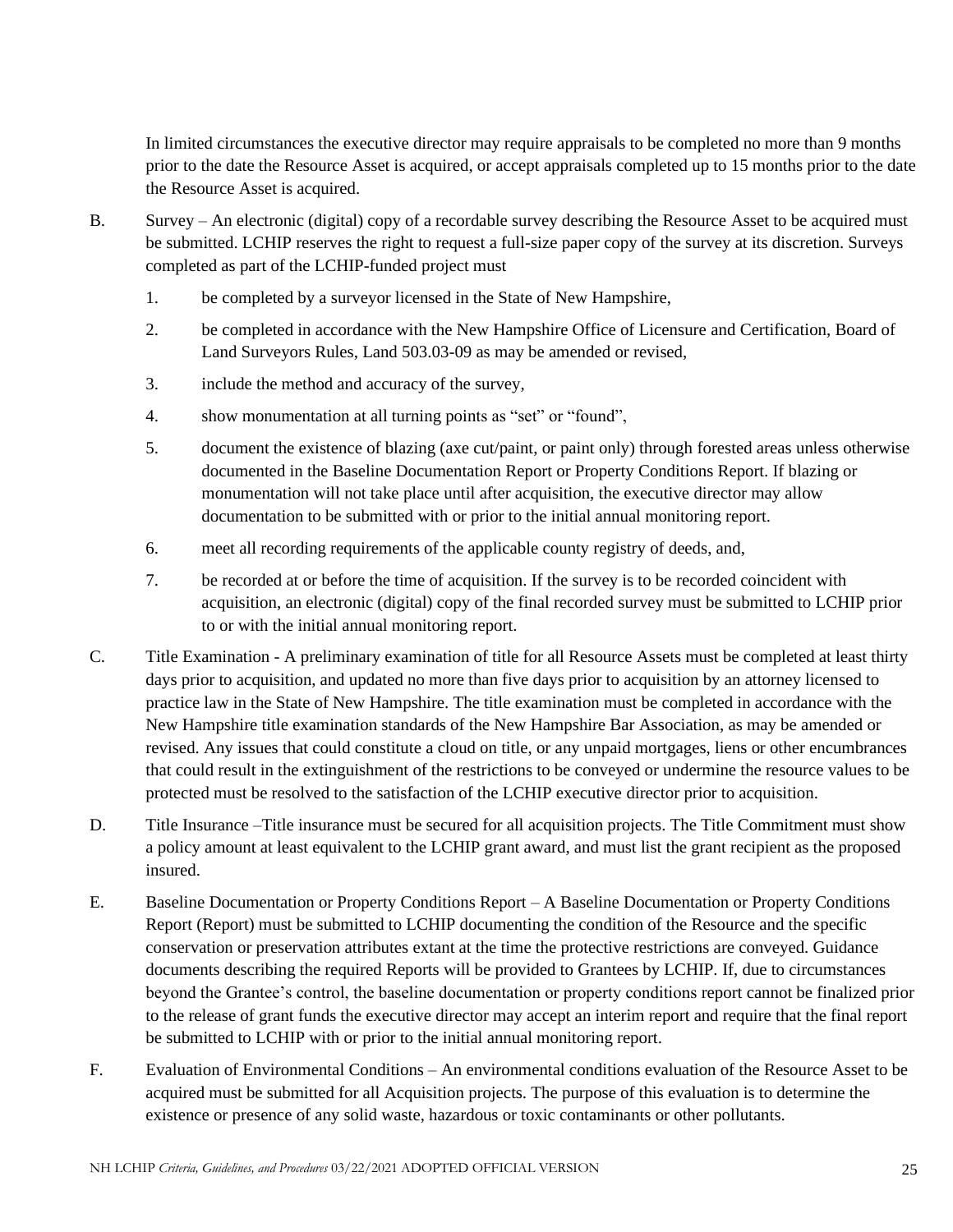1. Phase I Environmental Site Assessment - A Phase 1 Environmental Site Assessment conforming to American Society for Testing Materials (ASTM) Designation E 1527 "Standard Practice for Environmental Site Assessments: Phase I Environmental Site Assessment process" as may be amended or revised and prepared by an environmental professional as defined therein must be submitted for the following projects:

a. Acquisition of any Resource Asset in fee, or

b. Acquisition of an Easement Interest in any building or structure, or in property on which buildings or structures exist or are known to have existed, or

c. Acquisition of an Easement Interest in property with known commercial or industrial uses, current or historic.

2. Environmental Site Review - For all other Acquisition projects either a Phase 1Environmental Site Assessment or an Environmental Review must be submitted. An Environmental Review Guidance Document outlining the required components will be provided to Grantees as shown in appendix A.

Any recognized environmental or other concerning conditions known by the Grantee to exist must be disclosed to LCHIP and resolved to the satisfaction of the LCHIP executive director, or a credible plan for remediation must be submitted to and approved by the LCHIP executive director, prior to the release of grant funds.

- G*.* Property Management Plan *(fee acquisitions)* or Stewardship Policies *(easement acquisitions)* Property Management Plan - for fee acquisitions, a plan addressing how property management and overall stewardship of the property will be undertaken over the long-term must be submitted prior to the release of grant funds. The plan must be sufficient to guide future management activities and decisions. A Guidance Document describing the required components of the Property Management Plan will be provided to Grantees. The LCHIP executive director may accept a draft plan prior to acquisition subject to a requirement that the final plan be submitted with, or prior to, the initial annual monitoring report. Stewardship Policies - for easement acquisitions, documentation of the entity providing stewardship*'s* easement enforcement program, including a detailed description of the annual monitoring and inspection process and written documentation of trespass, encroachment, and/or violation response procedures demonstrating the stewarding entities capacity to enforce the restrictions conveyed must be submitted to LCHIP. Land Trusts accredited by the Land Trust Alliance are exempt from this requirement.
- H. Documentation of Adoption of Land Trust Alliance Standards and Practices -Documentation that the recipient organization has adopted the applicable Land Trust Alliance Standards and Practices. Acceptable documentation will include a formal resolution or copies of approved minutes. (Information can be found at landtrustalliance.org/topics/land-trust-standards-and-practices/adopt-land-trust-standards-and-practices.) Accredited land trusts may submit documentation of current accreditation.
- I. Publicity Evidence of public outreach and/or publicity acknowledging LCHIP's role as a project funder must be submitted. Acceptable documentation will include, but not be limited to, a draft press release or copies of newspaper, newsletter or website articles acknowledging LCHIP's support of the project.
- J. Geospatial Data A GIS shapefile package (polygon) and completed GRANIT tract data sheet must be submitted. A guidance document and tract data sheet will be provided to Grantees.
- K. Final Project Budget A final project budget must be submitted to LCHIP demonstrating compliance with all LCHIP financial requirements. A final project budget form will be provided to Grantees.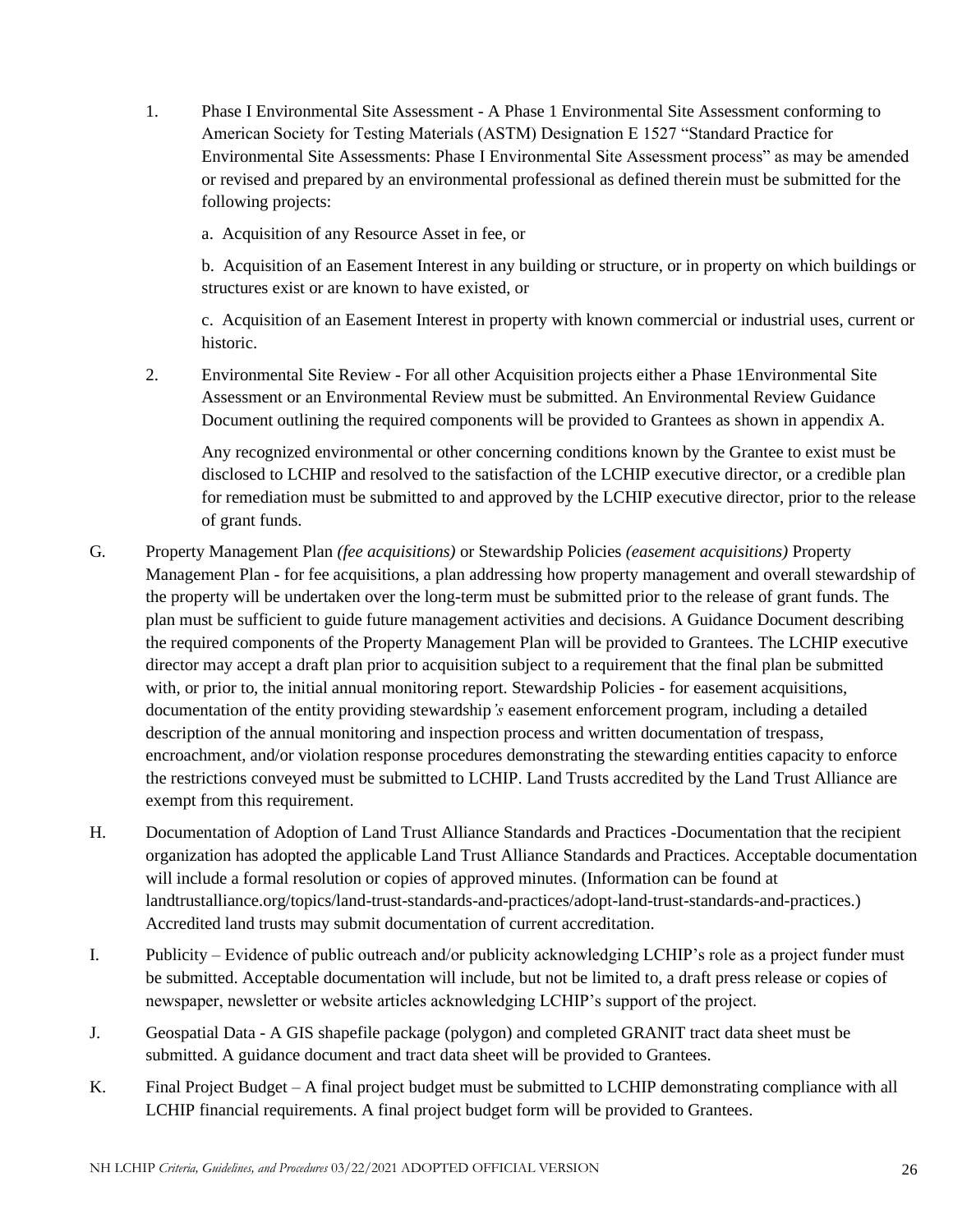#### **19. Project Documentation Requirements – Rehabilitation and/or Restoration Projects**

Project documentation meeting the following minimum standards must be submitted prior to the release of grant funds and per the timing requirements included in Section 5 Process Overview and Section 13 Disbursement of Funds:

- A. Scope of Work and/or Plans A detailed scope of work must be submitted for all rehabilitation / restoration projects. The scope of work must include the following information for each architectural feature or component to be rehabilitated:
	- 1. Feature
	- 2. Date of feature
	- 3. Description of feature and its condition
	- 4. Photo or illustration of the feature
	- 5. Description of proposed work and its impact on the feature
	- 6. List of contractors to be used on the project
	- 7. Statement of the methods and means by which the contractors will do the work
	- 8. Full-size, annotated and/or to-scale architectural plans, if requested by LCHIP.
- B. Stewardship Plan The Stewardship Plan must address all the applicable aspects of stewardship as defined in this document, including managing the resource asset in accordance with all legal
- C. Proof of Match Funds Document that the full project funding for the LCHIP project has been secured, with no more than 50% of the match in non-cash. Documentation may include bank statements, treasurer's reports, award letters from other grants, or statements from in-kind donors of the approximate value of their donation
- D. Proof of Insurance
	- 1. Liability coverage sufficient to protect the owner/steward during the construction process and if/when the Resource is open to the public
	- 2. Property insurance, at a minimum, sufficient to repay the LCHIP grant in case of catastrophic loss and ideally for full replacement value. The LCHIP executive director may waive, or permit adjustments to, this requirement.
- E. Baseline Documentation Report A Baseline Documentation Report must be submitted to LCHIP documenting the work that was accomplished by the LCHIP grant and providing a clear record of the physical condition and historic character of the Resource at the time of project completion. A guidance document describing the required components of the Report will be provided to Grantees.
- F. Documentation of Adoption of Land Trust Alliance Standards and Practices –Documentation that the recipient organization has adopted the applicable Land Trust Alliance Standards and Practices must be submitted. Acceptable documentation may include a formal resolution or copies of approved minutes. (Information can be found at landtrustalliance.org/topics/land-trust-standards-and-practices/adopt-land-trust-standards-andpractices.) Accredited land trusts may submit documentation of current accreditation.
- G. Evidence of Publicity Evidence of public outreach and/or publicity acknowledging LCHIP's role as a project funder must be submitted. Acceptable documentation will include, but not be limited to, a draft press release or copies of past newspaper, newsletter or website articles about the project which acknowledges of LCHIP's support of the project.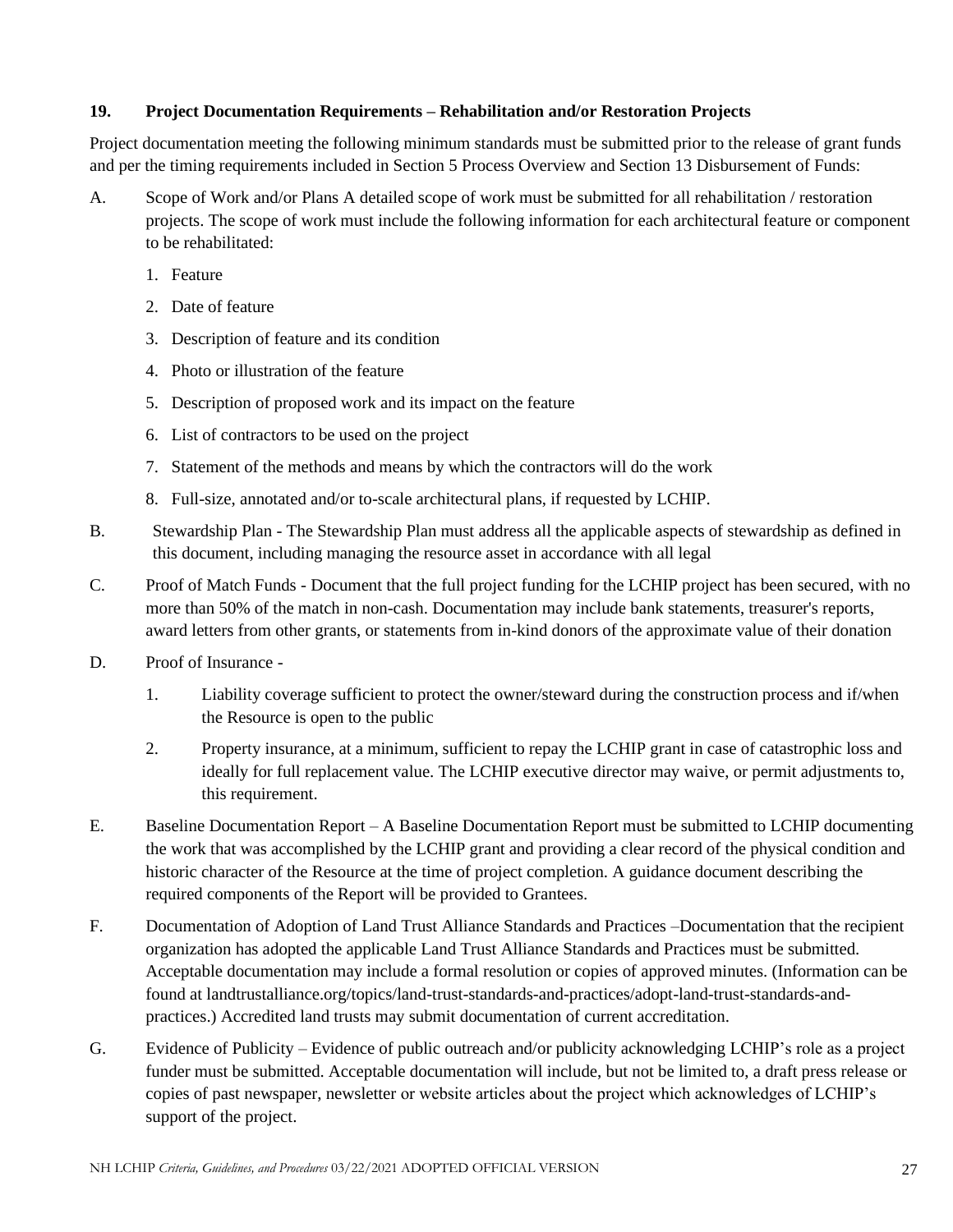H. Final Project Budget – A final project budget must be submitted to LCHIP demonstrating compliance with all LCHIP financial requirements. A final project budget form will be provided to Grantees.

#### **Section 20 – Project Documentation Requirements – Studies**

- A. Detailed Scope of Work A detailed description of what will be included in the study, similar to the guidance provided in National Park Service Preservation Brief 43, "The Preparation and Use of Historic Structure Reports" and a list of the individuals or firms that will work on the project, typically including an historic preservation specialist meeting the Secretary of the Interior's Professional Qualification Standards for Historic Preservation, must be submitted.
- B. Proof of Match Funds Document that the full project funding for the LCHIP project has been secured, with no more than 50% of the match in non-cash. Documentation may include bank statements, treasurer's reports, award letters from other grants, or statements from in-kind donors of the approximate value of their donation
- C. Draft Report A draft report meeting the requirements outlined in the approved scope of work must be submitted to LCHIP for review and comment.
- D. Final Report A clean copy of the final report, in both hard-copy and digital formats, must be provided to LCHIP.
- E. Final Budget A final project budget must be submitted to LCHIP demonstrating compliance with all LCHIP financial requirements. A final project budget form will be provided to Grantees.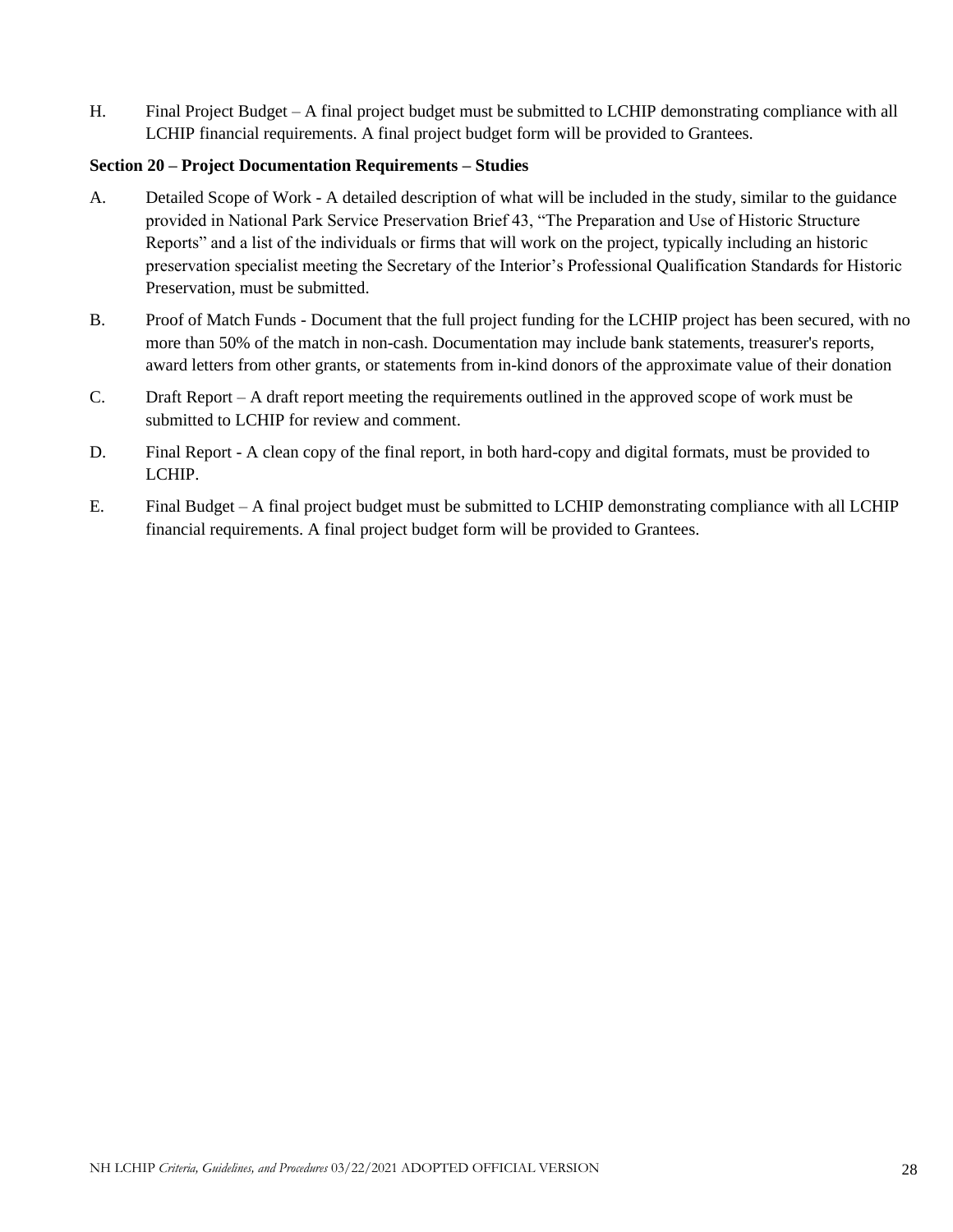## Appendix A **LCHIP Checklist for Environmental Site Review**

Name of Property:

Location:

Town:

Type of Property:

- \_\_\_\_\_ Potential Permanent Ownership
- \_\_\_\_\_ Conservation Easement
- \_\_\_\_\_ Other

Sources of Information:

- \_\_\_\_\_ Inspection of documents (attach copies)
- \_\_\_\_\_ \*Interview with landowner (attach notes questions to include but not be limited to "Are you aware of any solid or hazardous waste and/or site, whether buried or above ground, currently, or in the past on this property?")
- \_\_\_\_\_ Interview with abutters (specify whom, attach notes)
- \_\_\_\_\_ Interview with government officials (specify whom, attach notes)

#### *\*required*

Documents Attached:

Survey and/or site plan

Should show any current or former locations of:

- Buildings
- \_\_\_\_\_ Above-ground and underground storage tanks
- \_\_\_\_\_ Pipes
- \_\_\_\_\_ Electrical transformers
- \_\_\_\_\_ Chemical storage locations
- \_\_\_\_\_ On-site hazardous waste and non-hazardous waste storage or disposal locations
- \_\_\_\_\_ Known or suspected locations of asbestos
- \_\_\_\_\_ Motor vehicle garage or service site
- \_\_\_\_\_ Drainage systems
- Ditches
- \_\_\_\_\_ Groundwater production or monitoring wells
- \_\_\_\_\_ Septic systems and leach fields
- Easements
	- Water bodies
	- \_\_\_\_\_ Land features

### \_\_\_\_\_ Aerial photographs

Copies of reports, permits, etc.

- \_\_\_\_\_ Conditional or special use permits
- \_\_\_\_\_ Easement agreements
- Land use restrictions
- \_\_\_\_\_ Title report
- \_\_\_\_\_ Documents from federal, state, or local agencies regarding property use
- \_\_\_\_\_ Environmental impact reports
- \_\_\_\_\_ Environmental audits or assessments
- \_\_\_\_\_ Technical reports or studies of the geology and hydrology of the area
- \_\_\_\_\_ Chemicals (a list of chemicals, fuels or pesticides known to have been used or stored on the property, including the location and estimated amount of each substance used or stored)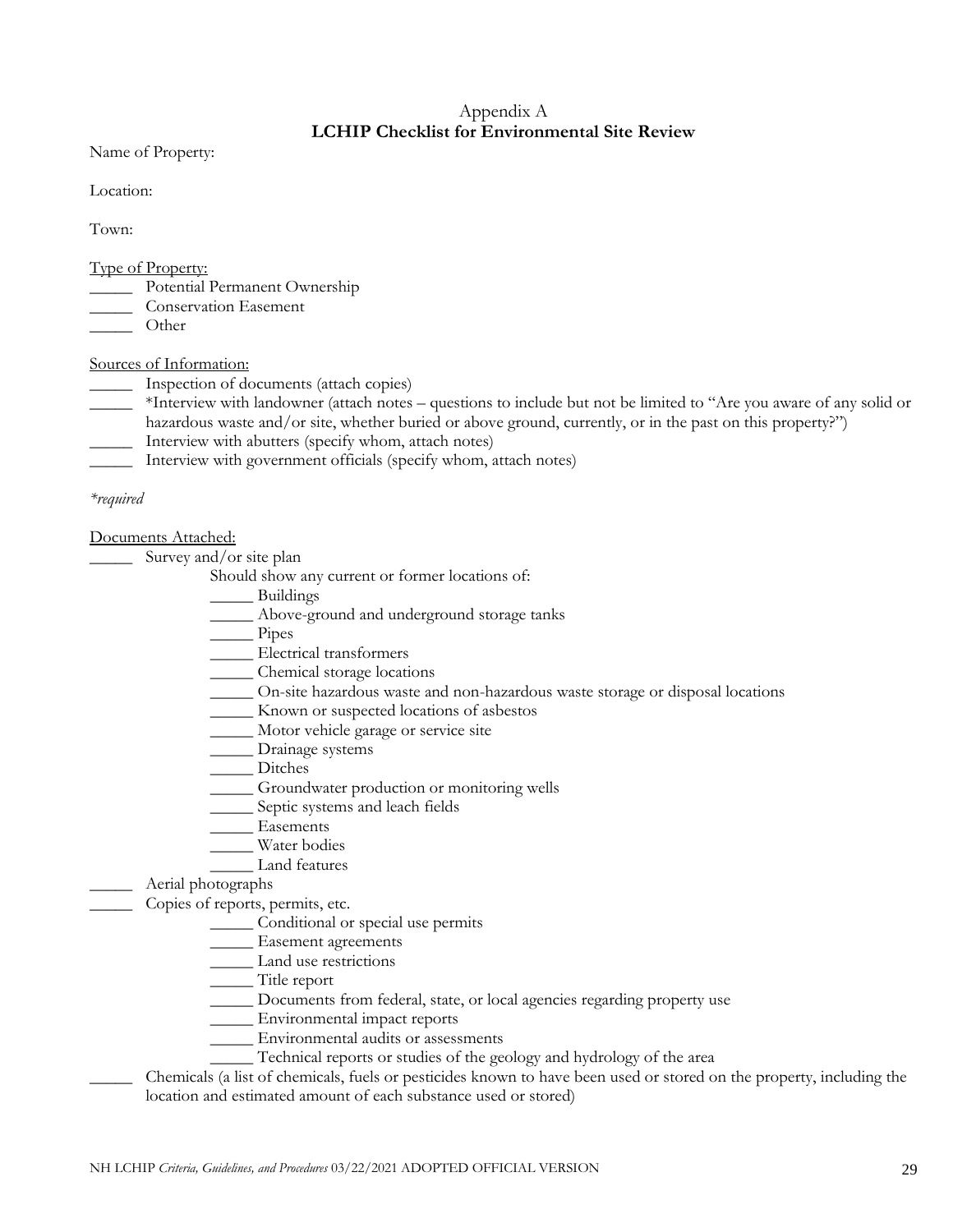- \_\_\_\_\_ Wastes (a list of the types, amounts, and locations of any wastes known to have been generated, stored, treated, recycled, or disposed of on-site)
- \_\_\_\_\_ Correspondence
- \_\_\_\_\_ \*Copy of letter to and response from municipality inquiring about known hazardous material or waste sites (Selectman and Fire Chief at minimum).

#### Other information

- \_\_\_\_\_ \*Map from NH Dept. of Environmental Services showing location of property relative to all documented hazardous waste sites in the DES database.
- \_\_\_\_\_ \*Copy of "all sites" list from Dept. of Environmental Services for municipality in which property is located with confirmation by applicant that the subject property is not on the "all sites" list.

#### *\*required*

#### Site Information and History:

\_\_\_\_\_ Agricultural

What types of crops were grown? Was the property irrigated? What types of pesticides, herbicides, and fertilizers were used? During what time periods were pesticides, herbicides and fertilizers used on the property?

#### Forestry

Were any chemicals used on the site? What were they?

#### \_\_\_\_\_ Manufacturing

What was manufactured and what chemicals were used?

Do any chemicals, raw materials, finished products, fuel, or machinery remain on the property? If so, describe.

Were any industrial waste, sewage, or wastewater disposed or discharged to land or water that may have left deposits of hazardous substances in or on the land or in the groundwater? If so, describe.

#### \_\_\_\_\_ Residential

Was asbestos used? If yes, when?

#### \_\_\_\_\_ Mining

What was mined? What methods or processes were used? How and where were tailings and waste disposed of? What chemicals, if any, were used in mining and processing? If yes, when?

Surrounding properties

What are the current and past uses of the surrounding properties? Could the activities on these properties pose potential environmental risks?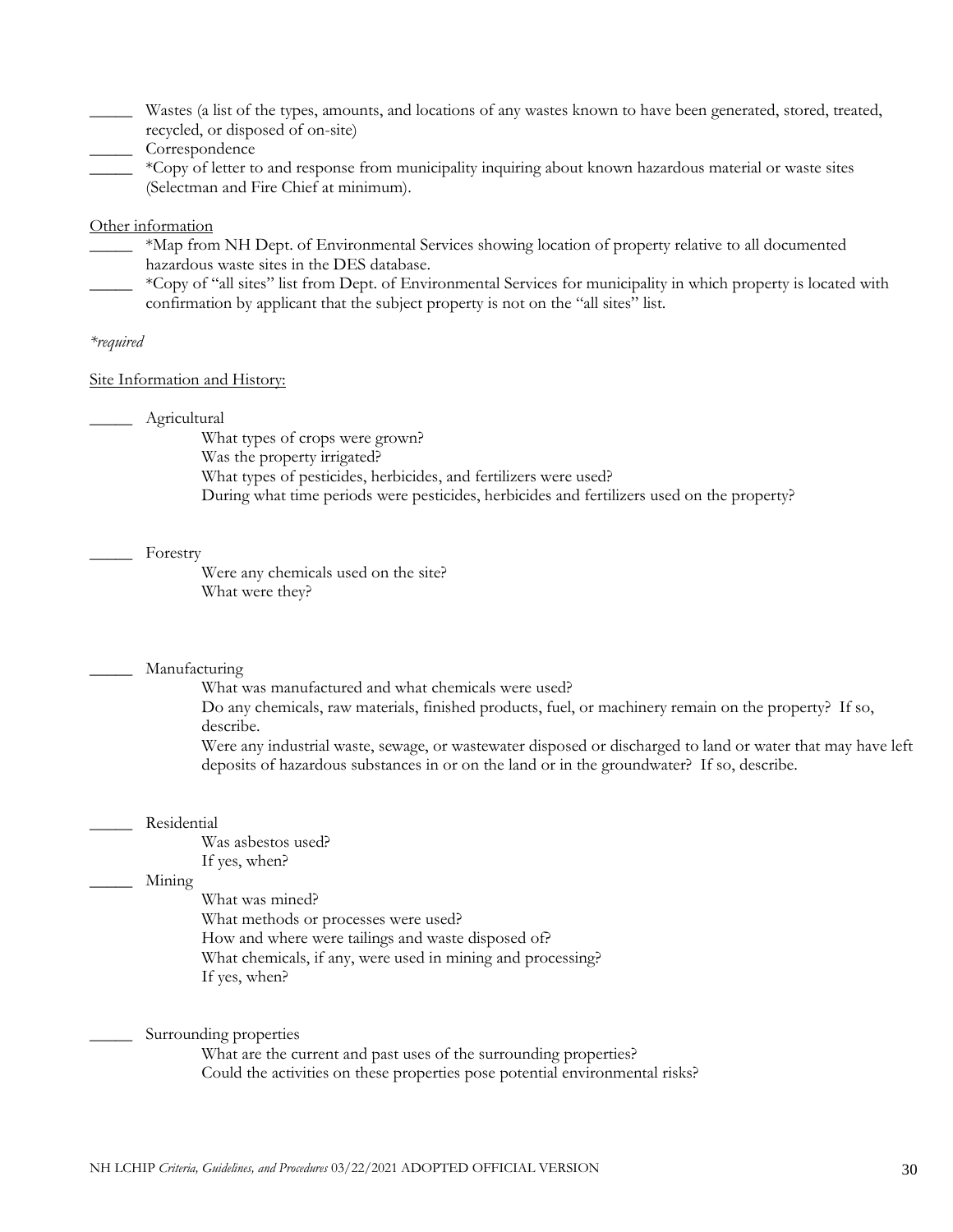\_\_\_\_\_ Other

Physical Inspection: Inspection performed by: Date:

Check applicable property features:

- \_\_\_\_\_ Stained soil or concrete
- \_\_\_\_\_ Vegetation damage
- \_\_\_\_\_ Foul or unusual odors
- \_\_\_\_\_ Oily sheens or discoloration of surface water
- \_\_\_\_\_ Storage tank--above or below ground?
- \_\_\_\_\_ Surface pond or impoundment
- \_\_\_\_\_ Incinerator
- \_\_\_\_\_ Waste dump, junk pile, storage pit
- \_\_\_\_\_ Disposal well or bed
- \_\_\_\_\_ Storage drums or other containers
- \_\_\_\_\_ Wastewater outlet or pipe
- \_\_\_\_\_ Emission stack, chimney, or vent
- \_\_\_\_\_ Railroad tracks
- \_\_\_\_\_ Truck parking
- \_\_\_\_\_\_\_ Soil disturbance
- \_\_\_\_\_ Signs of illegal dumping
- \_\_\_\_\_ Stream or other flowing surface water
- \_\_\_\_\_ Structures: check for asbestos, urea formaldehyde foam
- \_\_\_\_\_ Pipeline
- \_\_\_\_\_ Other

Analysis of findings:

Prepared by: Date: Recommendation: Authorized signature: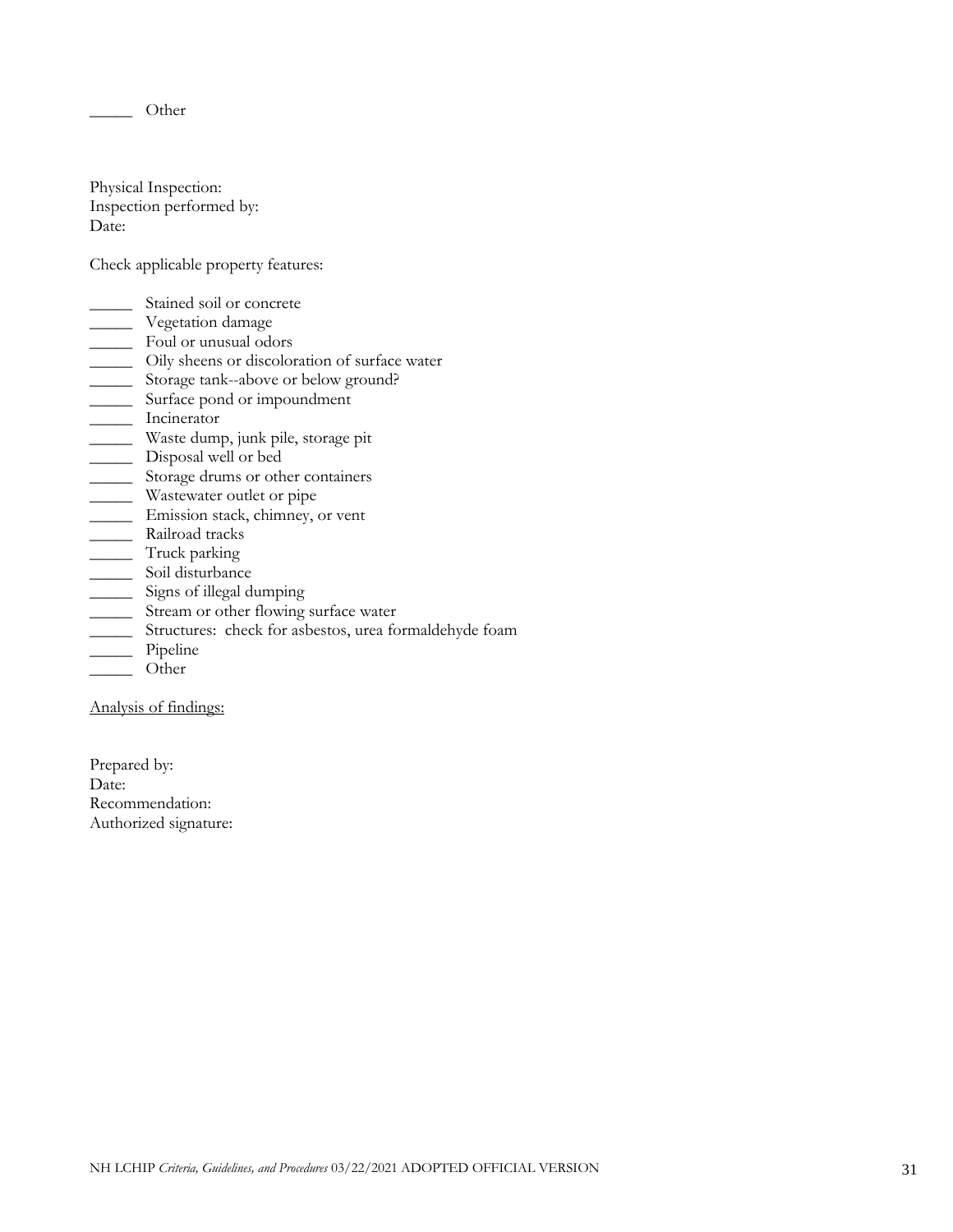## Appendix B **Baseline Documentation for Natural Resource Projects**

#### **Purpose Statement:**

The monitoring and stewardship of the properties protected through the uses of LCHIP funds is a critical component to ensure its long term protection. The baseline inventory report should be the basis from which one will monitor the protected property. It is important that the baseline inventory report includes important information that relates to each individual property and information that will allow one to complete their monitoring and stewardship responsibilities effectively into the future. The following criteria have been drawn up to help the preparers of baseline inventory reports in creating reports that will have consistent formats, information and effectiveness for all the projects funded through LCHIP.

Information needs will obviously vary, sometimes quite widely, from property to property.

#### **Photographic Documentation:**

We believe that clear, labeled and precisely located photographs are a critical part of any baseline inventory report. Photographic documentation should cover as much of the property as possible and in as much detail as possible. This is particularly true for structures and improvements located on the property at the time the project is completed.

#### **GPS Information:**

Global Position Systems (GPS) have in recent years become much more affordable and able to produce more accurate location information. This information will be immensely useful in the future as properties change owners and landscapes change over time. LCHIP highly encourages the preparers of baseline inventory reports to use GPS coordinates when locating photo points, structures and other important features of a property.

### **Baseline Inventory Report Should Contain the Following Information:**

#### **A. Table of Contents (optional)**

Page numbers and information included in each of the following sections.

### **B. Owner Acknowledgement Statement (\*see end of document)**

#### **C. Summary Information:**

- 1. Landowners name, contact information
- 2. Easement holder name, contact information
- 3. Executory Interest name, contact information
- 4. Date or proposed date of project acquisition
- 5. Detailed directions to the property from the nearest town
- 6. General physical property description, including acreage and condition of boundaries
- 7. Summary of the conservation values protected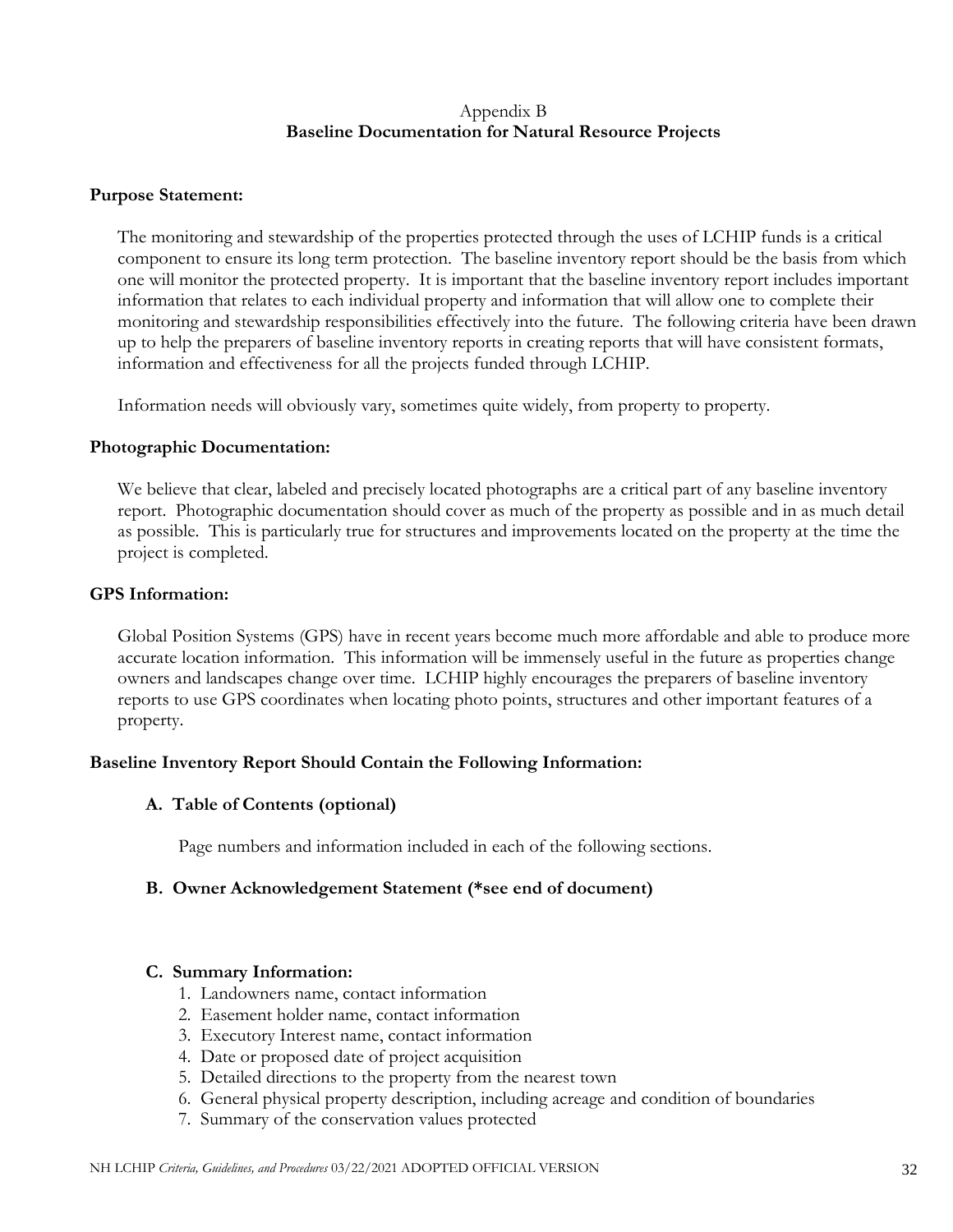8. Extent of the investigation – Who did the work, when was the property visited, who else was consulted for information that is in the report etc…

#### **D. History of the Project**

This section should describe how contact was initiated between the involved parties and why, who the key players were in developing the project.

#### **E. Land Uses and Management**

#### 1. **Historic**

This should briefly include all of the known historical uses of the property. Describe any past agricultural, logging, residential and recreational uses.

#### 2. **Current**

This section should describe what the property is currently being used for including residential and recreational uses.

#### **F. Inventory of Property Improvements**

Disagreements that occur are often over the construction of new buildings or property improvements. For this reason it is critical that all existing improvements be detailed in the baseline inventory report. This information should include GPS locations of all improvements. The following need to be listed in this section.

- 1. Major agricultural structures such as barns, sheds, riding arenas and corrals
- 2. Minor agricultural structures such as stock tanks and fences
- 3. All man made ponds, stock tanks or reservoirs
- 4. Any recreational improvements present on the property
- 5. Roads, public and private, paved and unpaved need to be located on a site map and preferably shown in photographs. This includes two-tracks present on the property
- 6. Existing radio towers, cell towers, power lines, dumps, transfer stations, and cemeteries etc
- 7. Gravel pits and similar areas of site disturbance

### **G. Description of Property and Conservation Values (or attach Stewardship plan)**

#### 1. **Physical Description**

- a) Topography A general description and notable landmarks referenced in the report.
- b) Geology Note the underlying geology and any notable features located on the property.
- c) Soils Note the major soil types and their locations on the property.

d) Hydrology – Note water features found on the property, watershed information and any other information related to water on the property.

### 2. **Vegetative Communities**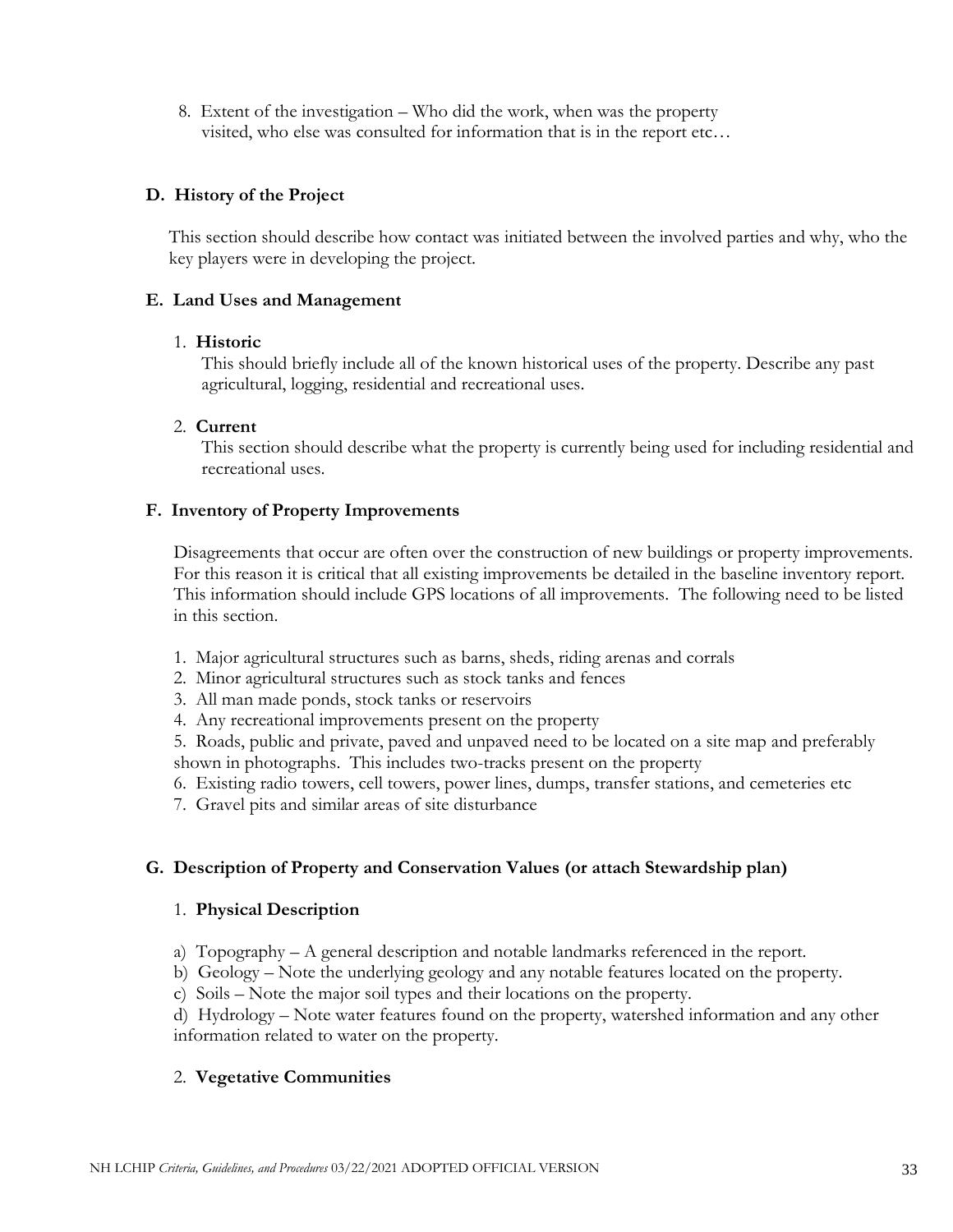Provide a brief description of the main vegetative community types found on the property. The description should also include human altered vegetative communities such as hay field, corn fields or pastures. It is important to note the general locations of each community type and include a map showing the locations of the communities if appropriate.

#### 3. **Wildlife Values**

Each property is used in different ways by wildlife and wildlife uses change over time. Please provide a description of the notable species found on the property.

### 4. **Scenic, Open Space and Historical Values**

a) This section should describe the public open space values that are protected by the project. These can include views from public roads or public lands and community buffers.

b) If the property has any historical or archaeological values please briefly describe.

#### **H. Appendices**

Information included in Appendices to the document are generally used for reference and can include a wide array of information depending upon the property. These typically include:

#### 1. **Photographic Documentation**

Clear color photographs showing the property, with photopoints located on a map.

#### 2. **USGS Topographic Map**

This should show property lines and other nearby protected land

#### 3. **Aerial Photograph**

4. **Annotated Survey Plan or Detailed Property Map** Including man-made features

#### 5. **Excerpt of soils map**

Showing property lines, plus soils productivity classifications

#### 6. **References cited in the Report**

7. **Recorded Copy of the Easement (submitted after closing)**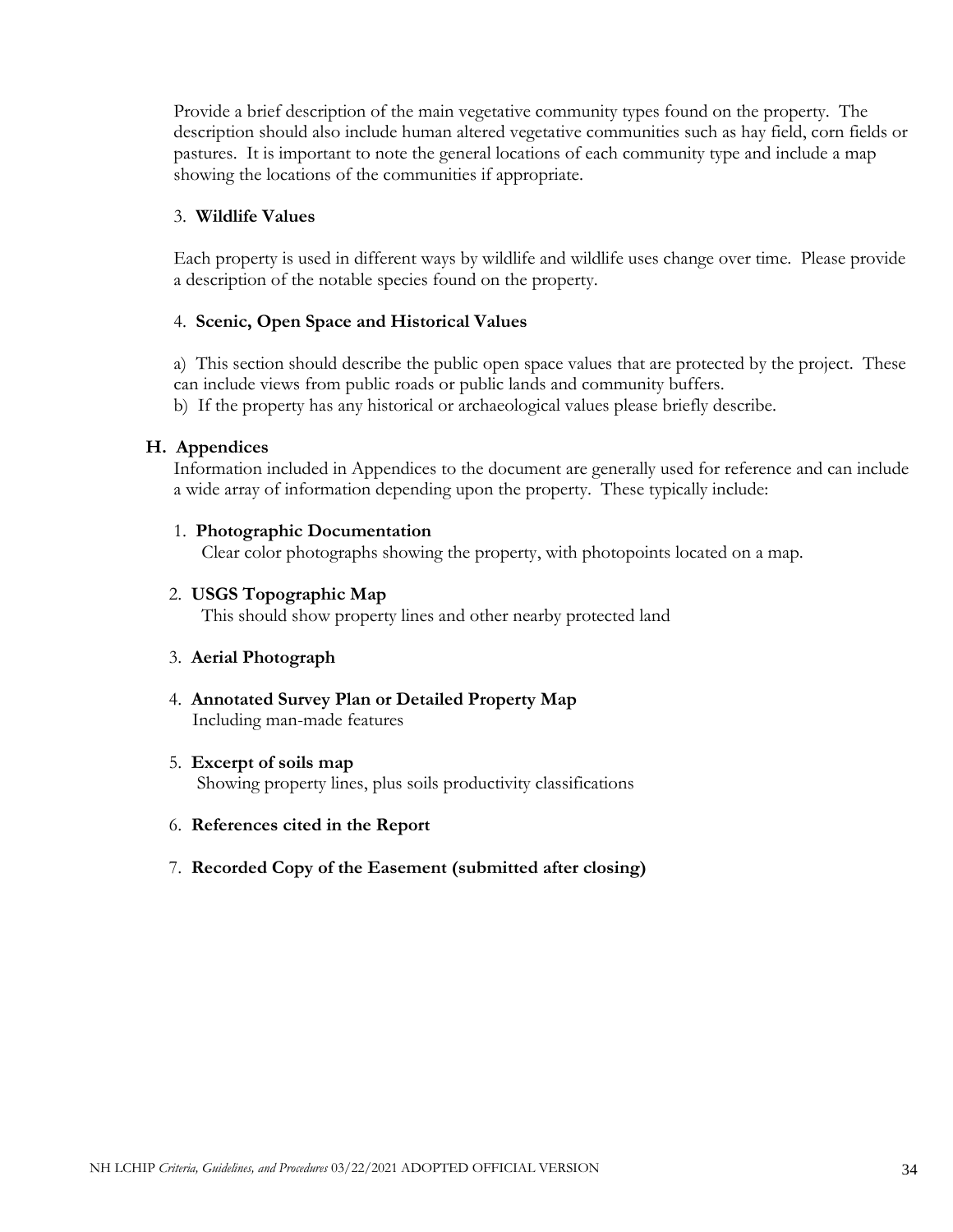# **\*Sample Owner Acknowledgement Statement**

## **Property Name:**

**Grantor:** Name Address Town, State, Zip

**Grantee:** Name Address Town, State, Zip

### **Property Description**

(Include acreage, general location and relevant natural features, not to exceed more than a few paragraphs)

**---------------------------------------------------------------------------------------------------------------------------**

In compliance with Section 1.170-14(g)(5)(i)(D) of the Federal Tax Regulations this baseline inventory report is an accurate representation of the property at the time of the conservation easement donation

Grantor Date

<span id="page-34-0"></span>Grantee Date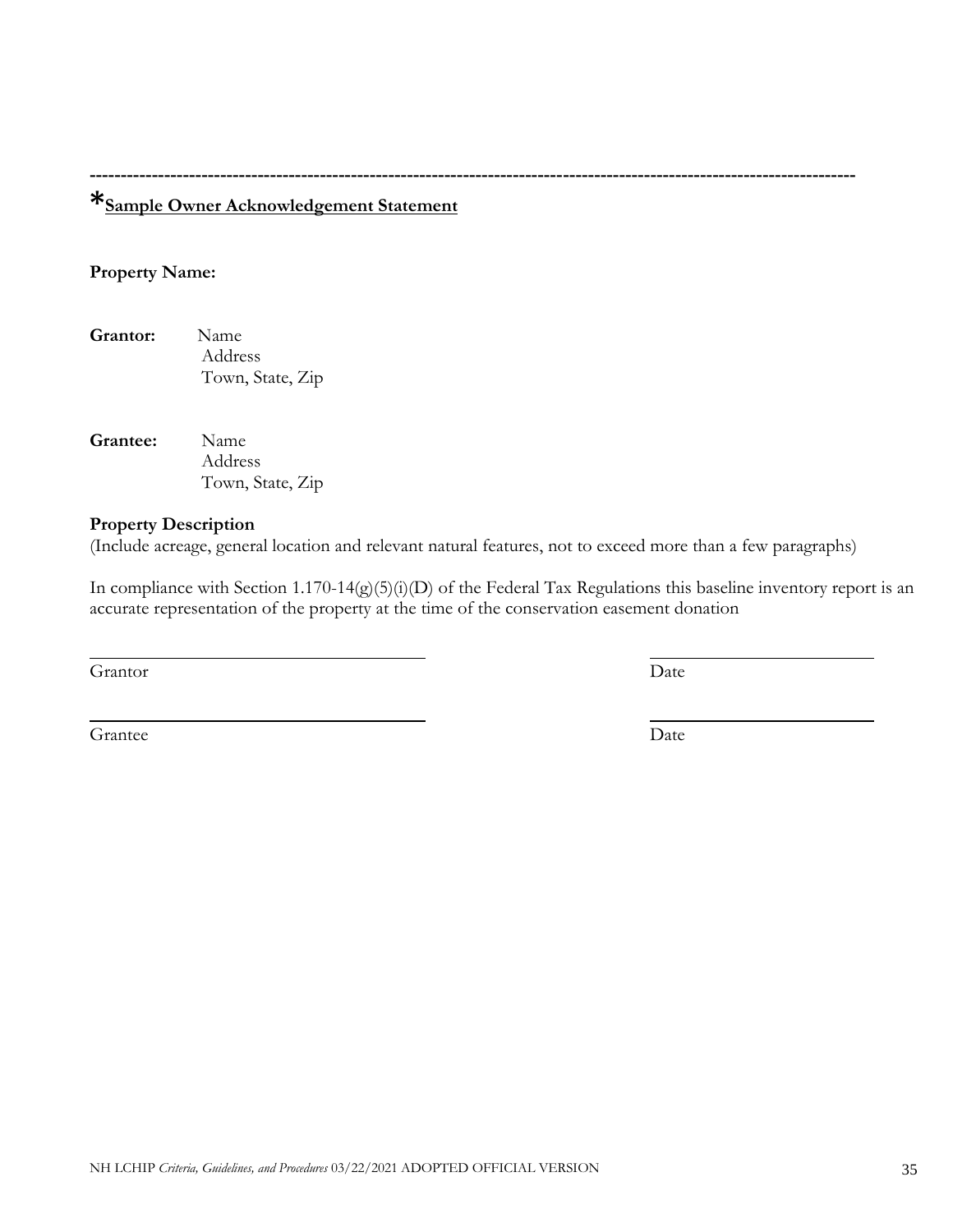#### Appendix C **Baseline Documentation for Historic and Cultural Resources**

The purpose of Baseline Documentation is to provide documentation of the physical condition and historic character of the resource once the project is completed and to provide a permanent record of the work that was accomplished by the LCHIP grant. The baseline documentation is an integral part of the stewardship of the resource; and good, thorough Baseline Documentation will make review and approval of future alterations to the building easier. It should include:

- **Location, address and boundaries of property (legal description)**
- **Brief statement of significance of property**
- **Description of physical evolution of property, noting major additions, alterations**
- **Assessment of condition of property from visual inspection**
- **Site Plan from tax map or survey with photo key**
- **Sketch Floor Plan with photo key**

#### **Photographic Record:**

In order to make the photographs more useful, they should be keyed to a sketch map of the property. Digital or film photography may be used. Photographs should be crisp, clear, focused, and not grainy or pixilated. If possible, they should be free of obscuring elements (trees, vehicles, etc.), but if present, these elements should not be removed digitally. Black and white 35mm photographs printed on archival quality paper have a proven record of retaining their clarity and integrity over time; however, color 35mm photos or good quality digital prints may be acceptable on a case-by-case basis. Please contact LCHIP staff to discuss photography requirements for your project. Photographs should be printed in at least 4X6 format, and each photo must be labeled, with either an accompanying caption (if images and text are integrated into a wordprocessing document) or on the reverse or individual prints (write directly on the photo, do not use an adhesive label). Indicate the property name, date, photographer's name, and description/location of where the photo was taken (for example, "front elevation" or "from entry, looking north").

Photos should include:

- Whole structure showing major faces or elevations
- Setting around the structure
- Significant exterior features
- Significant interior features
- Photos showing the improved areas

Grant recipients must produce at least 2 unbound sets of Baseline Documentation, **one is retained by the Recipient and one submitted to LCHIP**.

Baseline Documentation can be completed by the Recipient or by a paid (or volunteer) consultant. Any costs associated with completing the Baseline Documentation can be included in your Total Project Cost. The Baseline Documentation must be approved by LCHIP staff for completeness. If staff determines that the submitted Baseline Documentation is not complete, it will be returned to the Recipient with notes from LCHIP regarding what additional material is necessary. If a second submittal is not complete, LCHIP reserves the right to require the Recipient to hire a consultant to complete the Baseline Documentation.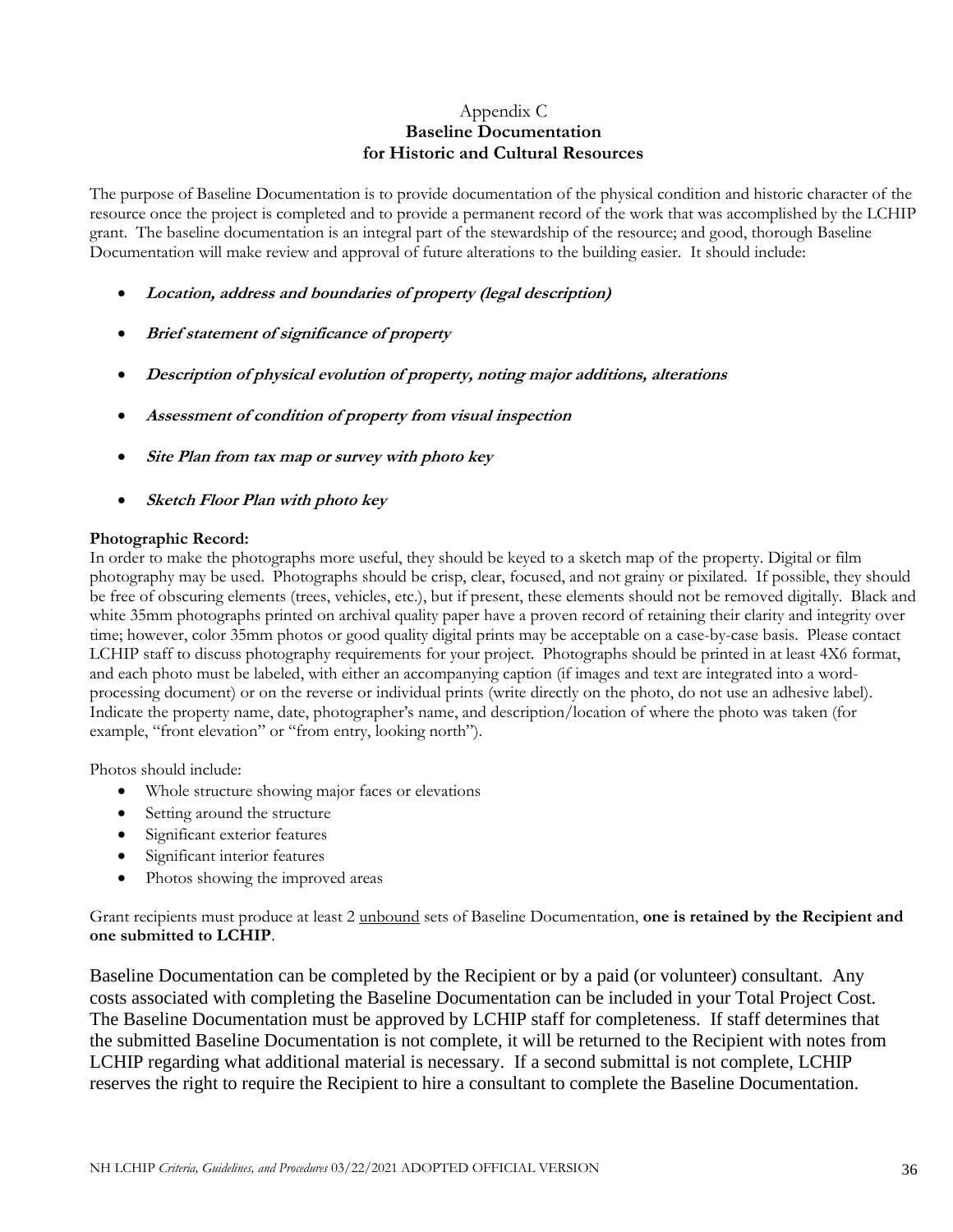# Appendix D Project Proposal Scoring (as referred to in CGP Section 10 C)

| Resource Values                                    | 45 possible points  |
|----------------------------------------------------|---------------------|
| Resource Significance (35 possible points)         |                     |
| Imminence of Threat (10 possible points)           |                     |
| Current Capacity                                   | 25 possible points  |
| Planning and Community Support (5 possible points) |                     |
| Implementation Capacity (5 possible points)        |                     |
| Financial Need (5 possible points)                 |                     |
| Budget/Project leverage (10 possible points)       |                     |
| <b>Future Strength</b>                             | 25 possible points  |
| Stewardship (15 possible points)                   |                     |
| Future Activities (10 possible points)             |                     |
| Additional Information                             | 5 possible points   |
| Total                                              | 100 Possible Points |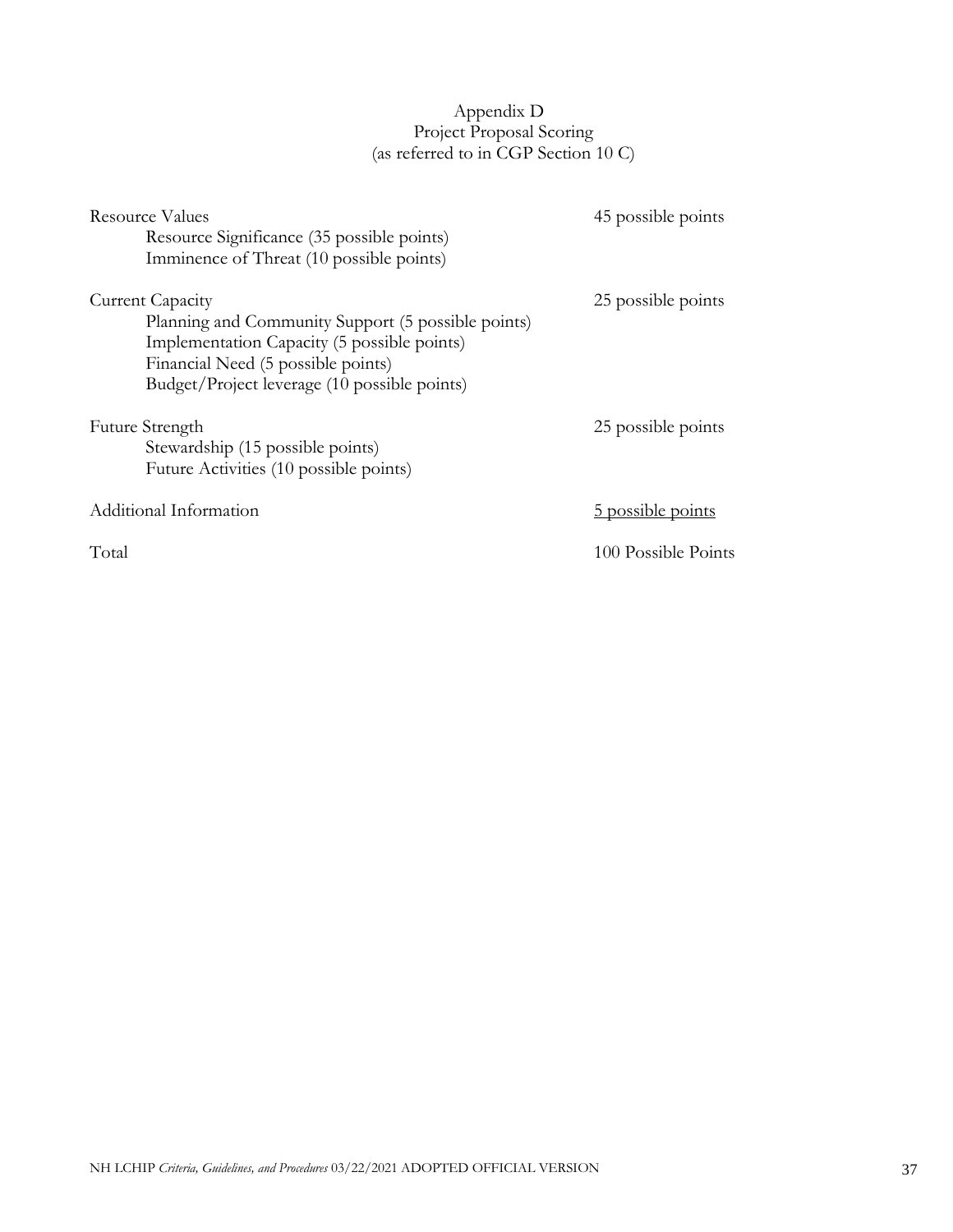#### Appendix E CHAPTER 227-M COMMUNITY HERITAGE INVESTMENT PROGRAM

 **227-M:1 Purpose. –** The general court finds that in order to maintain New Hampshire's quality of life and economic vitality for its citizens, growth and development should be balanced with careful protection of the state's most important natural, cultural, and historical resources. Permanent protection of these resources, through acquisition of lands, buildings, and other physical assets, or interests in these assets, must be accomplished along with their planned long-term stewardship. The general court further recognizes the importance of public-private partnerships to achieve these ends. To protect and preserve New Hampshire's natural, cultural, and historical resources for this and future generations, the general court establishes in this chapter the New Hampshire land and community heritage investment program. The intent of the program is to conserve and preserve this state's most important natural, cultural, and historical resources through the acquisition of lands, and cultural and historical resources, or interests therein, of local, regional, and statewide significance, in partnership with the state's municipalities and the private sector, for the primary purposes of protecting and ensuring the perpetual contribution of these resources to the state's economy, environment, and overall quality of life.

**Source.** 2000, 245:1, eff. June 8, 2000.

# **Section 227-M:2**

#### **227-M:2 Definitions. –** In this chapter:

I. "Authority'' means the New Hampshire land and community heritage investment authority.

 II. "Board'' means the board of directors of the New Hampshire land and community heritage investment authority.

III. "Building'' means a construction made by humans and created to shelter human activity.

 IV. "Easement interests'' means conservation, historic preservation, or scenic easements, development rights, or any other similar protective interest in real property held in perpetuity, or a term easement that is held for a specific period of time and not in perpetuity as part of a farm viability program.

 V. "Eligible resource'' means a natural, cultural, or historical resource including archaeological sites; historic buildings and structures which house cultural events and programs; historic properties including buildings and structures; historic and cultural lands and features; ecologically significant lands; existing and potential public water supply lands; farmland; forestland; habitat for rare species or important wildlife; lands for recreation; riverine, lake, estuarine, and ocean shorelands; scenic areas and viewsheds; and wetlands and associated uplands.

 V-a. "Farm viability program'' means a program overseen by an eligible applicant under RSA 227-M:8, I that preserves farmland:

 (a) By enhancing the long-term viability of farms, principally through assistance in business plan development and implementation; and

 (b) By requiring term easements on farms participating in such a program and receiving assistance funded through this chapter.

 VI. "Monitoring'' means the regular and systematic gathering of information about a resource asset to identify changes to the property over time to ensure that it is being used in accordance with any easement interest restrictions or other legal obligations entered into under this chapter.

 VII. "Resource asset'' means the lands, buildings, structures, and other physical assets or the easement interests in the lands, buildings, structures, and other physical assets that comprise the real property of an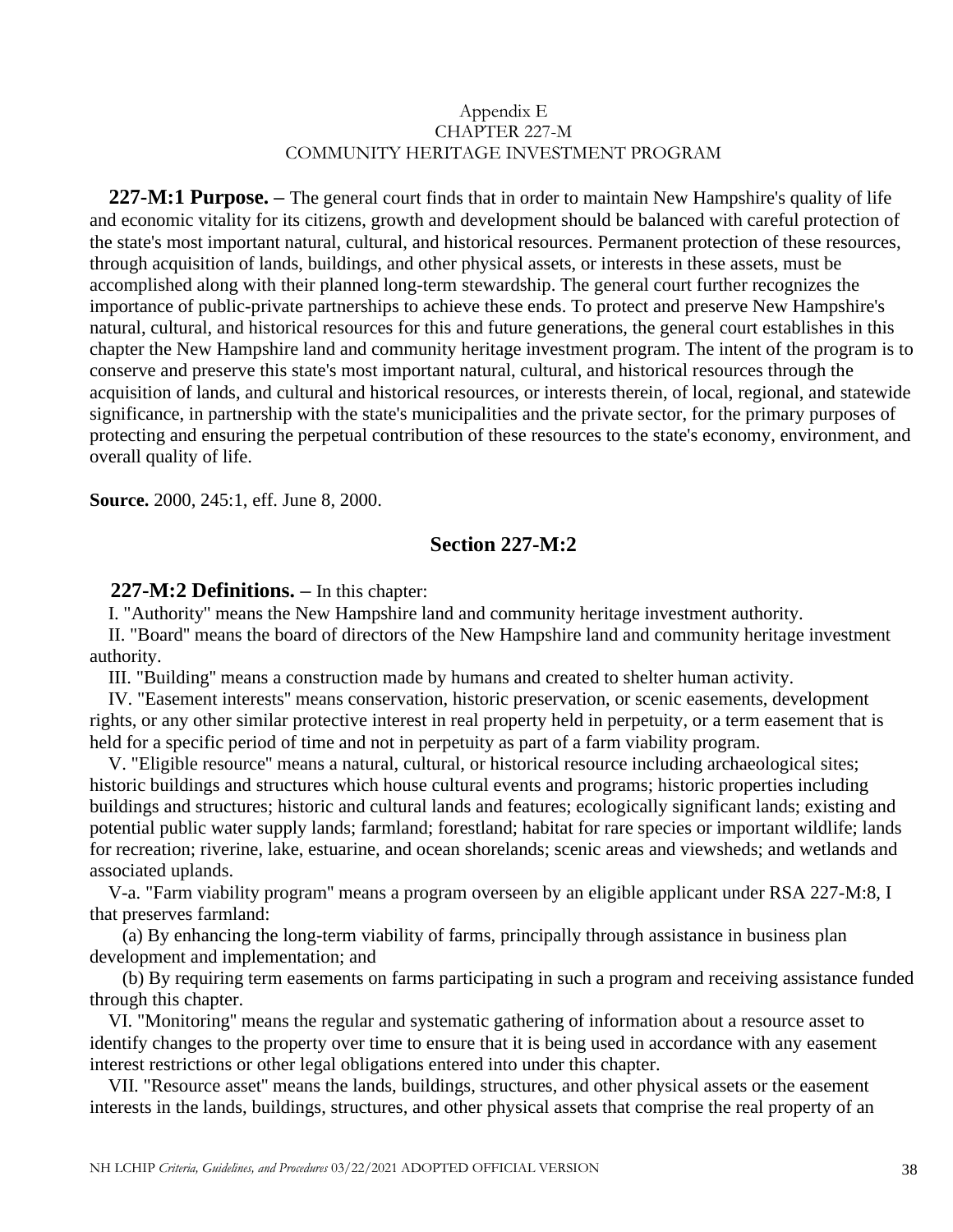eligible resource.

 VIII. "Stewardship'' means planning for and taking the necessary actions over the long term to successfully preserve and protect the natural, cultural, or historical value of a resource asset. Such actions include, as applicable, managing the resource asset in accordance with all legal obligations entered into under this chapter, performing regular maintenance and upkeep, providing for necessary monitoring, educating or informing those that might negatively impact upon the resource asset about the need and/or legal obligation to protect and preserve it, paying tax or in-lieu-of tax obligations, obtaining liability insurance, and securing sufficient levels of financial resources to carry out all such necessary actions.

**Source.** 2000, 245:1. 2006, 39:1. 2008, 136:1, 2, eff. Aug. 5, 2008.

## **Section 227-M:3**

 **227-M:3 Land and Community Heritage Investment Program Established. –** There is hereby established the New Hampshire land and community heritage investment program. The program shall acquire resource assets, through voluntary negotiations with property owners and utilization of all available federal, state, local, private, and other matching funds and incentives. The program shall also provide funding for restoration and rehabilitation of cultural and historical resources and for certain costs associated with the acquisition of resource assets. All deeds or other documents evidencing purchase of any fee interest or other easement interest in resources under this chapter shall be drawn and held in the name of the municipality, other political subdivision, or qualified publicly-supported nonprofit corporation purchasing the interest through the use of program funds. All easement interests and legal obligations that are attached in perpetuity to any property shall be recorded in the deed. The state of New Hampshire shall hold an executory interest in all easement interests acquired by the program and held by municipalities, other political subdivisions, or qualifying nonprofit corporations. There shall be no power by the state of New Hampshire to take any resource by eminent domain, nor shall any funds made available by this program be used to take by eminent domain except in cases involving the voluntary quieting of title. All acquisition projects shall involve a willing seller and willing buyer, or a willing donor of resource assets.

**Source.** 2000, 245:1, eff. June 8, 2000.

## **Section 227-M:4**

# **227-M:4 New Hampshire Land and Community Heritage Authority Established; Board of Directors. –**

 I. There is hereby established the New Hampshire land and community heritage investment authority, a body corporate and politic. The authority is constituted a public instrumentality of the state. The exercise by the authority of the powers conferred by this chapter shall be deemed and held to be the performance of public and essential governmental functions. The authority shall be a nonprofit corporation organized under RSA 292.

 II. The authority shall be governed by a board of directors composed of 18 members. Voting members shall not appoint designees to act in their places. The chairperson shall be elected from among the public members. Board membership shall be as follows:

- (a) Two members of the senate, to be appointed by the senate president.
- (b) Two members of the house of representatives, to be appointed by the speaker of the house.
- (c) Eight public members, to be appointed by the governor and council:
	- (1) Two of whom shall represent cultural and historic resource interests;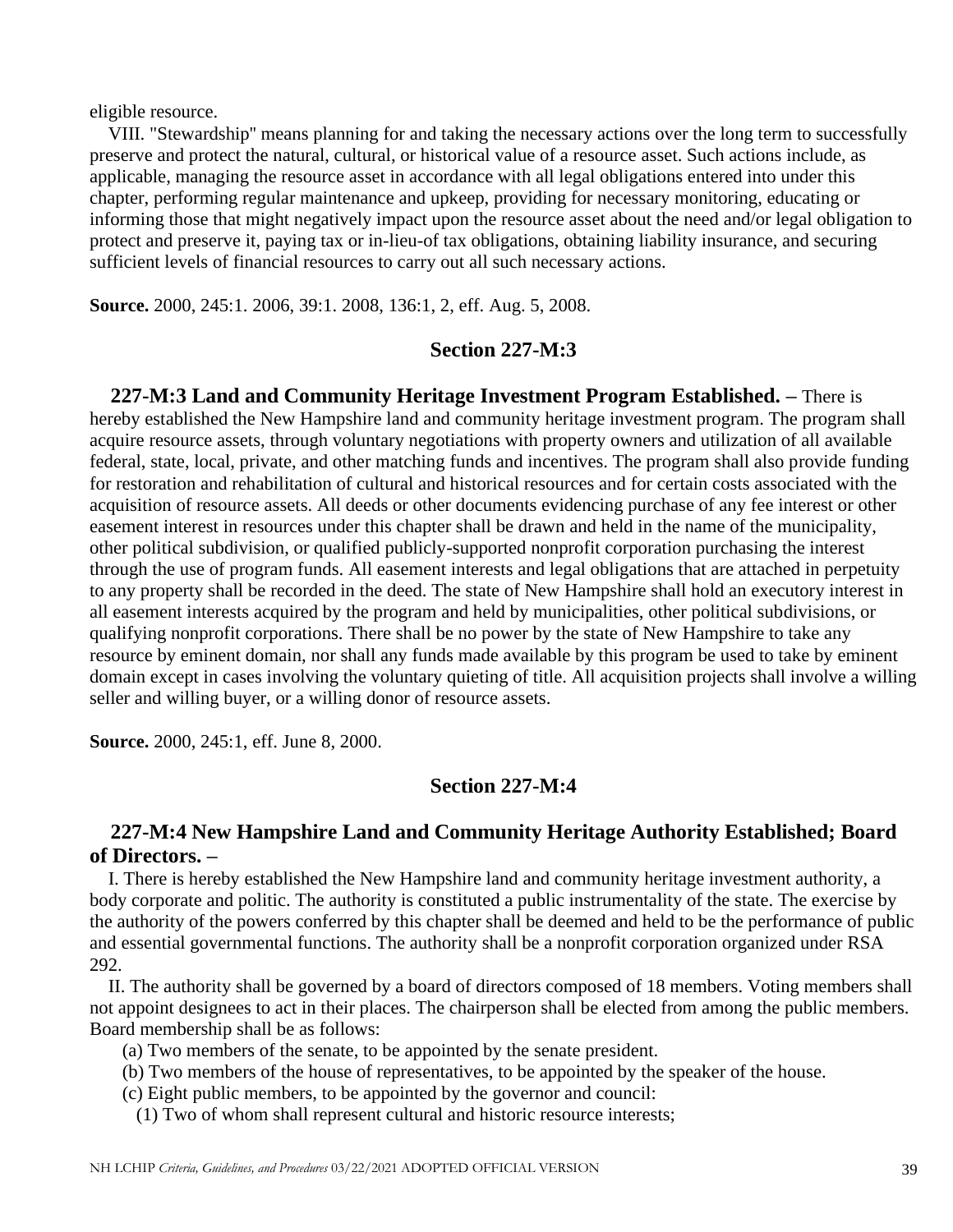(2) One of whom shall represent natural resources interests;

(3) One of whom shall represent outdoor recreation interests;

(4) One of whom shall represent business or real estate interests;

(5) One of whom shall represent municipal interests;

(6) One of whom shall represent local planning interests; and

(7) One of whom shall represent regional planning commissions.

(d) The director of the office of energy and planning, or designee.

(e) The commissioner of the department of cultural resources, or designee.

(f) The commissioner of the department of resources and economic development, or designee.

(g) The commissioner of the department of environmental services, or designee.

(h) The commissioner of the department of agriculture, markets, and food, or designee.

(i) The executive director of the department of fish and game, or designee.

III. Members appointed under subparagraphs II(d) through II(i) shall be advisory, non-voting members.

 IV. (a) The terms of the state agency members and the members of the senate and the house of representatives shall be coterminous with their respective terms in office. Members appointed by the governor and council under subparagraph II(c) shall serve a 4-year term, and may serve no more than 10 successive years.

 (b) Members appointed by the governor and council may be removed from office for cause, by the governor and council. Cause for removal shall include, but not be limited to, incapacity or failure to perform the duties of a member of the board of directors. Vacancies shall be filled for the unexpired term of the office in the same manner as the original appointment. Legislative members shall be entitled to mileage reimbursement at the legislative rate.

 V. Seven voting members shall constitute a quorum. Decisions shall be made by a majority of those present and voting. Each member appointed under subparagraphs II(a) through (c) shall have one vote on matters coming before the board. The board shall meet quarterly and at such other times as may be deemed necessary by the chairperson.

 VI. Board members shall not be subject to civil liability for acts performed in accordance with their duties under this chapter.

**Source.** 2000, 245:1. 2003, 319:9. 2004, 257:44, eff. July 1, 2004.

## **Section 227-M:5**

 **227-M:5 Powers and Duties of the Authority. –** The authority shall have all the powers necessary and convenient to carry out and effectuate the purposes and provisions of this chapter and shall:

I. Adopt bylaws for the regulation of its affairs and the conduct of its business.

II. Adopt criteria and guidelines for:

(a) The acquisition of resource assets;

(b) The restoration or rehabilitation of cultural and historical buildings or structures; and

(c) The stewardship and monitoring of resource assets on which program funds are expended.

III. Adopt definitions deemed important or necessary to carry out the purposes of this chapter.

 IV. Oversee and direct the expenditure of funds deposited in the trust fund of the New Hampshire land and community heritage investment program in accordance with the purposes of this chapter. This includes, but is not limited to, the authority to draw upon funds for acquisition of resource assets, or related program purposes, and for the administrative costs of the program.

 V. Make and execute contracts for services necessary to carry out the purposes of this chapter or necessary and convenient for the exercise of its powers and functions.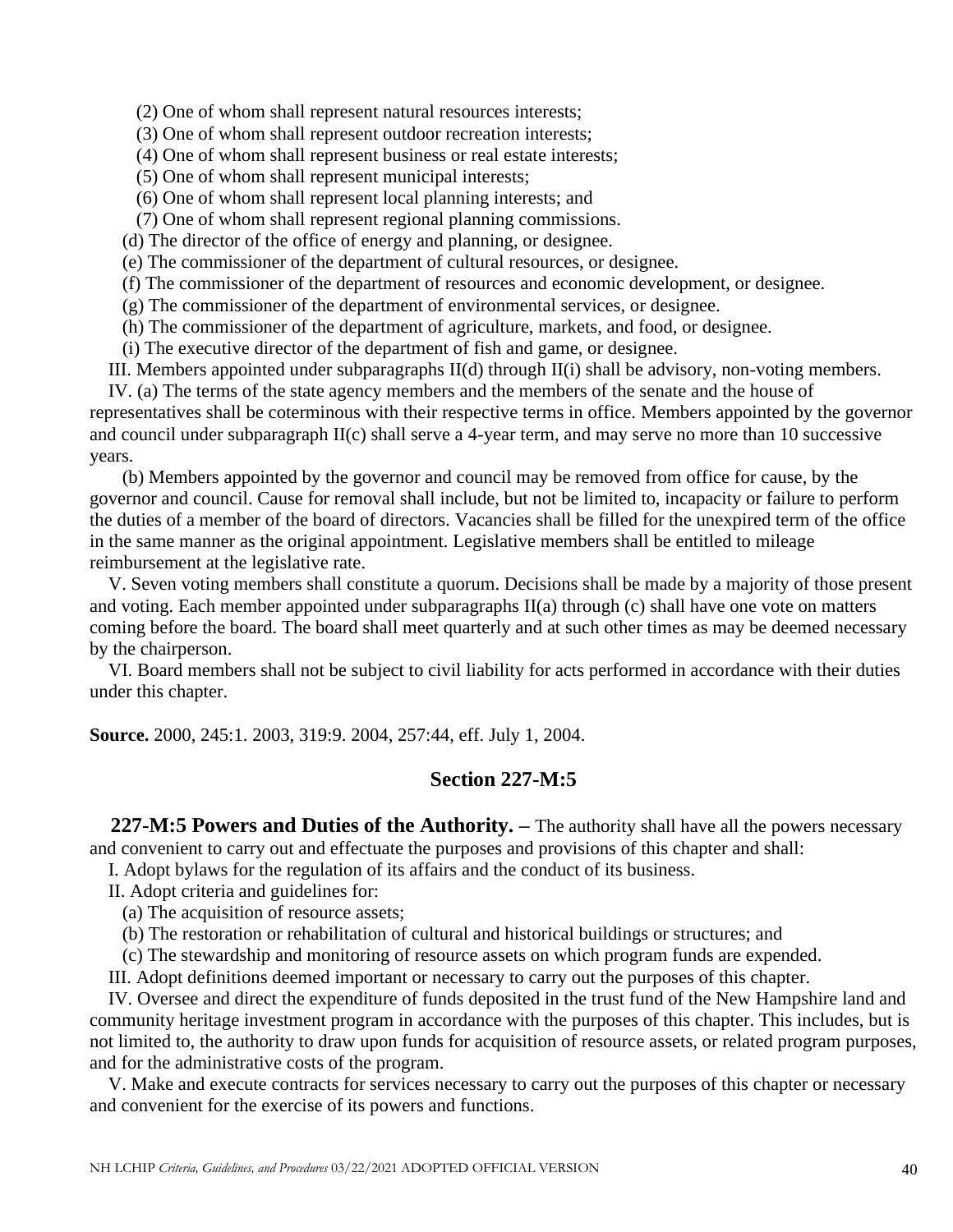VI. Temporarily acquire real property or interests in real property, only when such acquisition is necessary or appropriate to protect or secure any investment in which the authority has an interest.

 VII. Prepare an annual report to be presented no later than December 1 of each year to the president of the senate, the speaker of the house, and the governor and council, and filed with the state library. The report shall detail the activities of the program during the past year including a listing of all resource assets acquired and restoration and rehabilitation projects undertaken, along with the associated expenditures. All administrative costs shall be provided, as well as a complete financial accounting of the trust fund established under RSA 227-M:7. The report shall also include a historical summary of the program's activities to date. A copy of the report shall be made available to any interested person. The authority shall cause an audit by an independent certified public accountant of its books and accounts to be made each fiscal year.

VIII. In addition, the authority may:

(a) Adopt an official seal.

(b) Maintain an office and hire staff.

 (c) Apply for and accept from any source gifts and donations of: money, including money from appropriate fundraising activities; labor, equipment, and supplies; land and other real property; interests in land and other real property; federal, local, private, and other matching funds and incentives; and other assets to be deposited in the fund for the purposes of this chapter and to aid the authority in the conduct of its affairs.

 (d) Employ or retain as independent contractors architects, engineers, attorneys, accountants, and other advisors and employees, consultants, and agents as may be necessary in its judgment without regard to any personnel or civil service law of the state to prescribe their duties and qualifications and to fix and pay their compensation if any.

 (e) Appoint qualified individuals to serve as unpaid volunteers under such terms and conditions as it deems necessary. Said volunteers or advisors may be paid a stipend and/or reimbursed for any incidental expenses determined by the authority to be necessary and incurred while performing the business of the authority.

**Source.** 2000, 245:1. 2001, 158:12, July 1, 2001.

#### **Section 227-M:6**

 **227-M:6 Executive Director. –** The board of directors shall nominate one or more persons for appointment by the governor and council to serve as executive director. The executive director shall serve a term of 5 years, with reappointment or a vacancy to be filled in the same manner as the original appointment. At the request of the board, the governor and council may remove the executive director for cause. The executive director shall:

 I. Coordinate the activities of state agencies directly involved with the administration of the program in accordance with this chapter.

 II. Evaluate the eligible resources proposed for protection or restoration under this program, and determine if these resources meet the criteria of the program, subsequent to instruction by the board.

 III. At the direction of the board, administer the affairs of the program and be directly responsible for executing all policies of the board.

**Source.** 2000, 245:1, eff. June 8, 2000.

## **Section 227-M:6-a**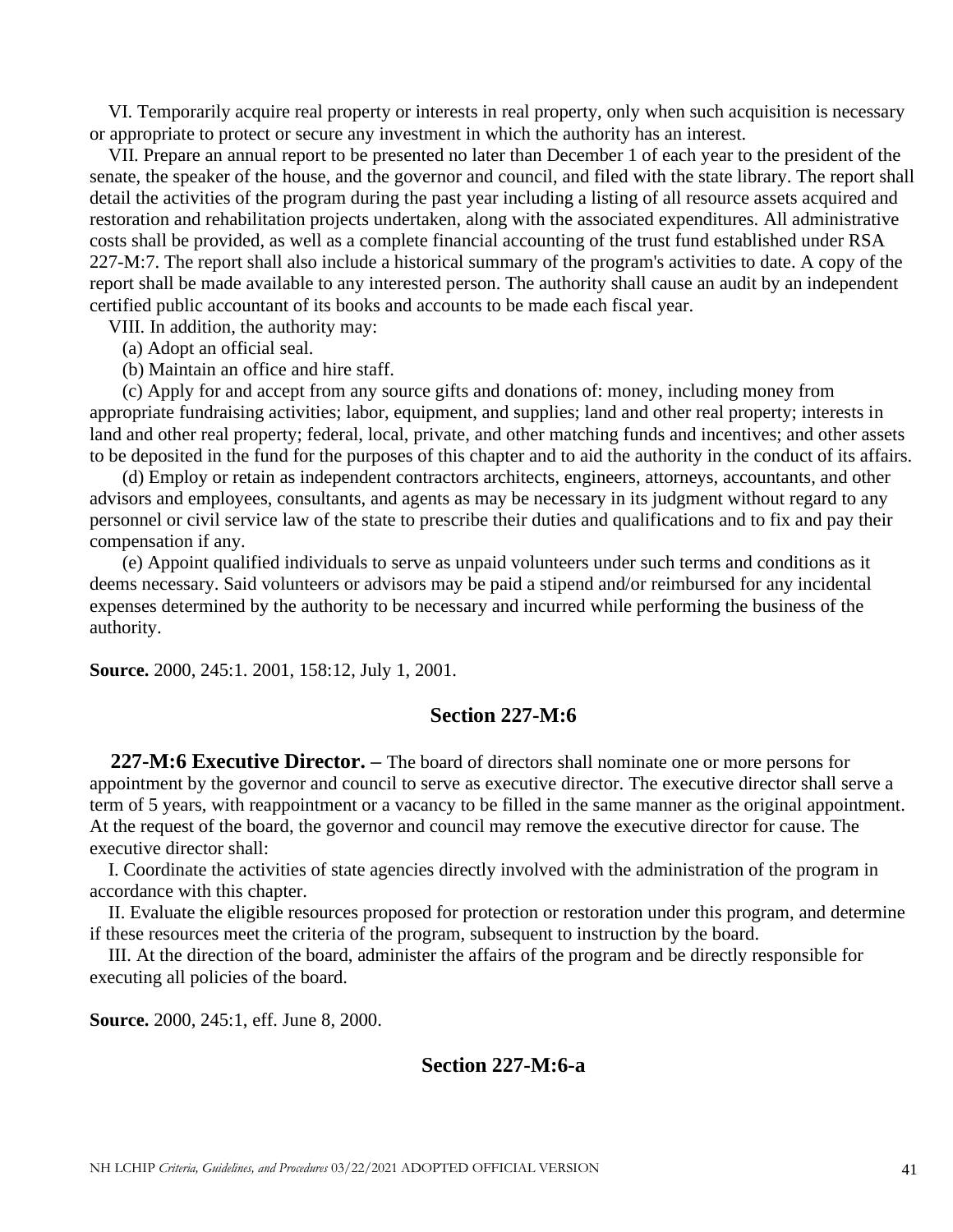#### **227-M:6-a Status of Employees. –**

 I. The authority may hire, fix, and pay compensation, prescribe duties and qualifications, and establish personnel policies without regard to any personnel or civil service law or personnel or civil service rule of the state. The employees of the authority shall not be classified employees of the state within the meaning of RSA 21-I:49. Any individual employed by the authority shall be deemed an employee at will and shall serve at the pleasure of the authority.

 II. Notwithstanding the provisions of paragraph I, any individual employed by the authority whose employment calls for 30 hours or more work in a normal calendar week, and whose position is anticipated to have a duration of 6 months or more, shall be entitled to elect to receive such health, dental, life insurance, deferred compensation, and retirement benefits as are afforded to classified employees of the state provided, however, that the election is made in writing within 30 days of the start of employment. Upon election by such individual, the authority shall pay from its revenues the state's share of such benefits. Any remaining costs of health, dental, life insurance, deferred compensation, and retirement benefits which an individual elects to receive pursuant to this section, shall be withheld from such individual's salary as a payroll deduction. Written notice of the availability of these benefit options shall be provided to each individual upon employment by the authority.

**Source.** 2001, 158:14, eff. July 1, 2001.

## **Section 227-M:7**

#### **227-M:7 Trust Fund Established; Administration. –**

 I. There is established in the office of the state treasurer the trust fund for the New Hampshire land and community heritage investment program. Moneys in the fund and any interest earned on the fund shall be used for the purpose of this chapter and shall not be used for any other purpose. The trust fund shall be nonlapsing.

 II. The state treasurer is instructed to invest the sums deposited in the fund in a prudent manner consistent with the purposes of this chapter. Interest earned on moneys in the fund shall accrue to the fund to the extent allowed under federal law.

 III. No funds of any state agency shall be transferred to the trust fund without specific authorization from the general court. Federal funds accepted by the fiscal committee and governor and council for purposes similar to those of this chapter may be deposited in the trust fund.

**Source.** 2000, 245:1, eff. June 8, 2000.

## **Section 227-M:7-a**

#### **227-M:7-a Administrative Fund. –**

<span id="page-41-0"></span> I. There is established in the office of the New Hampshire land and community heritage investment authority a fund to be known as the land and community heritage investment program administrative fund into which the commissioner of safety shall credit any revenue generated pursuant to RSA 261:97-b, I-a. There shall also be deposited, on a monthly basis, interest income generated on appropriations made to the land and community heritage investment program trust fund pursuant to RSA 227-M:7. The total revenues generated to the administrative fund from these 2 sources shall not exceed \$335,000 for each fiscal year. Any revenue generated from these 2 sources in excess of the \$335,000 maximum per year shall be credited by the New Hampshire land and community heritage investment authority to the land and community heritage investment program trust fund in RSA 227-M:7. The authority shall include in its annual report the amount of revenues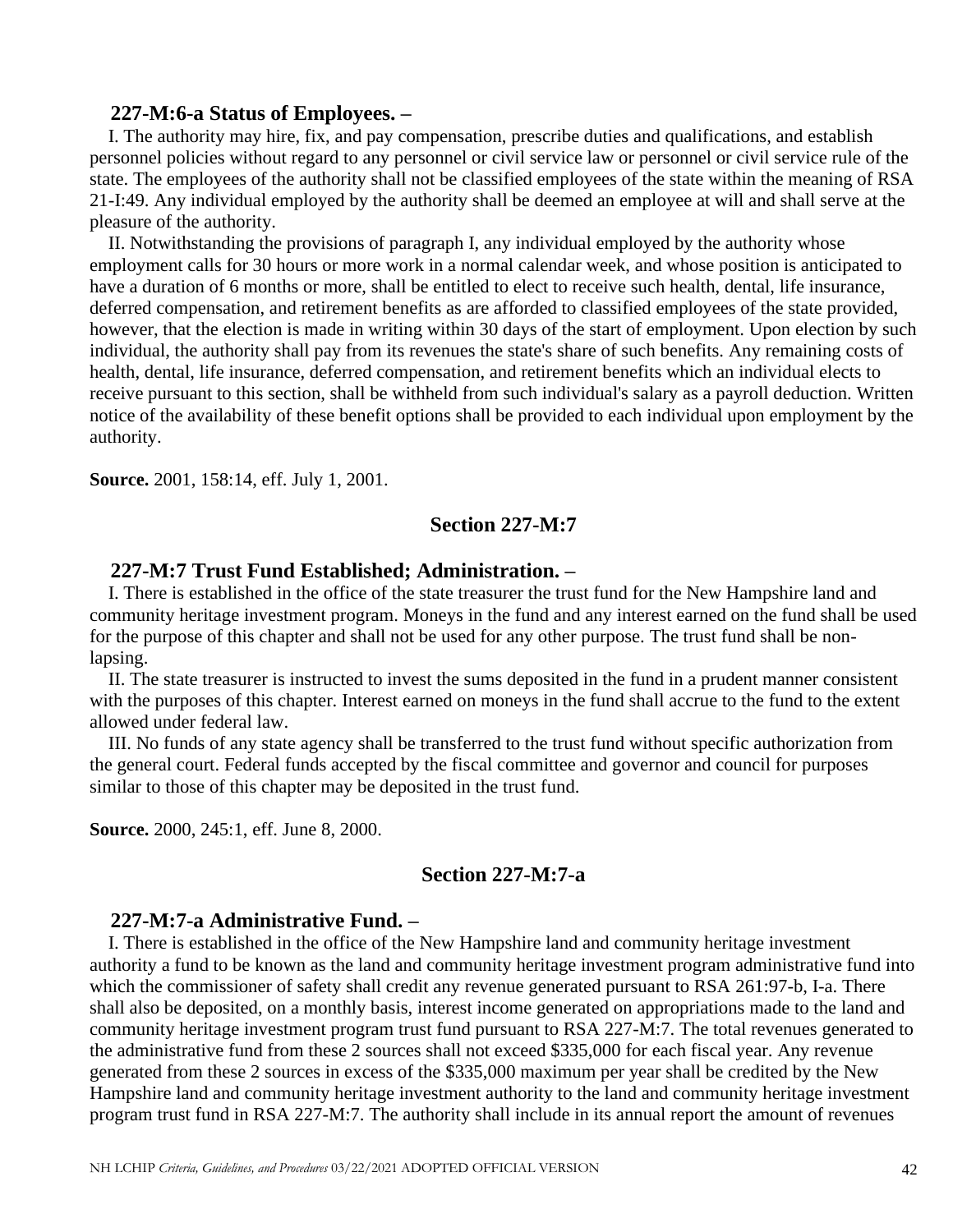exceeding the maximum which are credited to the trust fund.

II. All sums so credited shall be appropriated to the authority for the following purposes:

 (a) To pay the costs of administering and operating the authority, including, but not limited to, all wages, salaries, benefits, and other expenses authorized by the board or the executive director. The authority may enter into a contract or agreement for provision of services to withhold on a monthly basis all payroll and benefit costs for employees.

 (b) In general for the payment of all expenses incident to the management and operation of the authority as are consistent with its statutory purpose and as the board or the executive director thereof may from time to time determine.

 III. This fund shall constitute a continuing appropriation for the benefit of the authority. Any amount remaining to the credit of the authority at the close of any fiscal year, and any interest accrued, shall be nonlapsing and shall be carried over and credited to the fund for the succeeding year.

**Source.** 2001, 158:13. 2003, 319:170. 2005, 177:22. 2007, 375:2, eff. July 1, 2007. 2016, 61:2, eff. July 4, 2016.

## **Section 227-M:8**

## **227-M:8 Program Administration; Eligible Applicants; Matching Funds. –**

 I. The authority shall distribute funds to further the purposes of this chapter only to eligible applicants. Eligible applicants shall include:

(a) Municipalities or other political subdivisions of the state; and

 (b) Publicly-supported nonprofit corporations exempt from federal income taxation under section 501(c) of the Internal Revenue Code.

 II. Other parties wishing to participate in the program may partner with one or more eligible applicants. At the option of eligible applicants and with the approval of the board, state agencies may hold rights in resource assets acquired through the program by eligible applicants. The applicant must demonstrate the commitment of the owner of the assets to participate in the proposed action.

 III. Financial assistance to eligible applicants shall be provided through grants and block grants (grants to another organization for re-granting) and loans. Up to 50 percent of financial assistance provided each year may be provided through loans. Principal and interest paid on such loans shall be deposited in the trust fund for the New Hampshire land and community heritage investment program established in RSA 227-M:7. Financial assistance may only be expended on eligible resources for the following purposes:

(a) Acquisition of real property in fee simple.

(b) Acquisition of easement interests in real property.

 (c) Restoration or rehabilitation of buildings or structures which are publicly-owned, or which are owned by a qualified publicly-supported nonprofit corporation.

(d) Surveys, appraisals, title work, and other legal or ancillary work necessary to carry out acquisitions.

(e) Resource inventories and planning.

(f) Other professional services.

 IV. The authority shall not fund more than 50 percent of the appraised market value of any resource asset acquisition or more than 50 percent of any other expense eligible for financial assistance under RSA 227-M:8,  $III(c)-(f)$ .

 V. All eligible applicants are required to provide a level of matching resources that is no less than 50 percent of the appraised market value for any resource asset acquisition and that is no less than 50 percent of any other expense for which financial assistance is sought under RSA 227-M:8, III(c)-(f). A minimum of 1/2 of the applicant's minimum match requirement must be provided in cash to be used in the purchase or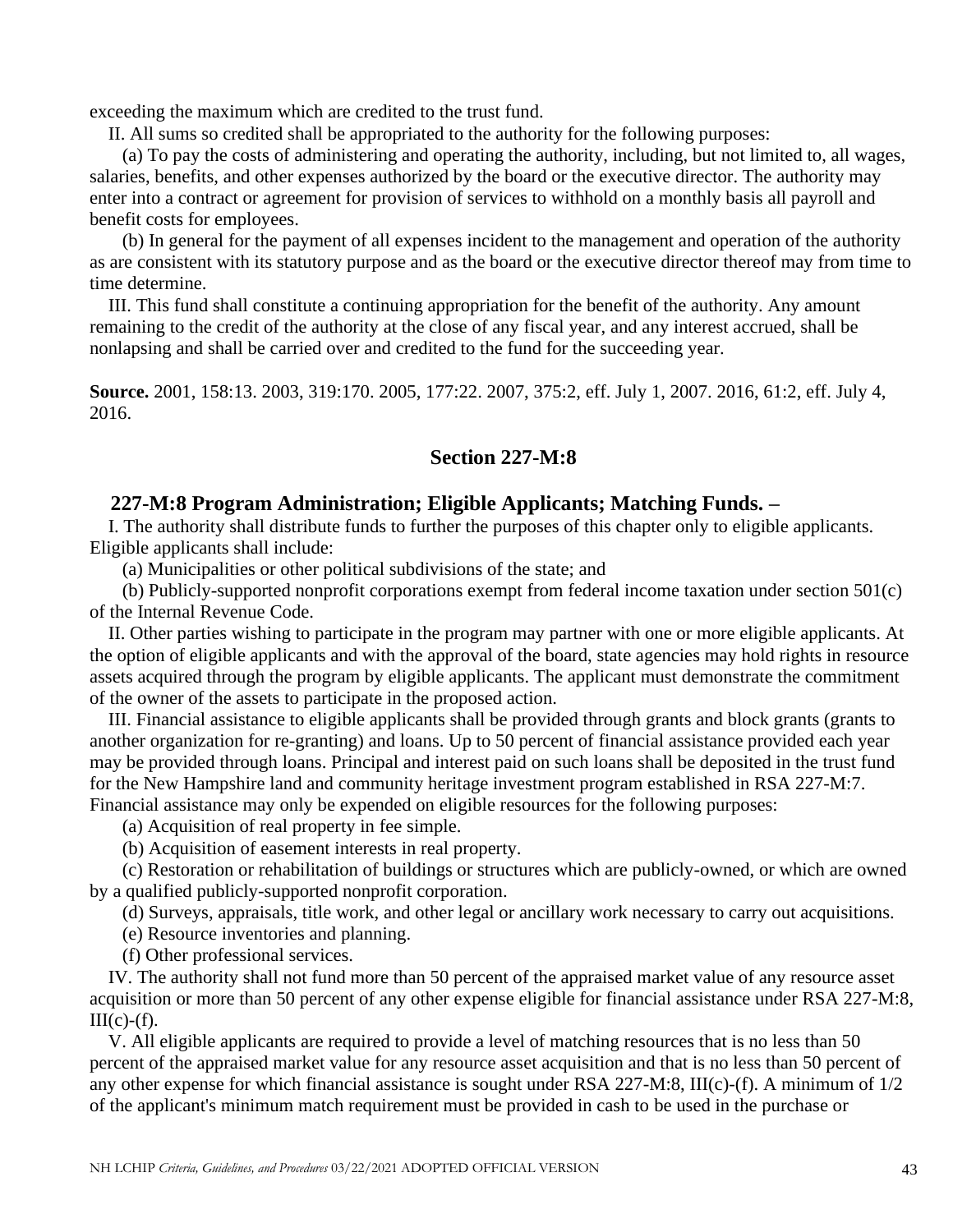preservation of the resource asset. Nothing shall prevent the eligible applicant from using all cash to fulfill the match requirements of the program. The balance, if any, of the non-cash match requirement may be met through any combination of:

(a) In-kind services;

 (b) The appraised market value of donated real property or interest in real property, provided such real property is located in the municipality or municipalities in which the applicant property is located;

(c) Expenses specified under RSA 227-M:8, III(c)-(f), incurred or to be incurred; or

 (d) A one-time investment in a stewardship endowment fund established by the applicant for the resource asset.

 VI. Qualifying matching funds from the applicant may include, but are not limited to, municipal appropriations, private donations, federal funds, and monies from a conservation fund established under RSA 36-A:5.

 VII. Matching beyond the minimum shall be encouraged of all applicants. The board is authorized, for a particular project, to either reduce the applicant's minimum match requirements under paragraph V or exceed the amount of financial assistance allowed under paragraph IV, but only by an affirmative vote of 9 voting members.

**Source.** 2000, 245:1. 2002, 148:10. 2005, 234:1, eff. July 1, 2005.

# **Section 227-M:9**

# **227-M:9 Acquisition, Restoration, and Protection Criteria and Guidelines. –**

 I. The criteria and guidelines adopted pursuant to RSA 227-M:5, II for acquiring resource assets shall include, but shall not be limited to, the following:

 (a) Imminence of threat to the land or property, such that the preservation of endangered structures and land conservation projects in densely developed or rapidly developing areas of the state shall receive a higher ranking;

(b) Uniqueness or significance of the resource;

(c) Proximity to other protected resources;

(d) Extent to which project meets multiple objectives of the program (natural, historic, and cultural);

 (e) Strength of local support, such that project applications accompanied by an affirmative vote of the governing body of the municipality or governing bodies of the municipalities in which the project is located shall receive a higher ranking;

(f) Strength of private support;

(g) Cooperation between or among communities;

 (h) Extent of leverage (ability of state funds to attract other public and private funds in a cost-share arrangement);

 (i) Demonstrated ability and qualifying stewardship plan of eligible applicant to provide stewardship for the resource being protected; and

 (j) Extent to which benefits can be conserved only through fee acquisition of the resource asset, weighed against acquisition through easement interest.

 II. Nothing in this section shall be construed to require that each acquisition of a resource asset under this chapter must meet all the criteria listed in this section.

**Source.** 2000, 245:1, eff. June 8, 2000.

# **Section 227-M:10**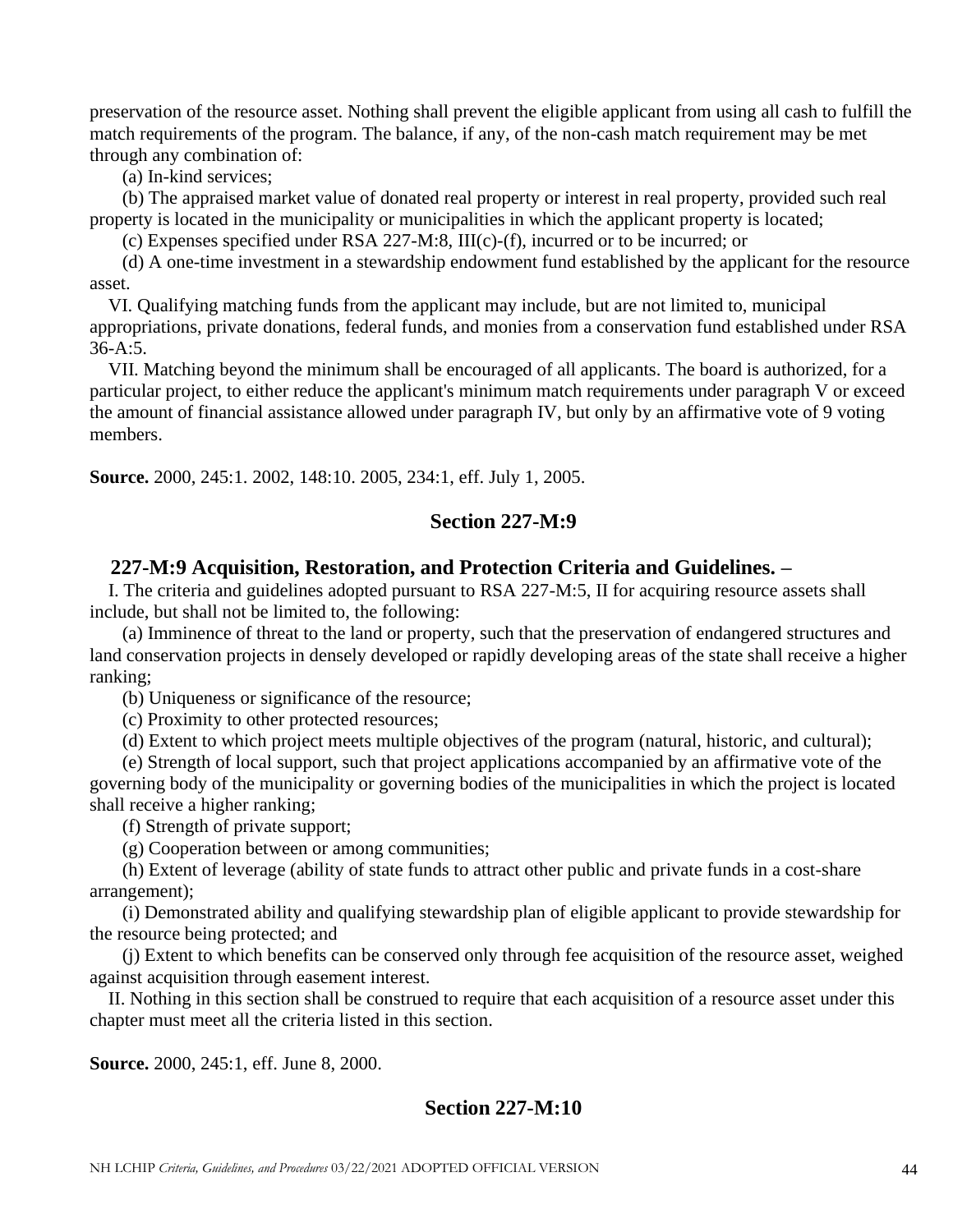**227-M:10 Management. –** Any owner of a resource asset acquired in fee simple under this chapter or for which program funds have been expended for restoration or rehabilitation work, shall manage such asset in accordance with any stewardship plan approved for the asset and any legal obligations entered into under this chapter pertaining to the resource asset. The program shall not manage any resource asset, except to the extent permissible under RSA 227-M:5, VI.

**Source.** 2000, 245:1, eff. June 8, 2000.

#### **Section 227-M:11**

 **227-M:11 Stewardship. –** All applications submitted for funding resource asset acquisitions or restoration or rehabilitation projects must contain a stewardship plan. Applicants shall be allowed flexibility in devising such plans, but the authority shall make an affirmative finding that the stewardship plan is acceptable before awarding funds. Applications to the program for activities such as resource inventories and engineering studies are not required to include stewardship plans.

**Source.** 2000, 245:1, eff. June 8, 2000.

# **Section 227-M:12**

#### **227-M:12 Monitoring Endowment. –**

 I. For every eligible resource protected under this chapter by an easement interest, a percentage of funds from the program or contributions from the applicant, as specified by the authority, shall be provided to the monitoring endowment established under RSA 162-C:8.

 II. Funds added to the monitoring endowment pursuant to RSA 227-M:12, I shall be used to support monitoring by state agencies, local municipalities, and qualifying nonprofit corporations of easement interests acquired under this chapter. Such monitoring shall be to ensure that the resource protected through the program will be managed according to the legal agreements concerning easement interests in the resource.

**Source.** 2000, 245:1, eff. June 8, 2000.

## **Section 227-M:13**

#### **227-M:13 Road Expansion. –**

 I. Notwithstanding any other provisions of this chapter, the New Hampshire land and community heritage authority shall recognize that the public interest and public safety and welfare may, from time to time, require minor expansion, minor modification, or minor alteration of existing roads within the state highway system. After review and approval by the authority, and notwithstanding RSA 227-M:14, the department of transportation may obtain interests in lands acquired by the authority under this chapter adjacent to state highways. Permissible expansion, modifications, or alterations under this section shall include drainage easements, slope easements, lane widening, the addition of a passing, climbing, or turning lane, or similar adjustments, but shall not include construction of a new highway or portion thereof, construction of a bypass for an existing highway, or similar major alterations. Approval shall not be granted if reasonable and prudent alternatives exist nor if individual or cumulative approvals are likely to materially impair the conservation or preservation purposes for which the parcel was originally protected. Projects determined by the authority to be outside of the scope permitted by this chapter shall require approval from the general court.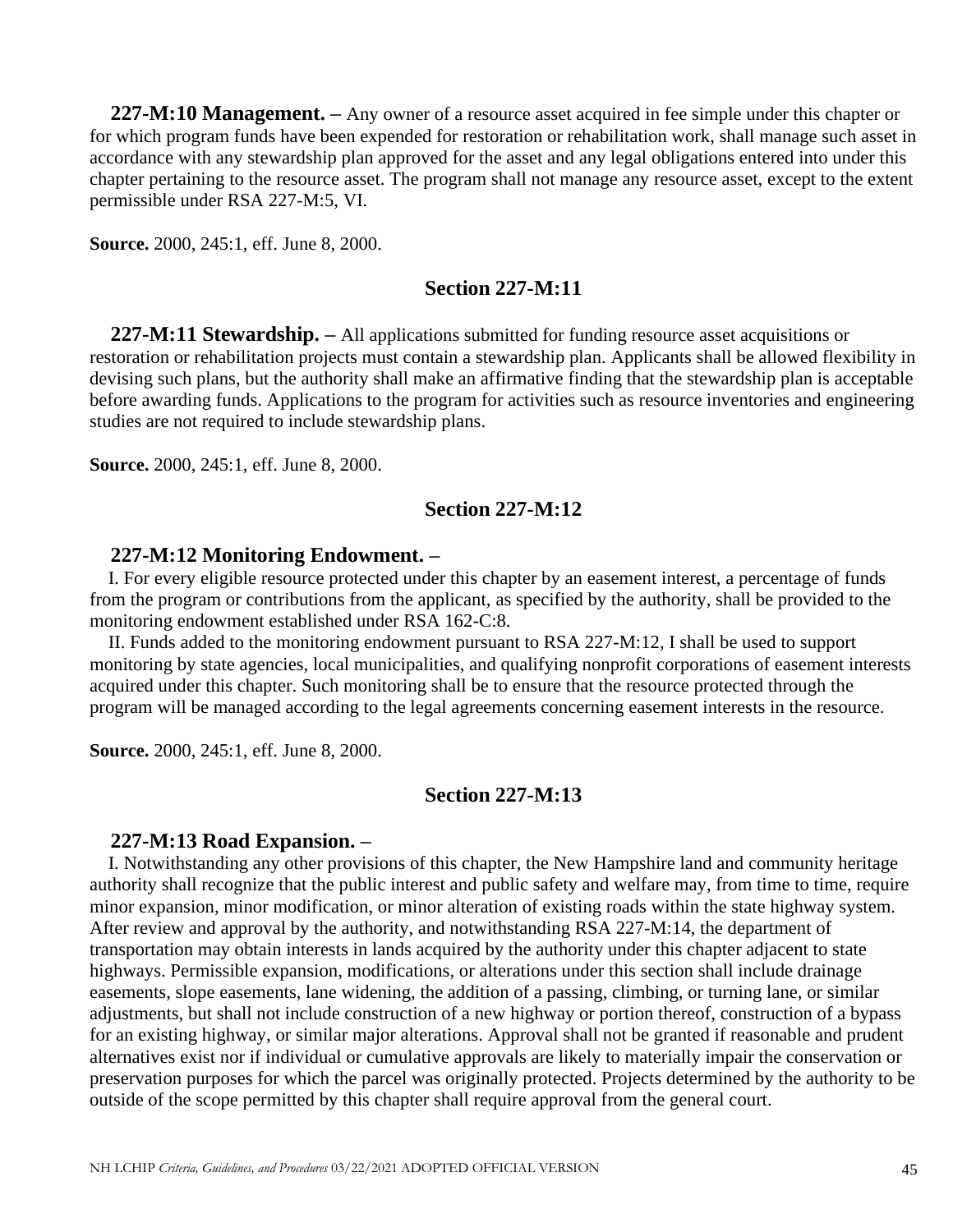II. The department of transportation shall submit a written request to the authority with plans and supporting documentation to demonstrate compliance with the provisions of this chapter. The authority shall hold a public hearing within 90 days of receipt of a complete request to release land and community heritage investment program interests. The authority shall provide at least 10 calendar days notice in advance of such hearing. Notification shall be made, at the expense of the department, to the landowner, local governing body and conservation commission, abutters, the Society for the Protection of New Hampshire Forests, the Nature Conservancy, the Audubon Society of New Hampshire, the New Hampshire Wildlife Federation, the New Hampshire Preservation Alliance, the local historic district commission or the local heritage commission, or both, and the county conservation district, or their successors. Notification of the public hearing shall be published, by the department, in a paper of general circulation in the municipality and shall be posted, by the department, in at least 2 public places. At the hearing or within 15 days after the hearing, a majority of the authority's voting members shall vote to approve or deny the application, unless a time extension is requested by the department. Aggrieved parties, which include all parties who must be notified under this paragraph, may appeal the authority's decision to the superior court in the same manner as planning board decisions are appealed under RSA 677:15.

 III. Compensation for any interest in land obtained by the department of transportation under this section shall be at the appraised full fair market value of those property interests at the time of the department's acquisition. Alternative forms of compensation such as replacement land with comparable conservation value, or a combination of monetary compensation and replacement land may be considered in appropriate circumstances, provided all parties owning an interest in the property agree to such terms.

 IV. Compensation due to municipalities and nonprofit organizations shall be dedicated to the acquisition, managing, or monitoring of protected lands consistent with the purposes of this chapter. Compensation due landowners shall be as specified in the deed or as otherwise negotiated. Any party aggrieved by the amount of compensation may file a petition with the superior court in the same manner as damage appeals are filed from the board of tax and land appeals under RSA 498-A:27.

**Source.** 2000, 245:1, eff. June 8, 2000.

### **Section 227-M:14**

 **227-M:14 Public Trust. –** Resource assets acquired under this chapter through the use of the trust fund for the program shall be held in public trust and used and applied for the purposes of this chapter. Notwithstanding any other provision of law relating to the disposal of publicly-owned real estate, no deviation in the uses of any resource asset so acquired to uses or purposes not consistent with the purposes of this chapter shall be permitted. The sale, transfer, conveyance, or release of any resource asset from public trust is prohibited, except as provided in RSA 227-M:13.

**Source.** 2000, 245:1, eff. June 8, 2000.

## **Section 227-M:15**

 **227-M:15 Public Access; Liability. –** Lands and interests in lands purchased with funds from this program by any eligible applicant shall be open in perpetuity for passive recreational purposes or shall be for the term of any farm viability term easement. Language to be used in easement interests secured through the program shall approximate the intent of the following:

 I. There is hereby conveyed pedestrian access to, on, and across the property for hunting, fishing, and transitory passive recreational purposes, but not camping, by members of the public. A grantor may reserve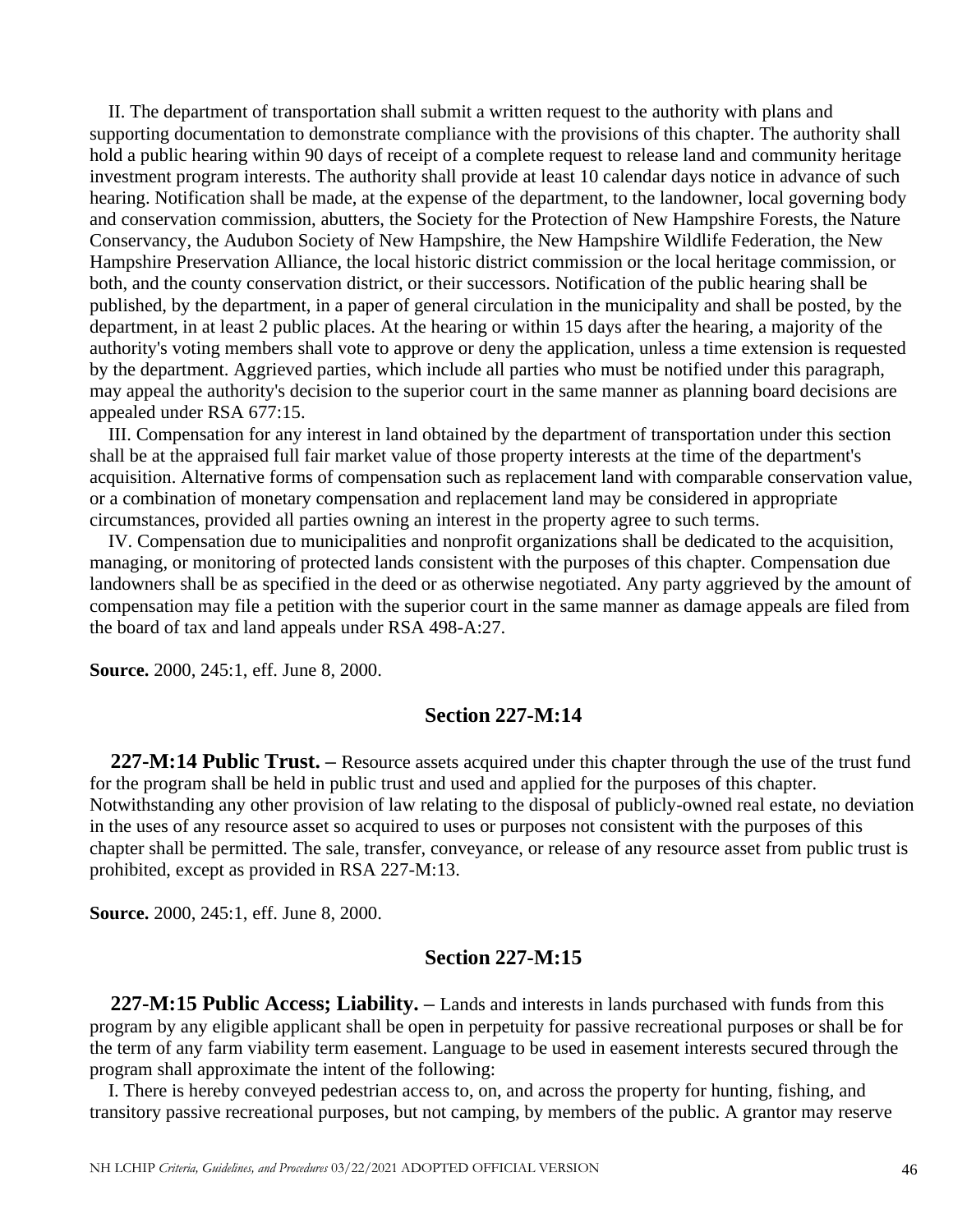the right to post against vehicles, motorized or otherwise and against access to active livestock fields, against access to agricultural cropland during planting and growing season, and against access to forest land during harvesting or establishment of plantations.

 II. The authority shall have the discretion to limit or prohibit passive recreational use on a case-by-case basis, where this activity would be inconsistent with the purpose for protecting the property and/or when public safety would be at risk. Additionally, the authority may stipulate, as a condition of funding, on a caseby-case basis where appropriate, that certain lands or interests in lands be available for motorized recreational uses.

 III. No person, or successor in title, who has granted or sold rights of public access by virtue of an easement, right-of-way, development right, or other means in accordance with the purposes of this chapter shall be liable to a user of that right of access for injuries suffered on that portion of the access unless those injuries are caused by the willful or wanton misconduct of the grantor or successor in title.

**Source.** 2000, 245:1. 2006, 39:2. 2008, 136:3, eff. Aug. 5, 2008.

# **Section 227-M:16**

 **227-M:16 Recapture. –** If property is sold, by a seller who has received funds under this program regarding such property, to a non-eligible applicant, the program trust fund's cash investment in the property shall be returned to the program trust fund by the property seller. This section shall not apply to a sale between eligible applicants.

**Source.** 2000, 245:1, eff. June 8, 2000.

# **Section 227-M:17**

 **227-M:17 Receipt of Grant Recorded in Registry of Deeds. –** Receipt of a grant award under this program and conditions of such award shall be recorded in the registry of deeds for the county in which the property is located.

**Source.** 2000, 245:1, eff. June 8, 2000.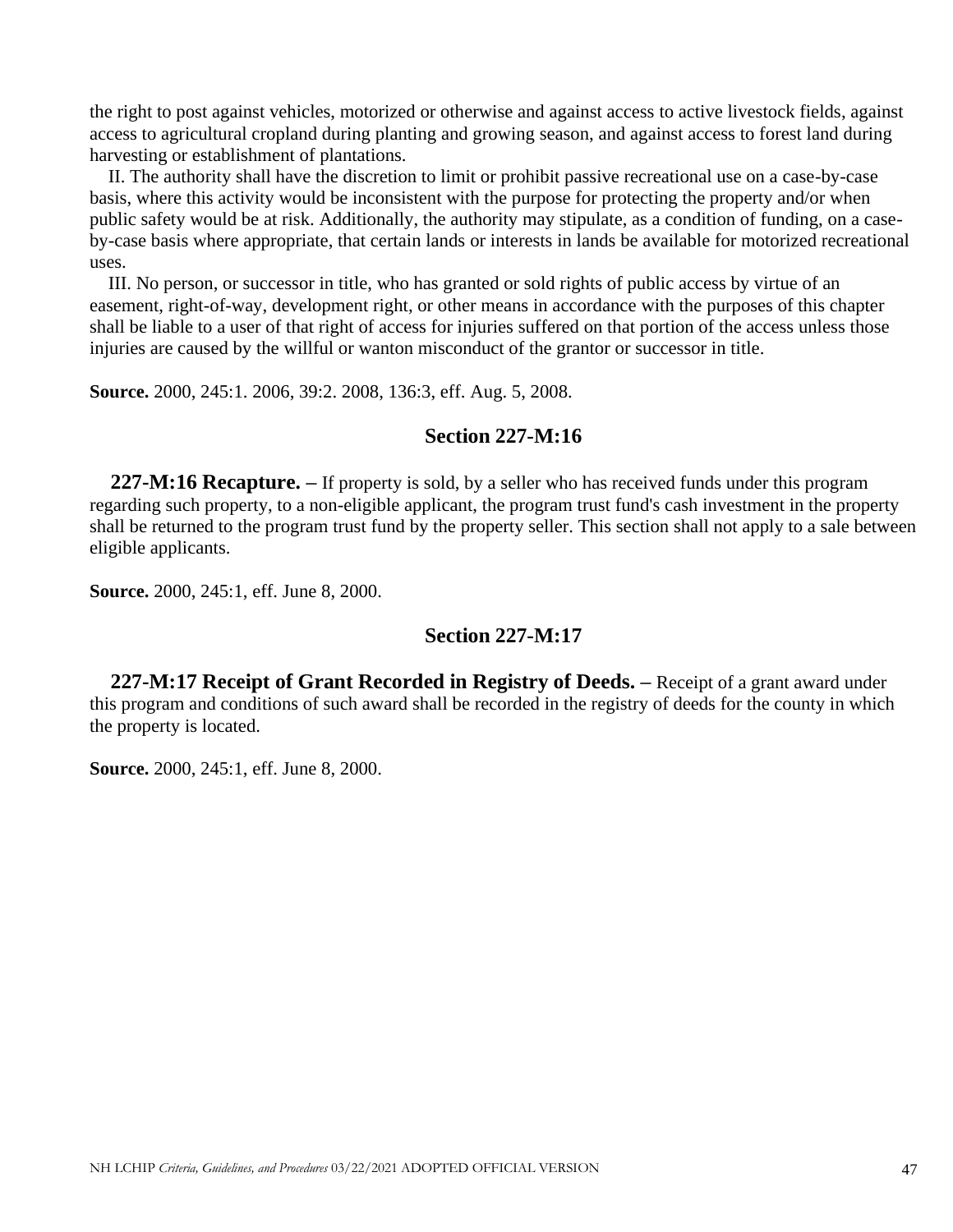#### **Revision Notes**

- #001 Section 7, Eligible Resources and LCHIP Projects, Item B, 3. Added subsections a & b: "(a) routine maintenance that does not require specialized historic preservation services, except when necessary to fulfill the recommendations of a Historic Structure Report or preservation plan for the property; and (b) furnishings (modern or historic)" *LCHIP Authority Board of Directors meeting 02/15/01*
- #002 Section 7, Eligible Resources and LCHIP Projects, Item C New section added: "The Board retains the right to review all project elements proposed for funding in the context of the goals of the project and to make funding decisions consistent with the project goals, the Criteria, Guidelines and Procedures and the LCHIP statute." Previous Section C, renamed to Section D. *LCHIP Authority Board of Directors meeting 02/15/01*
- #003 Section 8, Matching Requirements, Item C, 1. Reference Added: "NH. Dept. of Employment Security's Prevailing Wages for Like Work". *LCHIP Authority Board of Directors meeting 02/15/01*
- #004 Section 8, Matching Requirements, Item B, 3 New section added: "Cash used to purchase an eligible property within two years prior to the opening date of a given grant round, may be used as a cash match." *LCHIP Authority Board of Directors meeting 02/15/01*
- #005 Section 12, Expenditure Caps Added second sentence: "The maximum grant amount that can be awarded by the Board is \$500,000 for any project." *LCHIP Authority Board of Directors meeting 02/15/01*
- #006 Appendix D, Project Criteria and Scoring This section originally contained a description of each criteria along with the point value. The descriptions were removed and the points change round to round. *LCHIP Authority Board of Directors meeting 02/15/01*
- #007 Section 2, Definitions New definition added: "Acquisition Project means a project proposing to acquire in fee an eligible natural, cultural or historic resource." *LCHIP Authority Board of Directors meeting 08/27/01*
- #008 Section 2, Definitions New definition added: "Historic Rehabilitation Projects means a project proposing rehabilitation work to an eligible historic structure." *LCHIP Authority Board of Directors meeting 08/27/01*
- #009 Section 2, Definitions New definition added: "Natural Resource Project means a project before LCHIP to study, acquire fee interest or easement interest in undeveloped land." *LCHIP Authority Board of Directors meeting 08/27/01*
- #010 Section 2, Definitions New definition added: "Project Proposals means a proposal for funding submitted by an applicant to LCHIP for an eligible activity." *LCHIP Authority Board of Directors meeting 08/27/01*
- #011 Section 2, Definitions New definition added: "Secretary of the Interior Standards means the federal guidelines formally called the Secretary of the Interior Standards for the Treatment of Historic Properties that detail the recommended methods by which to rehabilitate an historic structure." *LCHIP Authority Board of Directors meeting 08/27/01*
- #012 Section 2, Definitions New definition added: "Study means a professional evaluation of an eligible resource that will lead to the further protection of that resource." *LCHIP Authority Board of Directors meeting 08/27/01*
- #013 Section 6, Who May Apply, B Clarification text added: "(Other interested parties may partner or work with an eligible organization or government entity but may not apply directly to the program.)" *LCHIP Authority Board of Directors meeting 08/27/01*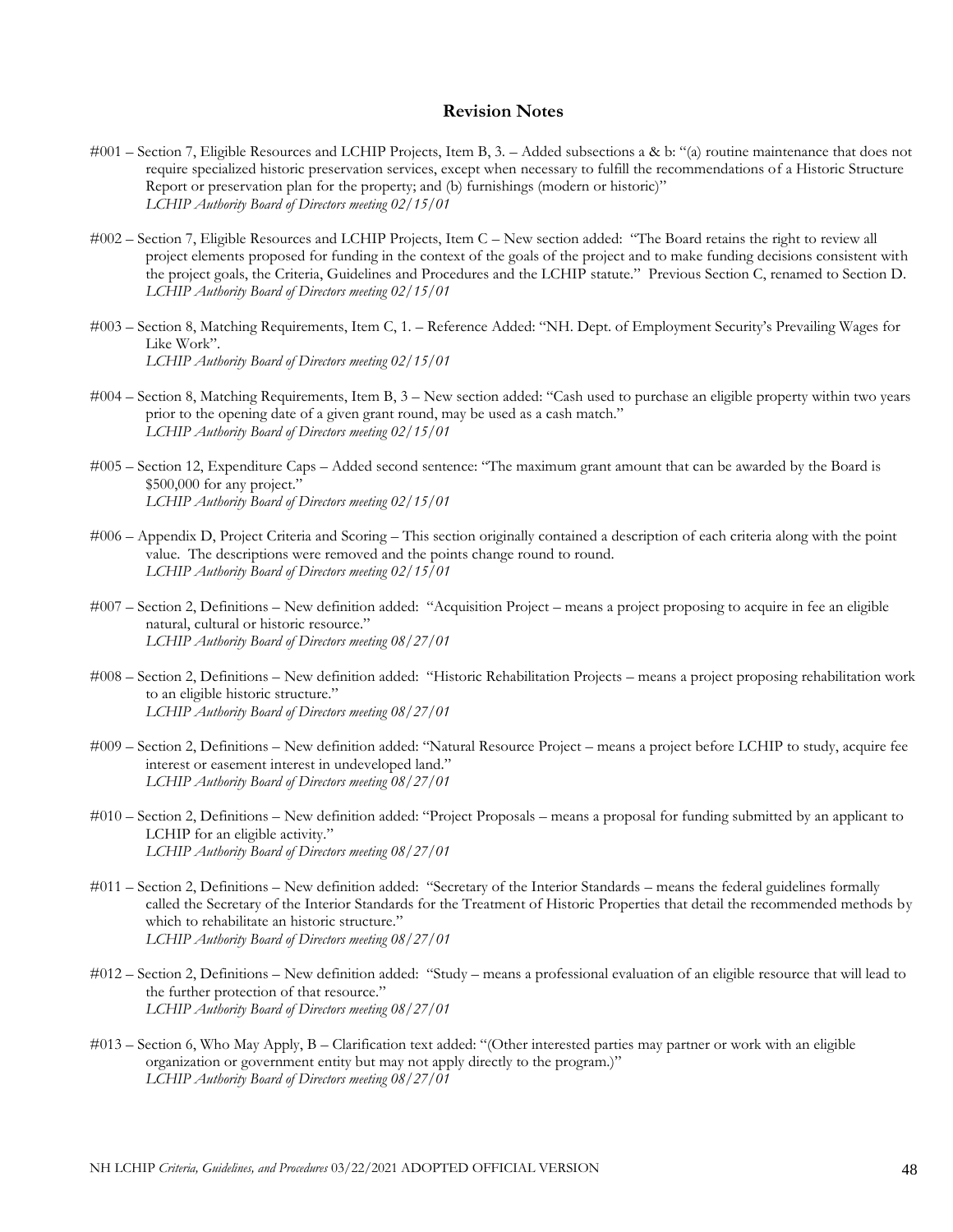#014 – Section 6, Who May Apply – Items D, E, and F added: "**D**. agree to adhere to the Secretary of the Interior Standards if project is a Historic Preservation Project; **E**. agree that if property includes land with historic or cultural resource, the protection of all resources must be addressed within the scope of the project proposal; and **F.** be prepared to submit a completed Preservation Assessment, Historic Structures Report, or equivalent for any historic preservation construction or rehabilitation project with a total project cost of \$50,000 or more."

*LCHIP Authority Board of Directors meeting 08/27/01*

- #015 Section 9, Application Procedures, Item 4 New sentence added "No work should be undertaken without formal contact with LCHIP staff. All historic rehabilitation work must be consistent with the Secretary of Interior Standards." *LCHIP Authority Board of Directors meeting 08/27/01*
- #016 Section 14, Signage and Publicity New sections added: "**A**. All projects funded through the program will be required to place a sign, provided to them by LCHIP, on the property at appropriate places. **B.** All funded projects will also be required to include the LCHIP logo and following statement in any materials produced to promote or publicize the resource: "This resource has been protected with assistance from the NH Land and Community Heritage Investment Program." *LCHIP Authority Board of Directors meeting 08/27/01*
- #017 Section 17, Public Trust, Public Access, and Other Required LCHIP Deed Language, Part C Item 4 added: "Perpetual Preservation Easements may be acquired by eligible entities in order to protect the integrity of an historic structure." *LCHIP Authority Board of Directors meeting 08/27/01*
- #018 Section 17, Public Trust, Public Access, and Other Required LCHIP Deed Language, Part C Item 6 added: "At a minimum, the following provisions or other protective provisions will be incorporated into the terms of easements, deed restrictions and stewardship agreements –- for building restoration, or rehabilitation projects: (a) All significant features identified within the easement shall be protected; (b) No use that might adversely impact the building's architectural significance will be allowed; (c) The building will be maintained to a level to protect the significant features; (d) Adequate insurance will be carried; and (e) If conveyed to a new owner, the easement holder will be notified.." *LCHIP Authority Board of Directors meeting 08/27/01*
- #019 Section 5, Process Overview updated to reflect change in terminology. Track 1, 2, and 3 became obsolete as projects are now described as either a historic resource or natural project that may contain a cultural component. *LCHIP Authority Board of Directors meeting 09/28/01*
- #020 Section 2, Definitions New definition added: "Cultural Resource means historic structures and buildings which house cultural events and programs, and historic and cultural lands and features." *LCHIP Authority Board of Directors meeting 09/28/01*
- #021 Section 2, Definitions New Definition Added: "Working Forest Land means Forest land in which a principle activity is the production of commercial forest products". *LCHIP Authority Board of Directors meeting 10/5/01*
- #022 Section 10*,* Decision making by the LCHIP Authority Board, and Criteria for Selection of Projects New Section Added: "F. Notwithstanding the guidance for project review as described above, the Executive Director shall maintain discretion to ensure that projects that are clearly consistent with the intent of the LCHIP program may remain under consideration." *LCHIP Authority Board of Directors meeting 10/5/01*
- #023 Section 16, Stewardship Management and Monitoring, Item C 3<sup>rd</sup> sentence, restructure to read: "Deposits or contributions to the respective endowment fund will be in accordance with the following schedule and will be based on the appraised value of the interest acquired:" *LCHIP Authority Board of Directors meeting 10/5/01*
- #024 Section 16, Stewardship Management and Monitoring, Item C "\$7500 each or 3.5% of appraised value,…" after the comma (,) add "of a conservation easement" *LCHIP Authority Board of Directors meeting 10/5/01*
- #025 Section 16, Stewardship Management and Monitoring, Item D, 4 Restructure sentence to read: "upon sale of property, immediately contact new owner and inform of easement provisions." *LCHIP Authority Board of Directors meeting 10/5/01.*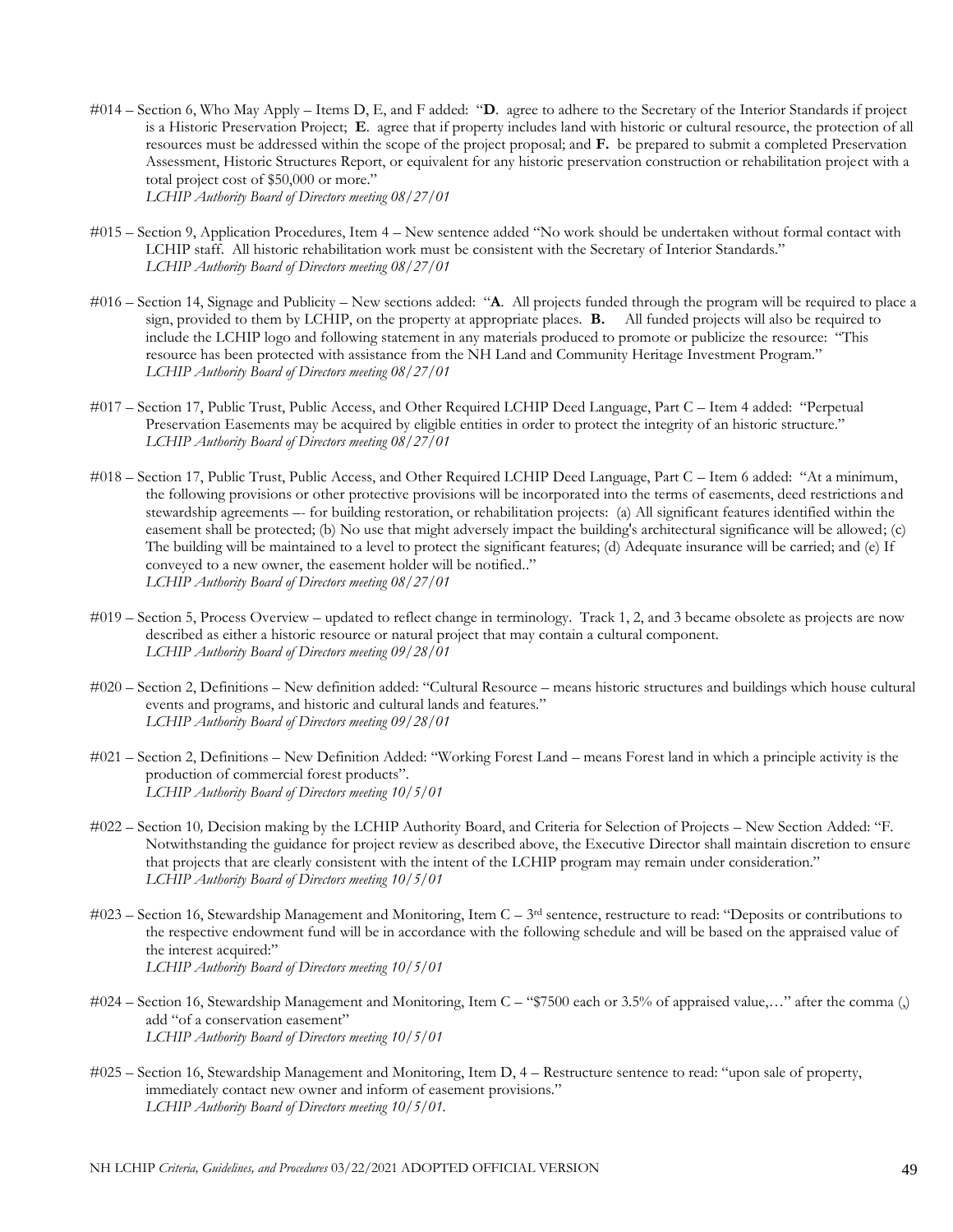- #026 Section 17, Public Trust, Public Access, and Other Required LCHIP Deed Language, strike B, 4: "No person, or successor in title, who has granted or sold rights of public access by virtue of an easement, right-of-way, development right, or other means in accordance with the purposes of this chapter shall be liable to a user of that right of access for injuries suffered on that portion of the access unless those injuries are caused by the willful or wanton misconduct of the grantor or successor in title (see RSA 227-M:15, III)." *LCHIP Authority Board of Directors meeting 10/5/01*
- #027 Section 17, Public Trust, Public Access, and Other Required LCHIP Deed Language, Item C New sentence added to end of paragraph: "Any resource acquired in fee or less than fee that has a mortgage on it must be prepared to have all mortgagees subordinate their interests to comply with required LCHIP language." *LCHIP Authority Board of Directors meeting 10/5/01*
- #028 Section 17, Public Trust, Public Access, and Other Required LCHIP Deed Language, Item C Section 2 restructured to read: "Any donated easement interest on match property will not be required to convey an Executory Interest to the state, however any donated property must be conveyed consistent with the purposes of the Program. Language for perpetual conservation and preservation easements acquired with the use of LCHIP funds shall be presented with the formal application and shall include but not be limited to the following, as applicable: (**a)** Property shall be maintained [as open space] for the purposes set forth by the NH Land and Community Heritage Investment Program established by RSA chapter 227-M. [No industrial or commercial activities except agriculture and forestry.]; **(b)** No subdivision; property may be conveyed only in its entirety, unless approved by the authority; **(c)** No structures, except structures that serve allowed conservation uses; **(d)** No use of the property to meet open space requirements of any land use regulation process; **(e)** These conditions will not necessarily preclude the Grantor from collecting reasonable fees in support of the stewardship of the property. However, activities for which fees are charged shall be consistent with the intent of the program." *LCHIP Authority Board of Directors meeting 10/5/01*
- #029 Section 17, Public Trust, Public Access, and Other Required LCHIP Deed Language, Item C New Section 6: "At a minimum, the following provisions or other protective provisions will be incorporated into the terms of easements – both term and perpetual - for building restoration, or rehabilitation projects: **(a)** All significant features identified within the easement shall be protected; **(b)** No use that might adversely impact the building's architectural significance will be allowed; **(c)** The building will be maintained to a level to protect the significant features; **(d)** Adequate insurance will be carried; and **(e)** If conveyed to a new owner, the easement holder will be notified." *LCHIP Authority Board of Directors meeting 10/5/01*
- #030 Section 13, Final Approval and Project Execution Including Disbursement of Funds. Executive Limitation #3 "The Executive Director shall not be required to obtain a Final Approval from the Board for any project, so long as the project details are consistent with the Conditional Approval, and all other policy is adhered to." resulted in changes to section 13 relative to Contingent approval. *LCHIP Authority Board of Directors meeting 05/3/02*
- #031 Section 8, Matching Requirements At the annual retreat, the board instituted a new policy "To support regional planning and inter-municipal cooperation, a donated match property from any town involved in the project is eligible as non-cash match." This new policy is reflected in Section 8, item E, 3. *LCHIP Authority Board of Directors meeting 05/3/02*
- #032 Section 12, Expenditure Caps Add before 1st sentence: "LCHIP aims to make a substantial difference to the continuation to success to as many projects as possible." *LCHIP Authority Board of Directors meeting 05/3/02*
- #033 Appendix E, RSA 227-M New text added: "At the option of eligible applicants and with the approval of the board, state agencies may hold rights in resource assets acquired through the program by eligible applicants." *Enacted in accordance with HB1000 May 14, 2002*
- #034 Section 16, Stewardship Management and Monitoring, Item D, 1 The wording in this section was changed to clarify that LCHIP requires the same level of protection on a donated property as it does any target properties. *LCHIP Authority Board of Directors meeting 08/12/02*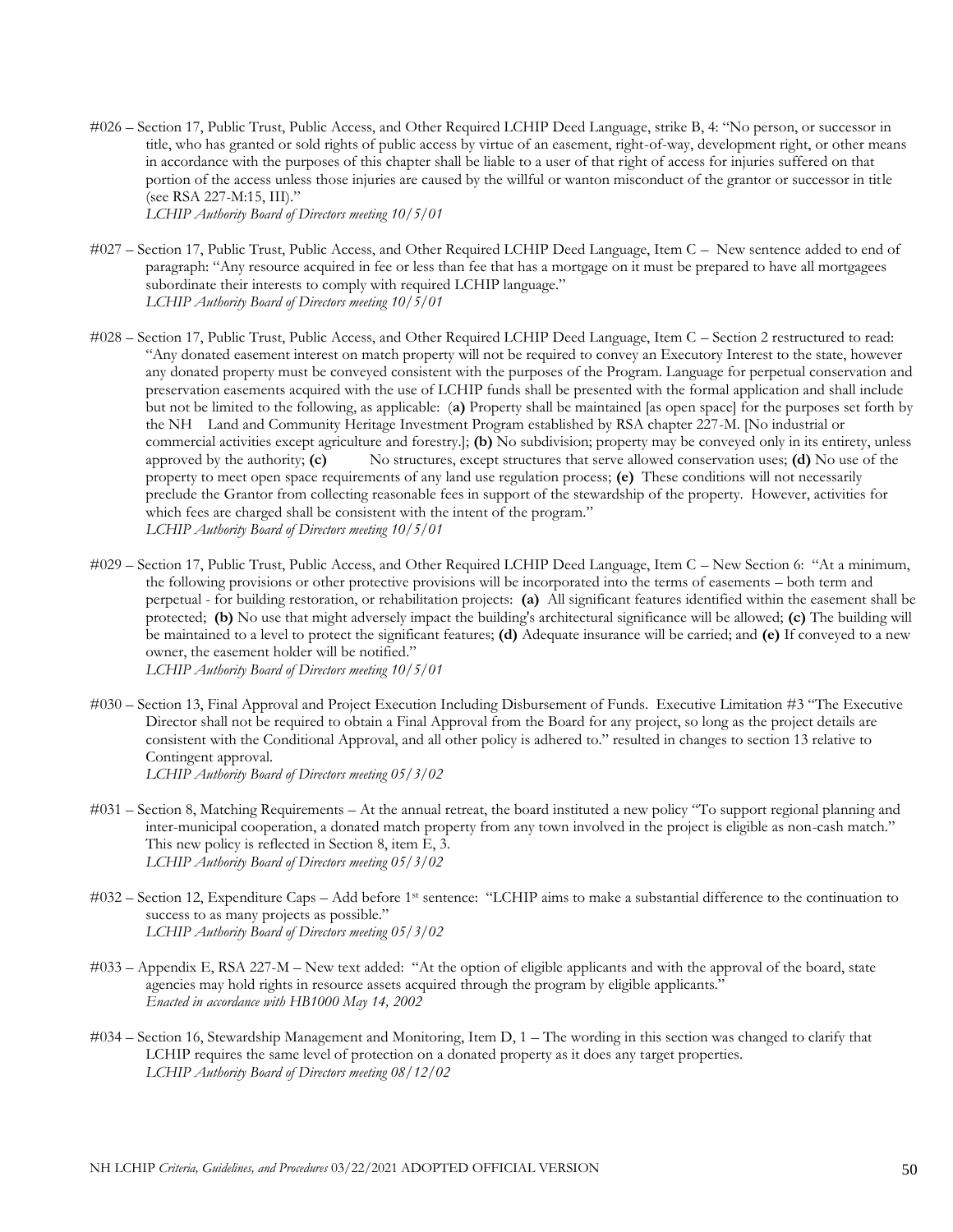- #035 Section 9, Application Procedures, Item A, Eligibility Determination New sentence added: "Require a signed and notarized statement from landowners intending to donate property, detailing the LCHIP expectations for the protection of the resource." *LCHIP Authority Board of Directors meeting 08/12/02*
- #036 Section 17, Public Trust, Public Access, and Other Required LCHIP Deed Language, Part C, Item 5 "The Stewardship Agreement will be made between the grant recipient and LCHIP, and will impose the same restrictions that are in our Easements (runs with the land). It will be recorded with the property deed, and will include the stipulation that the building can only be sold if the new owner agrees to sign a new Preservation Contract with LCHIP." *LCHIP Authority Board of Directors meeting 03/10/03*
- #037 Section 17, Public Trust, Public Access, and Other Required LCHIP Deed Language, Part C 5 New table added to reflect amount levels and terms of easements and agreements and language detailing stewardship agreements. *LCHIP Authority Board of Directors meeting 08/11/03*
- #038 Section 2, Definitions New definition added: "Stewardship Agreement means an agreement required by the Authority for an historic rehabilitation project." *LCHIP Authority Board of Directors meeting 08/11/03*
- #039 Section 17, Public Trust, Public Access, and Other Required LCHIP Deed Language, Part B, 1 The Executive Director shall not approve any request to limit public access on a property unless the Grantee demonstrates that such activities have become or would be inconsistent with the purposes for protecting the property and/or when public safety is or would be at risk. This Executive Limitation resulted in clarification changes only to the above cited section. *LCHIP Authority Board of Directors meeting 08/11/03*
- #040 Section 5, Process Overview Change to reflect the additional step of preliminary applications. *LCHIP Authority Board of Directors meeting 09/4/03*
- #041 Section 13, Final Approval and Project Execution Including Disbursement of Funds New section added: "**E.** Guarantee Fee: LCHIP will charge successful applicants a guarantee fee, which will be based on the amount of the grant award. A check payable to LCHIP will be required at the time of the grant award disbursement. This fee will not be deducted from the grant award. Amounts collected shall be deposited in the Program fund and will be used to pay the costs of administering the program."

*LCHIP Authority Board of Directors meeting 10/17/03*

- #042 Section 16, Stewardship Management and Monitoring New section added "Historic Rehabilitation Projects with Term Restrictions". *LCHIP Authority Board of Directors meeting 10/17/03*
- #043 Section 16, Stewardship Management and Monitoring "term preservation easement" changed to "perpetual easement" with corresponding amount. *LCHIP Authority Board of Directors meeting 10/17/03*
- *#*044 Revisions on entire document; revised Process Overview; grammatical and formatting changes; removed specific funding priorities; added endowment disbursement formula; updated entire document to reflect Program changes since 2004. Original copy on file in office. *LCHIP Authority Board of Directors meeting 09/28/08*
- *#*045 Section 8, Matching Requirements, added new sections B-6 and D-5, "Applicants may use up to 5% of the requested grant amount for administrative costs associated with preparation of the application or other due diligence as cash or non-cash match." *LCHIP Authority Board of Directors meeting 03/15/10*
- #046 Section 16.E, Baseline Documentation moved to Section 18.E and clarified with slight change to wording of last sentence. *LCHIP Authority Board of Directors meeting 07/15/11*
- #047 Section 18.A.3 & 4, appraisal completion and updates changed from no earlier than 3 months prior to closing and disbursement of funds to 12 months prior to closing and disbursement of funds with 3 months flexibility in either direction at LCHIP's discretion.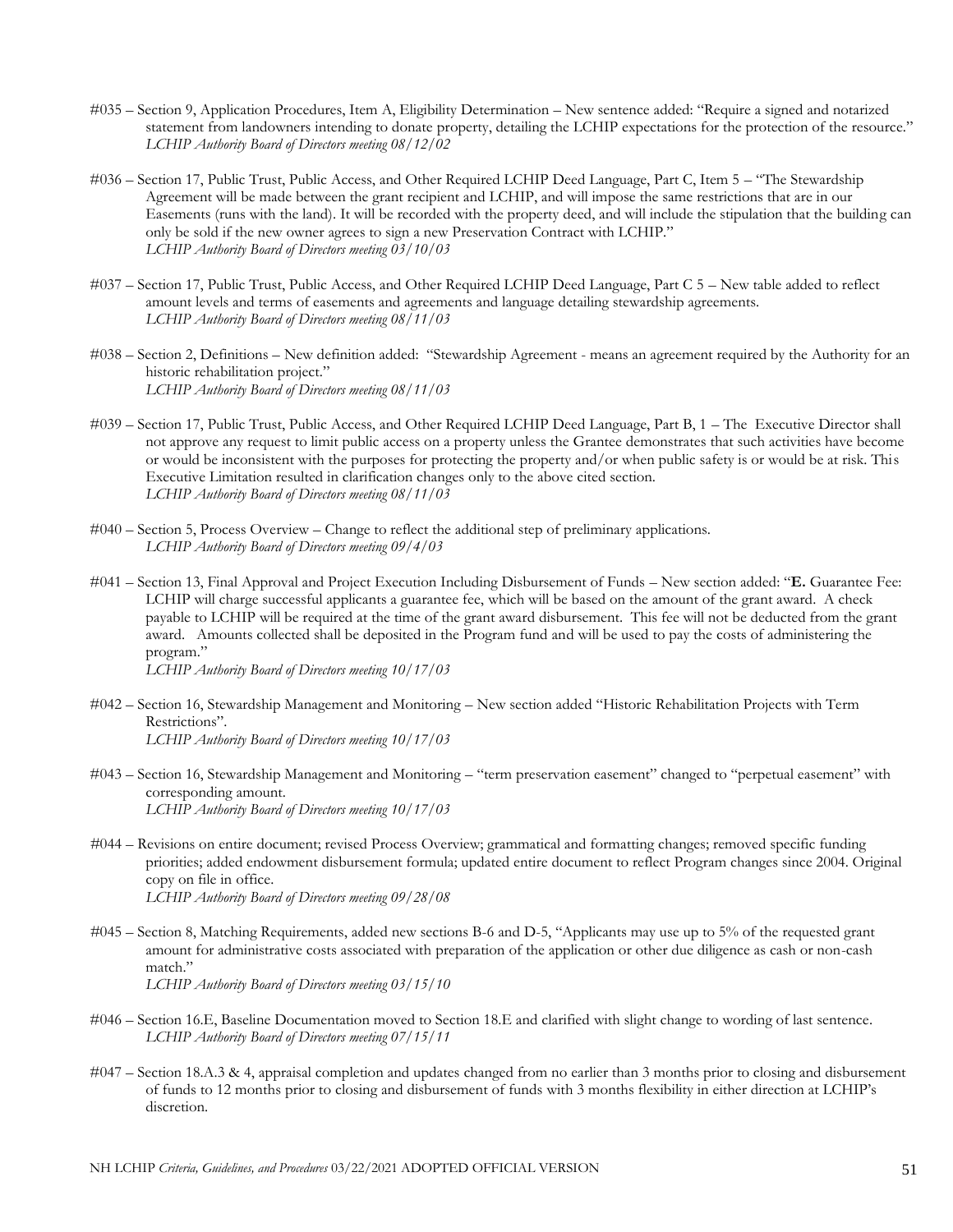*LCHIP Authority Board of Directors meeting 07/15/11*

- #048 Section 18.E, Baseline Documentation moved from Section 16.E and clarified with slight change to wording of last sentence. *LCHIP Authority Board of Directors meeting 07/15/11*
- #049 Appendix B, table of contents made optional. *LCHIP Authority Board of Directors meeting 07/15/11*
- #050 Appendix D, point scoring system revised from 200 point to 100 point system. *LCHIP Authority Board of Directors meeting 07/15/11*
- #051 [Update RSA 227-M:7-](#page-41-0)a administrative fund to reflect change to RSA (Moose Plate money now comes to LCHIP from safety, not treasury) *Change to RSA effective July 4, 2016*
- #052 [Add to Section 8.B,](#page-12-0) Cash Match Requirement and Guidance: 7. A one-time CASH payment to a stewardship fund established by the applicant for the resource asset. Delete from Section 8C Non-Cash Match and Guidance (g) A one-time payment to a stewardship endowment fund established by the applicant for the resource asset." Based on LCHIP Board of Directors retreat on May 3, 2002 but never implemented *LCHIP Authority Board of Director's meeting April 3, 2017*
- #053 [Section 17](#page-21-0) C.1, Public Trust, Public Access, and Other Required LCHIP Deed Language Replaced requirement that fee-simple acquisitions completed with LCHIP assistance convey Executory interest to the State of New Hampshire with conveyance of conservation restrictions to State of New Hampshire. *LCHIP Authority Board of Director's meeting January 14, 2019*
- #054 [Section 17](#page-21-0) C.1 (d), Public Trust, Public Access, and Other Required LCHIP Deed Language Removed LCHIP's right to assume fee interest if violation occurs on property where LCHIP assisted with acquisition of fee simple. *LCHIP Authority Board of Director's meeting January 14, 2019*
- #055 Revisions made to entire document to reflect current application and project execution practices, and to clarify the three main types of projects LCHIP supports: Acquisition, Rehabilitation and/or Restoration, and Study. Updates the names of the kinds of legal agreement recipients may have with LCHIP. Additional pagination, numbering and lettering of sections and hyphenation changes were made.

[Section 2,](#page-3-0) Insert definition of Grant Agreement and change Total Project Value to Total Project Cost and exclude non-eligible costs

[Section 5,](#page-6-0) Project Overview section rewritten to reflect current practices, clarify requirements for each of the three types of projects and relocate project execution information.

[Section 6.D,](#page-10-0) Clarifies workshop requirements

[Section 6.H,](#page-10-1) Clarifies requirement to submit a completed Historic Structures report with any Rehabilitation and/or Restoration proposal with a Total Project Cost of over \$50,000.

[Section 9,](#page-14-0) Content moved to other sections and left blank to minimize confusion from renumbering.

[Section 13,](#page-15-0) Title change because Project Execution information was moved to Section 5.

[Section 13A.2,](#page-15-1) Adds 3 weeks to time frame for review of completed Rehabilitation and/or Restoration and Study Projects [Section 14.A and 14.B,](#page-16-0) Clarifies that only Acquisition and Rehabilitation and/or Restoration projects are required to place LCHIP signs on the property.

Section 16.B-C, Reflects changes recommended by the Office of Attorney General. LCHIP no longer holds Executory Interests in Fee Simple acquisitions. Institutionalizes \$7500 as minimum CCE allocation.

[Appendix C,](#page-34-0) Updates photography requirement for baseline documentation of Historic and Cultural projects to allow digital photo records.

*LCHIP Authority Board of Director's meeting January 25, 2021*

- #056 Section 2, [Definitions](#page-3-1), "Eligible Resource" updated to include wildlife corridors and habitat strongholds to align with the 2019 RSA 227-M:2 revision; updated "Eligible Applicant" and added definitions for "Qualified publicly-support nonprofit corporation" and "Publicly-owned" in order to apply the statutory definition of "eligible applicant" consistently. *LCHIP Authority Board of Director's meeting March 22, 2021*
- #057 [Section 16, Stewardship,](#page-17-0) Replaced the language in order to reflect current practice and to simplify, clarify and improve the method used to calculate allocations to and disbursements from the CCE. *LCHIP Authority Board of Director's meeting March 22, 2021*